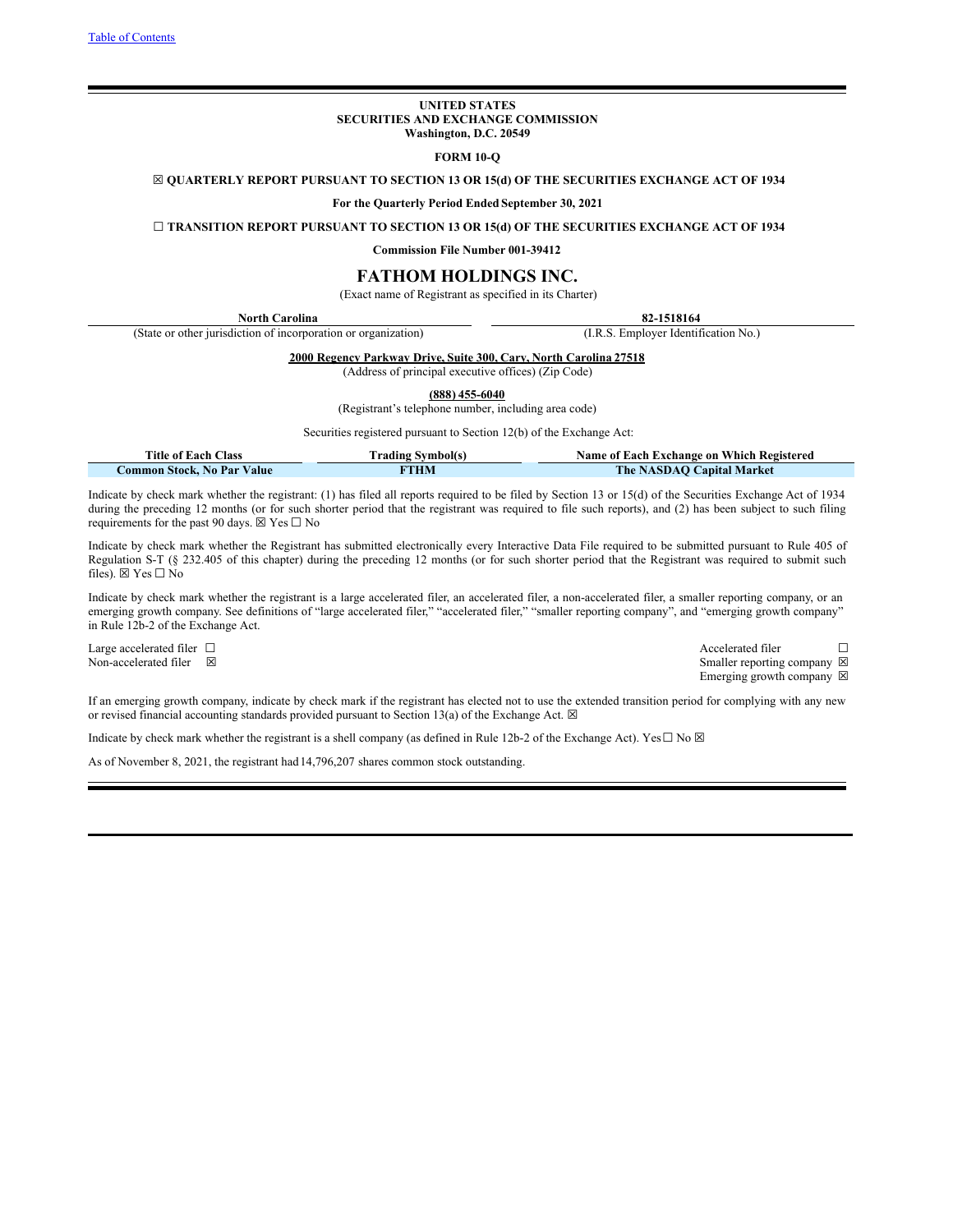### **FATHOM HOLDINGS INC. FORM 10-Q For the Quarterly Period Ended September 30, 2021**

# **TABLE OF CONTENTS**

|                                    | <b>PART I - FINANCIAL INFORMATION</b>                                                                                  | Page |
|------------------------------------|------------------------------------------------------------------------------------------------------------------------|------|
| <b>ITEM 1.</b>                     | <b>Financial Statements</b>                                                                                            |      |
|                                    | Unaudited Condensed Consolidated Balance Sheets as of September 30, 2021 and December 31, 2020                         | 3    |
|                                    | Unaudited Condensed Consolidated Statements of Operations for the three and nine months ended September 30, 2021 and   |      |
|                                    | 2020                                                                                                                   | 4    |
|                                    | Unaudited Condensed Consolidated Statements of Changes in Stockholders' Equity (Deficit) for the three and nine months |      |
|                                    | ended September 30, 2021 and 2020                                                                                      | 5    |
|                                    | Unaudited Condensed Consolidated Statements of Cash Flows for the nine months ended September 30, 2021 and 2020        |      |
|                                    | Notes to Unaudited Condensed Consolidated Financial Statements                                                         |      |
| ITEM 2.                            | Management's Discussion and Analysis of Financial Condition and Results of Operations                                  | 30   |
| <b>ITEM 3.</b>                     | <b>Quantitative and Qualitative Disclosures About Market Risk</b>                                                      | 41   |
| <b>ITEM 4.</b>                     | <b>Controls and Procedures</b>                                                                                         | 42   |
| <b>PART II - OTHER INFORMATION</b> |                                                                                                                        | 43   |
| <b>ITEM 1.</b>                     | <b>Legal Proceedings</b>                                                                                               | 43   |
| <b>ITEM 1A.</b>                    | <b>Risk Factors</b>                                                                                                    | 43   |
| <b>ITEM 2.</b>                     | Unregistered Sales of Equity Securities and Use of Proceeds                                                            | 43   |
| ITEM 6.                            | Exhibits                                                                                                               | 44   |
| <b>SIGNATURES</b>                  |                                                                                                                        | 45   |
|                                    |                                                                                                                        |      |

2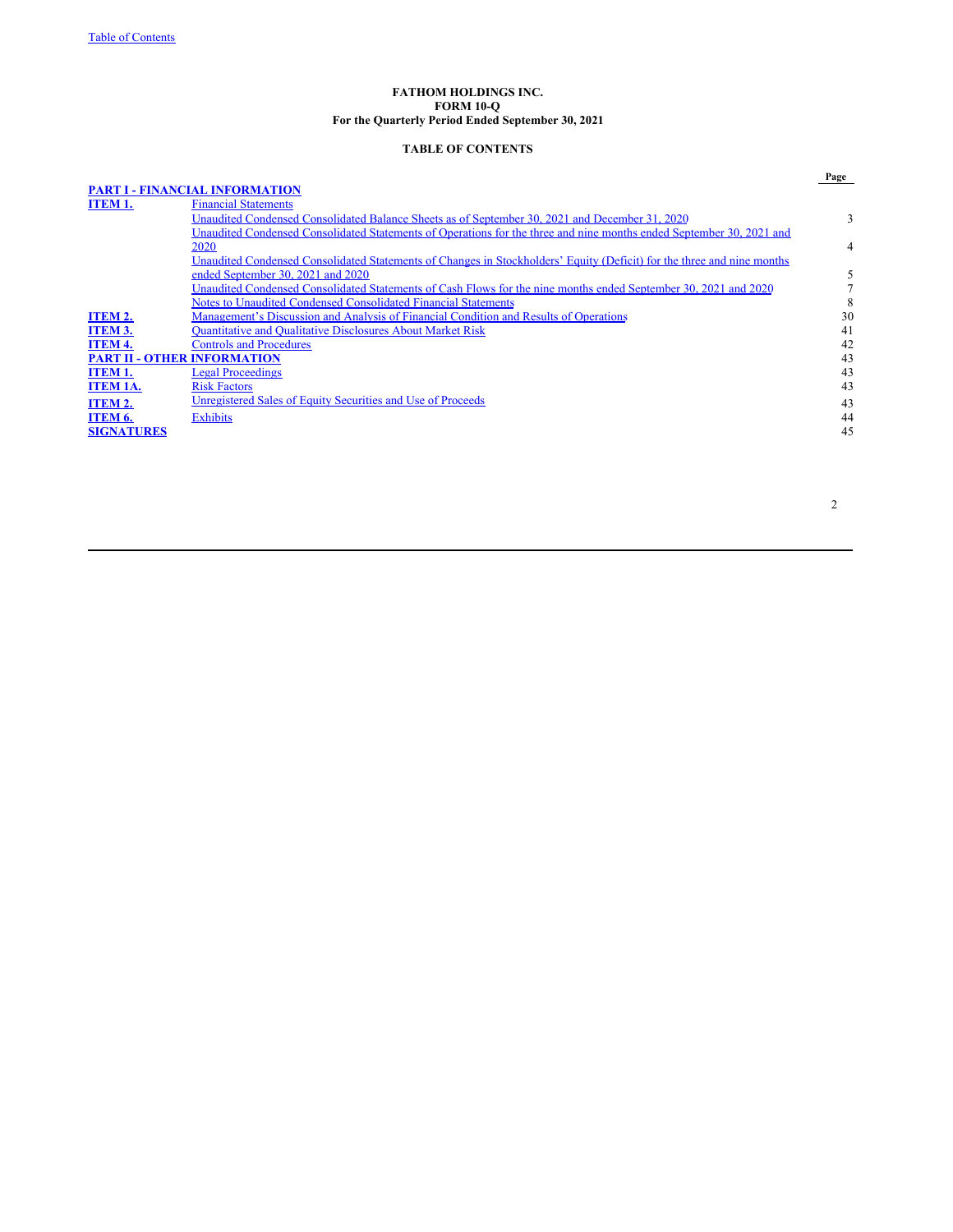# **PART I FINANCIAL INFORMATION**

# **ITEM 1. Financial Statements.**

# **FATHOM HOLDINGS INC. CONDENSED CONSOLIDATED BALANCE SHEETS (UNAUDITED)** (in thousands, except share data)

|                                                                                                                                                                         | September 30, 2021 |           |              | December 31, 2020 |
|-------------------------------------------------------------------------------------------------------------------------------------------------------------------------|--------------------|-----------|--------------|-------------------|
| <b>ASSETS</b>                                                                                                                                                           |                    |           |              |                   |
| Current assets:                                                                                                                                                         |                    |           |              |                   |
| Cash and cash equivalents                                                                                                                                               | \$                 | 8,753     | $\mathbb{S}$ | 28,577            |
| Restricted cash                                                                                                                                                         |                    | 3,570     |              | 984               |
| Accounts receivable                                                                                                                                                     |                    | 3,635     |              | 1,595             |
| Derivative assets                                                                                                                                                       |                    | 48        |              |                   |
| Mortgage loans held for sale, at fair value                                                                                                                             |                    | 10,674    |              |                   |
| Prepaid and other current assets                                                                                                                                        |                    | 2,146     |              | 1,700             |
| Total current assets                                                                                                                                                    |                    | 28.826    |              | 32,856            |
| Property and equipment, net                                                                                                                                             |                    | 1.007     |              | 155               |
| Lease right of use assets                                                                                                                                               |                    | 4,504     |              | 437               |
| Intangible assets, net                                                                                                                                                  |                    | 23,958    |              | 922               |
| Goodwill                                                                                                                                                                |                    | 20.342    |              | 799               |
| Other assets                                                                                                                                                            |                    | 95        |              | 56                |
| Total assets                                                                                                                                                            | \$                 | 78,732    | $\$$         | 35,225            |
| <b>LIABILITIES AND STOCKHOLDERS' EQUITY</b>                                                                                                                             |                    |           |              |                   |
| <b>Current liabilities:</b>                                                                                                                                             |                    |           |              |                   |
| Accounts payable                                                                                                                                                        | \$                 | 4.016     | $\mathbb{S}$ | 2,596             |
| <b>Accrued liabilities</b>                                                                                                                                              |                    | 4,985     |              | 1,065             |
| <b>Escrow</b> liabilities                                                                                                                                               |                    | 3,509     |              | 933               |
| Derivative liabilities                                                                                                                                                  |                    | 17        |              |                   |
| Warehouse lines of credit                                                                                                                                               |                    | 10,305    |              |                   |
| Long-term debt - current portion                                                                                                                                        |                    | 1,211     |              | 256               |
| Lease liability - current portion                                                                                                                                       |                    | 1,732     |              | 140               |
| Total current liabilities                                                                                                                                               |                    | 25,775    |              | 4,990             |
| Long-term debt, net of current portion                                                                                                                                  |                    | 146       |              | 283               |
| Lease liability, net of current portion                                                                                                                                 |                    | 2,852     |              | 301               |
| Deferred tax liabilities                                                                                                                                                |                    | 365       |              |                   |
| <b>Total liabilities</b>                                                                                                                                                |                    | 29.138    |              | 5,574             |
| Commitments and contingencies (Note 18)                                                                                                                                 |                    |           |              |                   |
| Stockholders' equity:                                                                                                                                                   |                    |           |              |                   |
| Common stock, no par value, 100,000,000 authorized and 14,796,207 and 13,830,351 issued and outstanding<br>as of September 30, 2021 and December 31, 2020, respectively |                    |           |              |                   |
| Treasury Stock, at cost, 5,683 shares as of September 30, 2021 and December 31, 2020                                                                                    |                    | (30)      |              | (30)              |
| Additional paid-in capital                                                                                                                                              |                    | 65,977    |              | 37,169            |
| Accumulated deficit                                                                                                                                                     |                    | (16, 353) |              | (7, 488)          |
| Total stockholders' equity                                                                                                                                              |                    | 49,594    |              | 29,651            |
| Total liabilities and stockholders' equity                                                                                                                              | \$                 | 78,732    | \$           | 35,225            |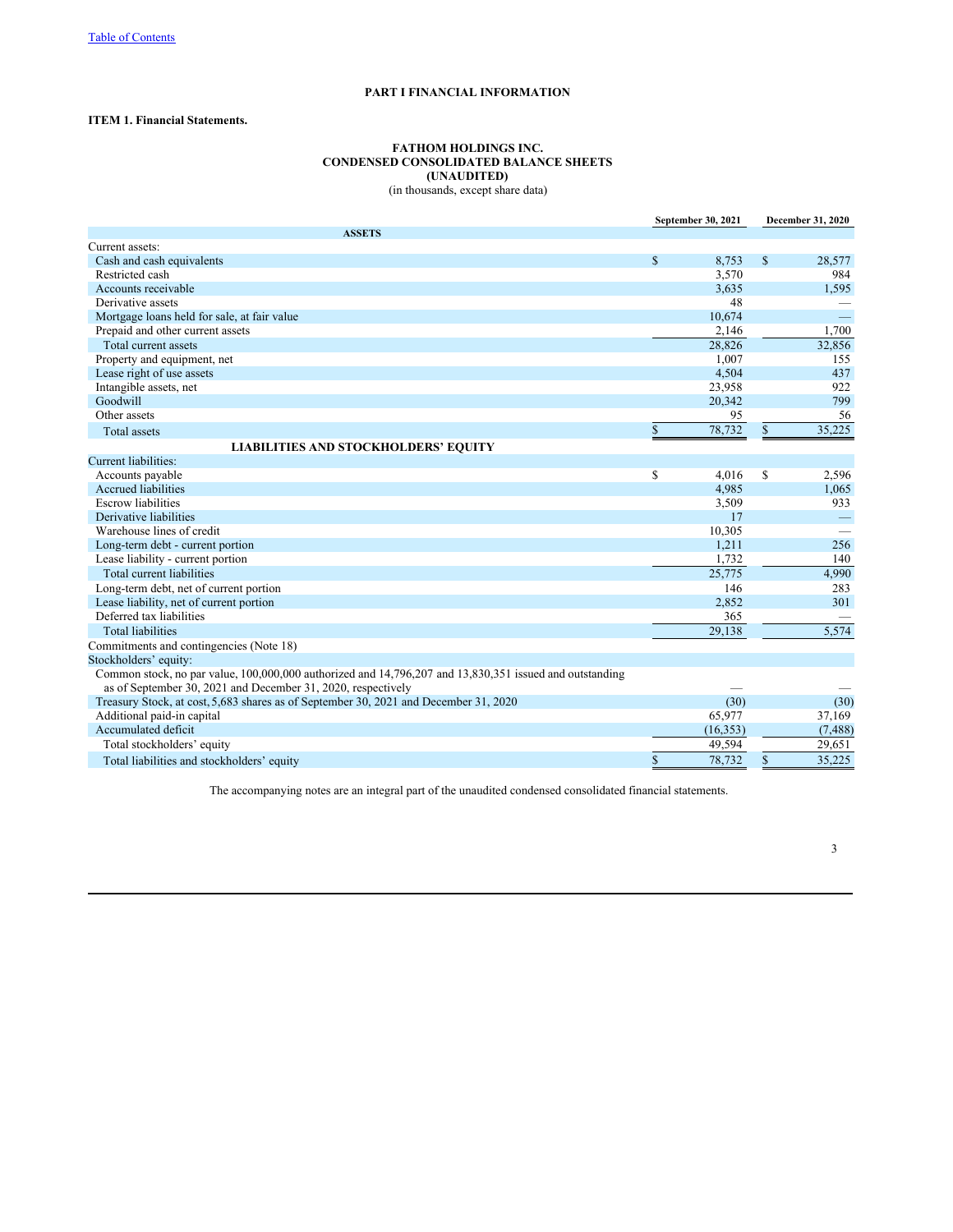# **FATHOM HOLDINGS INC. CONDENSED CONSOLIDATED STATEMENTS OF OPERATIONS (UNAUDITED)**

(in thousands, except share data)

|                                            |             | Three months ended September 30, |             |            |             | Nine months ended September 30, |              |            |  |  |
|--------------------------------------------|-------------|----------------------------------|-------------|------------|-------------|---------------------------------|--------------|------------|--|--|
|                                            |             | 2021                             |             | 2020       |             | 2021                            |              | 2020       |  |  |
| Revenue                                    |             |                                  |             |            |             |                                 |              |            |  |  |
| Gross commission income                    | \$          | 95,300                           | \$          | 55,848     | \$          | 224,703                         | \$           | 123,375    |  |  |
| Other service revenue                      |             | 5,640                            |             |            |             | 10,066                          |              |            |  |  |
| Total revenue                              |             | 100,940                          |             | 55,848     |             | 234,769                         |              | 123,375    |  |  |
| Operating expenses                         |             |                                  |             |            |             |                                 |              |            |  |  |
| Commission and other agent-related costs   |             | 91,263                           |             | 52,871     |             | 214,392                         |              | 115,915    |  |  |
| Operations and support                     |             | 2,029                            |             |            |             | 3,781                           |              |            |  |  |
| General and administrative                 |             | 9,811                            |             | 2,851      |             | 25,322                          |              | 6,726      |  |  |
| Marketing                                  |             | 591                              |             | 218        |             | 1,371                           |              | 587        |  |  |
| Depreciation and amortization              |             | 931                              |             | 44         |             | 1,778                           |              | 108        |  |  |
| Total operating expenses                   |             | 104,625                          |             | 55,984     |             | 246,644                         |              | 123,336    |  |  |
| (Loss) income from operations              |             | (3,685)                          |             | (136)      |             | (11, 875)                       |              | 39         |  |  |
| Other (income) expense, net                |             |                                  |             |            |             |                                 |              |            |  |  |
| Gain on the extinguishment of debt         |             | (76)                             |             |            |             | (127)                           |              |            |  |  |
| Interest expense, net                      |             | $\overline{\mathcal{L}}$         |             | 16         |             | 3                               |              | 81         |  |  |
| Other income, net                          |             | (28)                             |             | -          |             | (66)                            |              | (10)       |  |  |
| Other (income) expense, net                |             | (102)                            |             | 16         |             | (190)                           |              | 71         |  |  |
| Loss before income taxes                   |             | (3, 583)                         |             | (152)      |             | (11,685)                        |              | (32)       |  |  |
| Income tax benefit (expense)               |             | 210                              |             | (32)       |             | 2,820                           |              | (34)       |  |  |
| Net loss                                   | S.          | (3,373)                          | \$          | (184)      | \$          | (8, 865)                        | \$           | (66)       |  |  |
| Net loss per share                         |             |                                  |             |            |             |                                 |              |            |  |  |
| Basic                                      | \$          | (0.24)                           | \$          | (0.02)     | \$          | (0.64)                          | \$           | (0.01)     |  |  |
| Diluted                                    | $\mathbf S$ | (0.24)                           | $\mathbf S$ | (0.02)     | $\mathbf S$ | (0.64)                          | $\mathbb{S}$ | (0.01)     |  |  |
| Weighted average common shares outstanding |             |                                  |             |            |             |                                 |              |            |  |  |
| <b>Basic</b>                               |             | 14,312,675                       |             | 12,156,111 |             | 13,948,862                      |              | 10,721,917 |  |  |
| Diluted                                    |             | 14,312,675                       |             | 12,156,111 |             | 13,948,862                      |              | 10,721,917 |  |  |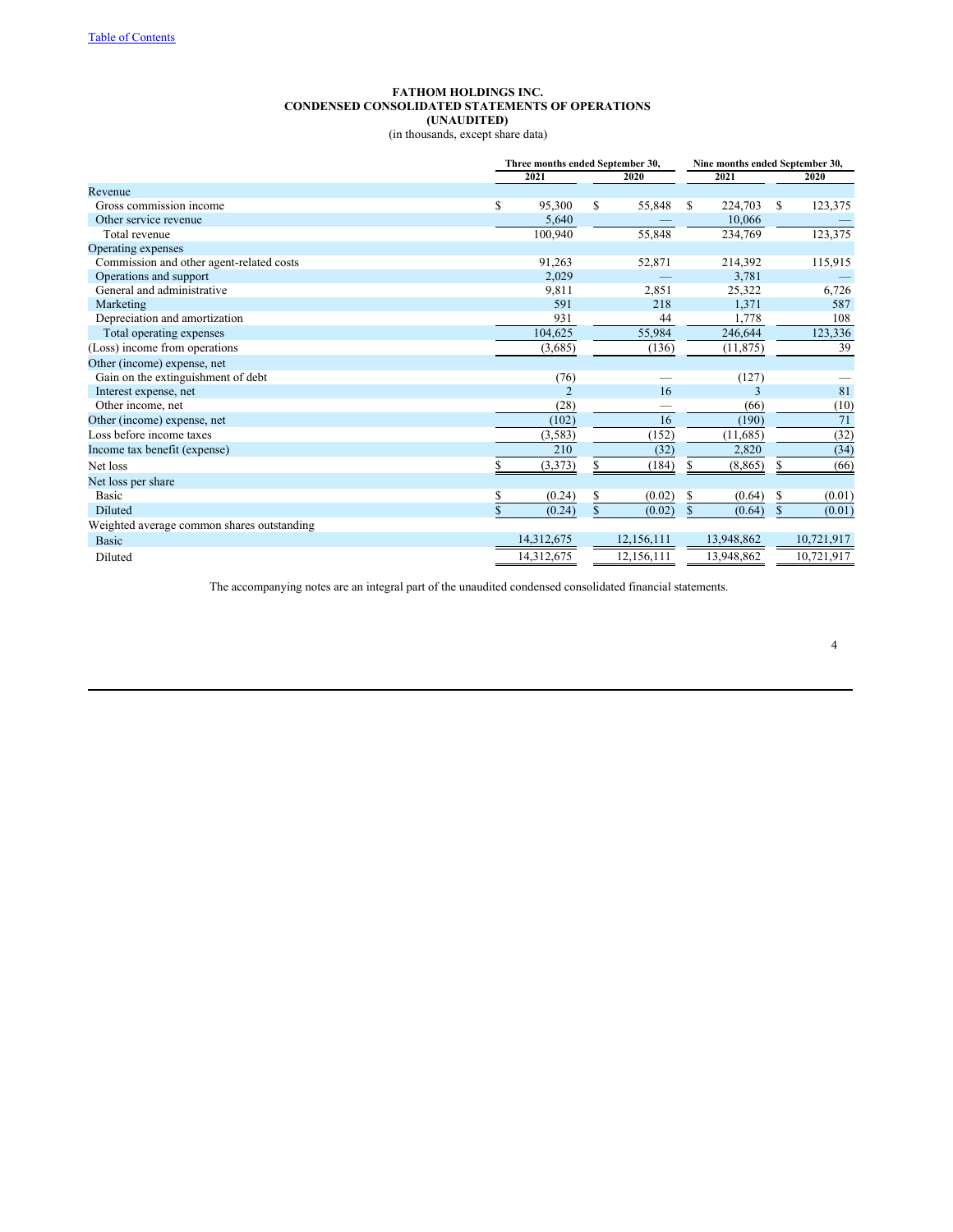# **FATHOM HOLDINGS INC. CONDENSED CONSOLIDATED STATEMENTS OF CHANGES IN STOCKHOLDERS' EQUITY (DEFICIT) (UNAUDITED)**

(in thousands, except share data)

|                                                    | <b>Common Stock</b> |              |               |       | <b>Treasury Stock</b> |      |     |                                         |     |                        |    |         |
|----------------------------------------------------|---------------------|--------------|---------------|-------|-----------------------|------|-----|-----------------------------------------|-----|------------------------|----|---------|
|                                                    | <b>Shares</b>       | Par<br>Value | <b>Shares</b> |       | Amount                |      |     | <b>Additional</b><br>Paid in<br>Capital |     | Accumulated<br>deficit |    | Total   |
| Balance at June 30, 2021                           | 14,741,814          |              |               | 5,683 |                       | (30) | \$. | 64,624                                  |     | (12,980)               | S  | 51,614  |
| Share-based compensation, net of forfeitures       | 54,393              |              |               |       |                       |      |     | 1,353                                   |     |                        |    | 1,353   |
| Net loss                                           |                     |              |               |       |                       |      |     |                                         |     | (3,373)                |    | (3,373) |
| Balance at September 30, 2021                      | 14,796,207          |              |               | 5,683 |                       | (30) | S.  | 65,977                                  |     | (16, 353)              |    | 49,594  |
|                                                    |                     |              |               |       |                       |      |     |                                         |     |                        |    |         |
|                                                    | <b>Common Stock</b> |              |               |       | <b>Treasury Stock</b> |      |     |                                         |     |                        |    |         |
|                                                    |                     |              |               |       |                       |      |     | <b>Additional</b>                       |     |                        |    |         |
|                                                    | <b>Shares</b>       | Par<br>Value | <b>Shares</b> |       | Amount                |      |     | Paid in<br>Capital                      |     | Accumulated<br>deficit |    | Total   |
| Balance at June 30, 2020                           | 10,210,571          |              |               | 5,683 |                       | (30) | S.  | 5,297                                   | \$. | (6,030)                | S. | (763)   |
| Issuance of common stock in connection with public |                     |              |               |       |                       |      |     |                                         |     |                        |    |         |
| offering                                           | 3,430,000           |              |               |       |                       |      |     | 34,300                                  |     |                        |    | 34,300  |
| Offering costs in connection with public offering  |                     |              |               |       |                       |      |     | (3,183)                                 |     |                        |    | (3,183) |
| Share-based compensation, net of forfeitures       | (2,522)             |              |               |       |                       |      |     | 97                                      |     |                        |    | 97      |
| Net loss                                           |                     |              |               |       |                       |      |     |                                         |     | (184)                  |    | (184)   |
| Balance at September 30, 2020                      | 13,638,049          |              |               | 5,683 |                       | (30) |     | 36,511                                  |     | (6,214)                |    | 30,267  |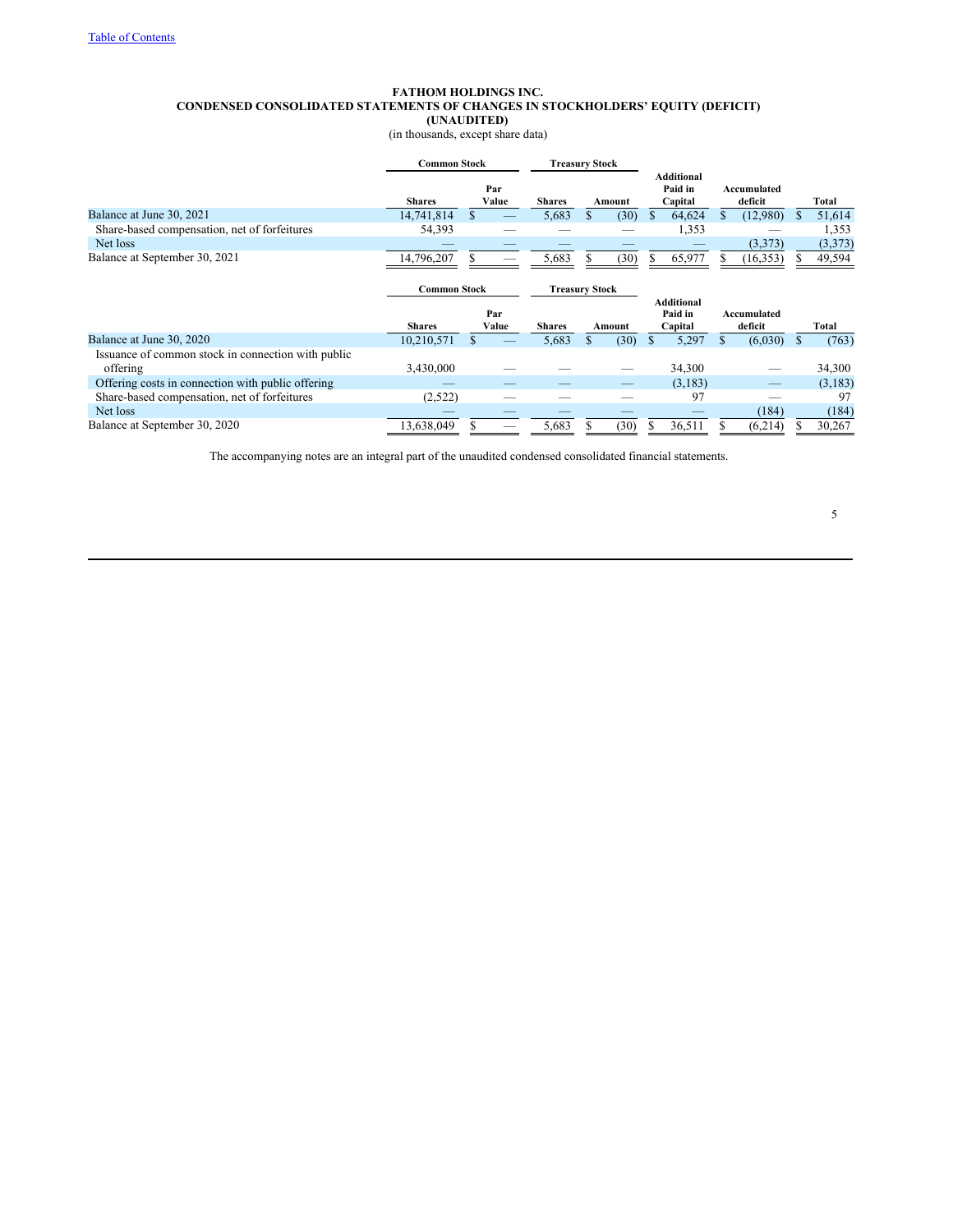|                                                                   | Common Stock  |              | <b>Treasury Stock</b> |        |                                  |                        |          |
|-------------------------------------------------------------------|---------------|--------------|-----------------------|--------|----------------------------------|------------------------|----------|
|                                                                   | <b>Shares</b> | Par<br>Value | <b>Shares</b>         | Amount | Additional<br>Paid in<br>Capital | Accumulated<br>deficit | Total    |
| Balance at December 31, 2020                                      | 13,830,351    |              | 5.683                 | (30)   | 37.169                           | (7, 488)               | 29,651   |
| Issuance of common stock for purchase of business                 | 777,380       |              |                       | _      | 25,312                           |                        | 25,312   |
| Issuance of common stock pursuant to exercise of stock<br>options | 16.972        |              |                       |        | 80                               |                        | 80       |
| Share-based compensation, net of forfeitures                      | 171,504       |              |                       | --     | 3.416                            | _                      | 3,416    |
| Net loss                                                          |               |              |                       |        |                                  | (8, 865)               | (8, 865) |
| Balance at September 30, 2021                                     | 14.796.207    |              | 5.683                 | (30)   | 65.977                           | (16, 353)              | 49,594   |

|                                                    | <b>Common Stock</b> |              |               | <b>Treasury Stock</b> |        |                                         |                        |   |          |
|----------------------------------------------------|---------------------|--------------|---------------|-----------------------|--------|-----------------------------------------|------------------------|---|----------|
|                                                    | <b>Shares</b>       | Par<br>Value | <b>Shares</b> |                       | Amount | <b>Additional</b><br>Paid in<br>Capital | Accumulated<br>deficit |   | Total    |
| Balance at December 31, 2019                       | 10,211,658          |              |               |                       |        | 4.988                                   | (6, 148)               | Ф | (1, 159) |
| Issuance of common stock                           | 15,726              |              |               |                       |        | 83                                      |                        |   | 83       |
| Issuance of common stock in connection with public |                     |              |               |                       |        |                                         |                        |   |          |
| offering                                           | 3.430,000           |              |               |                       | _      | 34,300                                  |                        |   | 34,300   |
| Offering costs in connection with public offering  |                     |              |               |                       | --     | (3,183)                                 |                        |   | (3, 183) |
| Purchase of treasury stock                         | (5,683)             |              | 5.683         |                       | (30)   | _                                       |                        |   | (30)     |
| Share-based compensation, net of forfeitures       | (13, 652)           |              |               |                       |        | 322                                     |                        |   | 322      |
| Net loss                                           |                     |              |               |                       |        | _                                       | (66)                   |   | (66)     |
| Balance at September 30, 2020                      | 13.638.049          |              | 5,683         |                       | (30    | 36,511                                  | (6,214)                |   | 30,267   |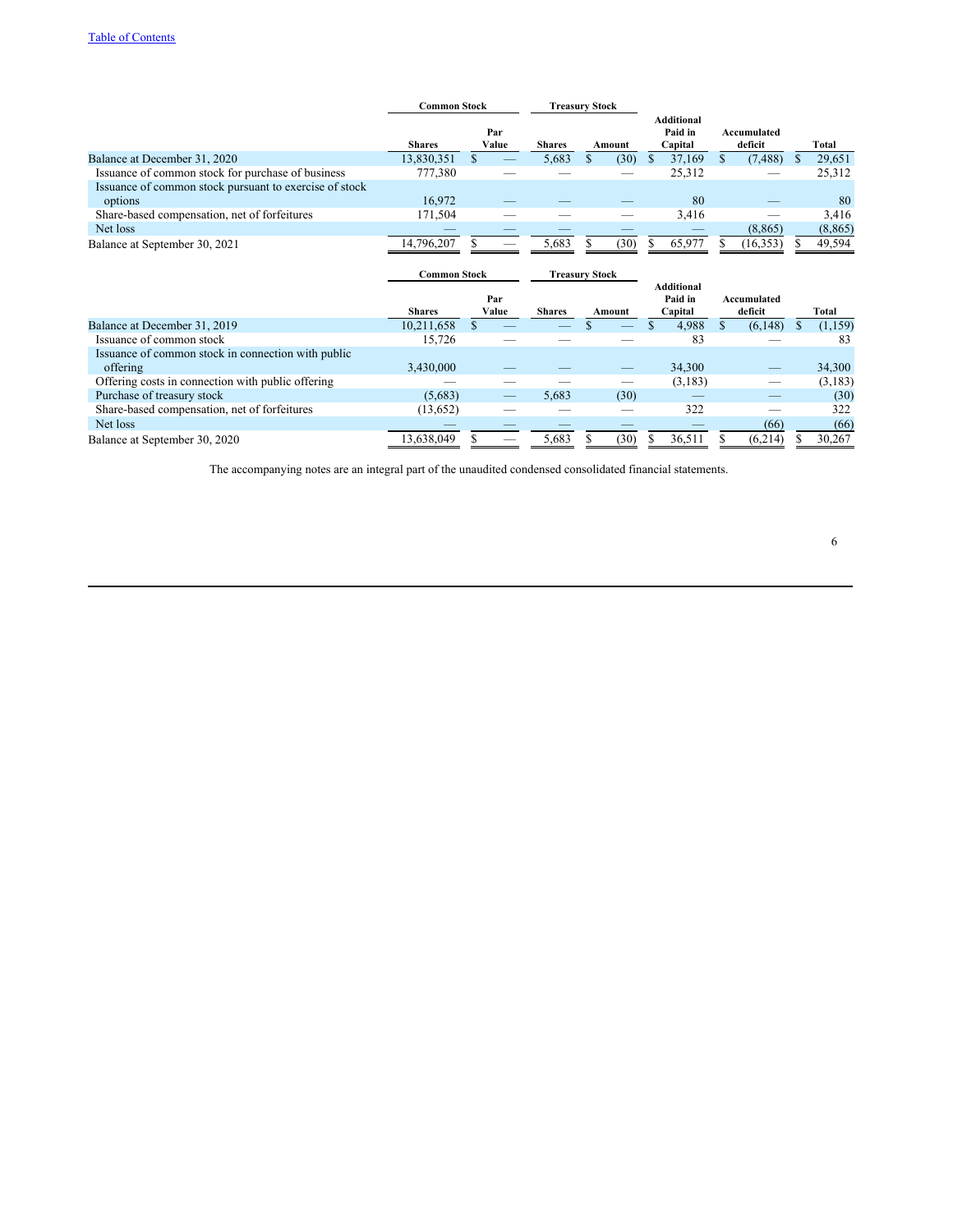# **FATHOM HOLDINGS INC. CONDENSED CONSOLIDATED STATEMENTS OF CASH FLOWS (UNAUDITED)** (in thousands)

|                                                                                                         | Nine months ended September 30, |                               |
|---------------------------------------------------------------------------------------------------------|---------------------------------|-------------------------------|
|                                                                                                         | 2021                            | 2020                          |
| <b>CASH FLOWS FROM OPERATING ACTIVITIES:</b>                                                            |                                 |                               |
| Net loss                                                                                                | s<br>(8, 865)                   | \$<br>(66)                    |
| Adjustments to reconcile net loss to net cash (used in) provided by operating activities:               |                                 |                               |
| Depreciation and amortization<br>Gain on the extinguishment of debt                                     | 1,778<br>(127)                  | 108                           |
| Gain on sale of mortgages                                                                               | (3,264)                         | $\overline{\phantom{a}}$      |
| Share-based compensation                                                                                | 2,833                           | 322                           |
| Deferred income taxes                                                                                   | (2,865)                         |                               |
| Bad debt expense                                                                                        | 248                             | 106                           |
| Other non-cash                                                                                          | 44                              |                               |
| Change in operating assets and liabilities:                                                             |                                 |                               |
| Accounts receivable                                                                                     | (908)                           | (1,093)                       |
| Agent annual fees receivable                                                                            | 36                              | (495)                         |
| Other operating assets                                                                                  | $\mathbf Q$                     | 3                             |
| Prepaid and other assets                                                                                | (797)                           | (621)                         |
| Accounts payable                                                                                        | 387                             | 1,148                         |
| <b>Accrued liabilities</b>                                                                              | 1,806                           | 280                           |
| <b>Escrow</b> liabilities                                                                               | 2,418                           | $\overline{\phantom{a}}$      |
| Operating lease right of use assets                                                                     | 496                             | 16                            |
| Other operating liabilities                                                                             | (103)                           | (24)                          |
| Operating lease liabilities                                                                             | (433)                           | (14)                          |
| Mortgage loans held for sale                                                                            | (108, 562)                      |                               |
| Proceeds from sale and principal payments on mortgage loans held for sale                               | 109,299                         |                               |
| Net cash used in operating activities                                                                   | (6, 570)                        | (330)                         |
|                                                                                                         |                                 |                               |
| CASH FLOWS FROM INVESTING ACTIVITIES:                                                                   |                                 |                               |
| Purchase of property and equipment                                                                      | (576)                           | (26)                          |
| Amounts paid for business and asset acquisitions; net of cash acquired                                  | (10, 969)                       |                               |
| Purchase of intangible assets                                                                           | (2,017)                         | (341)                         |
| Net cash used in investing activities                                                                   | (13, 562)                       | (367)                         |
| <b>CASH FLOWS FROM FINANCING ACTIVITIES:</b>                                                            |                                 |                               |
| Principal payments on long-term debt                                                                    | (399)                           | (13)                          |
| Proceeds from the issuance of common stock                                                              | 80                              | 83                            |
| Proceeds from note payable                                                                              | 865                             | 454                           |
| Net borrowings on warehouse lines of credit                                                             | 2,347                           |                               |
| Proceeds from the issuance of common stock in connection with public offering                           |                                 | 34,300                        |
| Payment of offering cost in connection with issuance of common stock in connection with public offering |                                 | (3, 183)                      |
| Purchase of treasury stock                                                                              |                                 | (30)                          |
| Extinguishment of note payable                                                                          |                                 | (500)                         |
| Net cash provided by financing activities                                                               | 2,893                           | 31,111                        |
|                                                                                                         |                                 |                               |
| Net (decrease) increase in cash, cash equivalents, and restricted cash                                  | (17, 239)                       | 30,414                        |
| Cash, cash equivalents, and restricted cash at beginning of period                                      | 29,562                          | 579                           |
| Cash, cash equivalents, and restricted cash at end of period                                            | 12,323<br>S                     | 30,993                        |
|                                                                                                         |                                 |                               |
| Supplemental disclosure of cash and non-cash transactions:                                              |                                 |                               |
| Cash paid for interest                                                                                  | S                               | 82                            |
| Income taxes paid                                                                                       | \$.                             | $\overline{5}$                |
|                                                                                                         | 1,477<br>S                      | $\overline{\phantom{0}}$<br>S |
| Amounts due to sellers                                                                                  |                                 |                               |
| Capitalized share-based compensation                                                                    | 583                             | $\overline{\phantom{a}}$      |
| Right of use assets obtained in exchange for lease liabilities                                          | 1,839                           |                               |
| Issuance of common stock for the purchase of business                                                   | 25,312                          |                               |
| Issuance of common stock warrants as offering costs in connection with public offering of common stock  |                                 | 678                           |
|                                                                                                         | 127<br>S                        | <b>Contract</b>               |
| Extinguishment of Paycheck Protection Program Loan                                                      |                                 |                               |
| Loan receivable forgiven and used as purchase consideration                                             | 165<br>S                        | $\overline{\phantom{a}}$      |
| Reconciliation of cash and restricted cash                                                              |                                 |                               |
| Cash and cash equivalents                                                                               | S<br>8,753                      | 30,993<br>\$.                 |
| Restricted cash                                                                                         | 3,570                           |                               |
| Total cash, cash equivalents, and restricted cash shown in statement of cash flows                      | 12,323<br>\$                    | 30,993                        |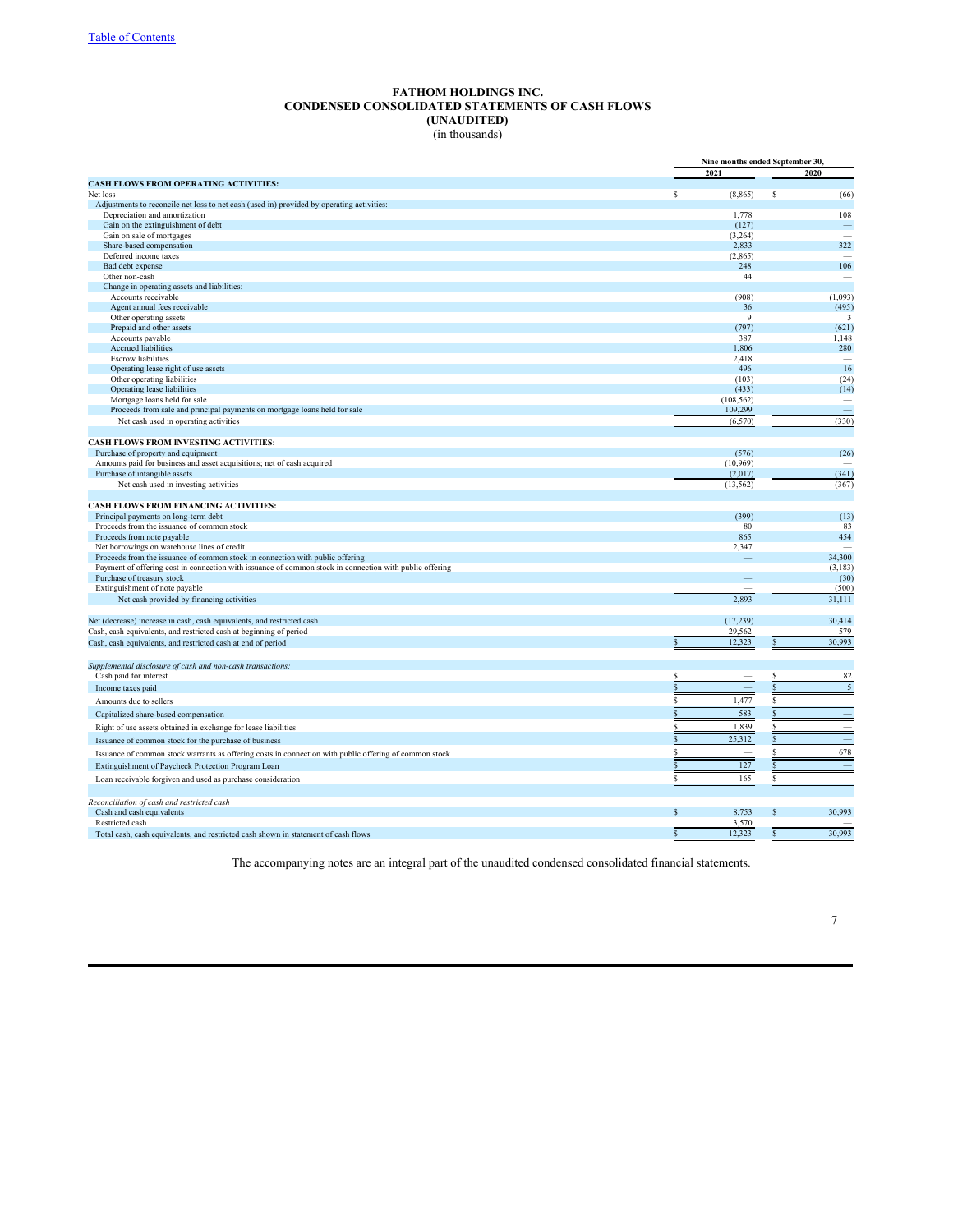#### **Note 1. Description of Business and Nature of Operations**

Fathom Holdings Inc. ("Fathom", "Fathom Holdings," and collectively with its consolidated subsidiaries and affiliates, the "Company") is a national, technology-driven, real estate services platform integrating residential brokerage, mortgage, title, insurance and software as a service ("SaaS") offerings to brokerages and agents leveraging our proprietary cloud-based software called intelliAgent.

During the nine months ended September 30, 2021, Fathom significantly grew its agent network, expanded its technology offerings, and entered into the residential mortgage lending and home and other insurance businesses by completing four business combinations and an asset acquisition.

On March 1, 2021, the Company acquired the real estate brokerage business of Red Barn Real Estate, LLC ("Red Barn"), a growing Atlanta metro area brokerage with approximately 230 agents. On June 30, 2021, the Company acquired the real estate brokerage business of Epic Realty, LLC ("Epic"), a growing regional brokerage based in greater Boise, Idaho, with approximately 350 agents.

Also on March 1, 2021 the Company acquired the technology platform of Naberly Inc. ("Naberly") to reduce the Company's reliance on third-party technology providers and offer more robust technology to agents to help them grow their businesses. On April 20, 2021, the Company acquired LiveBy, Inc. ("LiveBy"), a SaaS business with a technology platform that offers competitive, hyper-local tools for real estate professionals.

On April 16, 2021, the Company acquired E4:9 Holdings, Inc. ("E4:9"), a holding company with three operating subsidiaries, Encompass Lending Group ("Encompass") (mortgage), Dagley Insurance Agency (home and other insurance) and Real Results (lead generation). These companies are expected to provide agents and associates with new opportunities to grow their businesses, while giving consumers a one-stop-shop for all of their housing needs.

The Company's brands include Fathom Realty, Dagley Insurance, Encompass Lending, intelliAgent, LiveBy, Real Results, and Verus Title.

## **Note 2. Summary of Significant Accounting Policies**

*Basis of Presentation and Principles of Consolidation* — The accompanying unaudited interim consolidated financial statements have been prepared in accordance with generally accepted accounting principles in the United States of America ("GAAP") as determined by the Financial Accounting Standards Board ("FASB") Accounting Standards Codification ("ASC") for interim financial information. Accordingly, they do not include all of the information and footnotes required by GAAP for complete financial statements. In the opinion of management, the unaudited interim consolidated financial statements reflect all adjustments, which include only normal recurring adjustments necessary for the fair statement of the balances and results of operations for the periods presented. These financial statements should be read in conjunction with the Company's audited consolidated financial statements and notes thereto for the year ended December 31, 2020 included in the Company's Annual Report on Form 10-K filed with the Security and Exchange Commission ("SEC") on March 24, 2021. The results of operations for any interim periods are not necessarily indicative of the results that may be expected for the entire fiscal year or any other interim period.

The unaudited interim consolidated financial statements include the accounts of Fathom Holdings' wholly owned subsidiaries. All transactions and accounts between and among its subsidiaries have been eliminated. All adjustments and disclosures necessary for a fair presentation of these unaudited interim consolidated financial statements have been included.

*Certain Significant Risks and Business Uncertainties* — The Company is subject to the risks and challenges associated with companies at a similar stage of development. These include dependence on key individuals, successful development and marketing of its offerings, and competition with larger companies with greater financial, technical, and marketing resources. Furthermore, during the period required to achieve substantially higher revenue in order to become consistently profitable, the Company may require additional funds that might not be readily available or might not be on terms that are acceptable to the Company. See "COVID-19 Risks, Impacts and Uncertainties" below, and "Risk Factors" in Part II, Item 1A of this report for further detail regarding the risks the Company faces.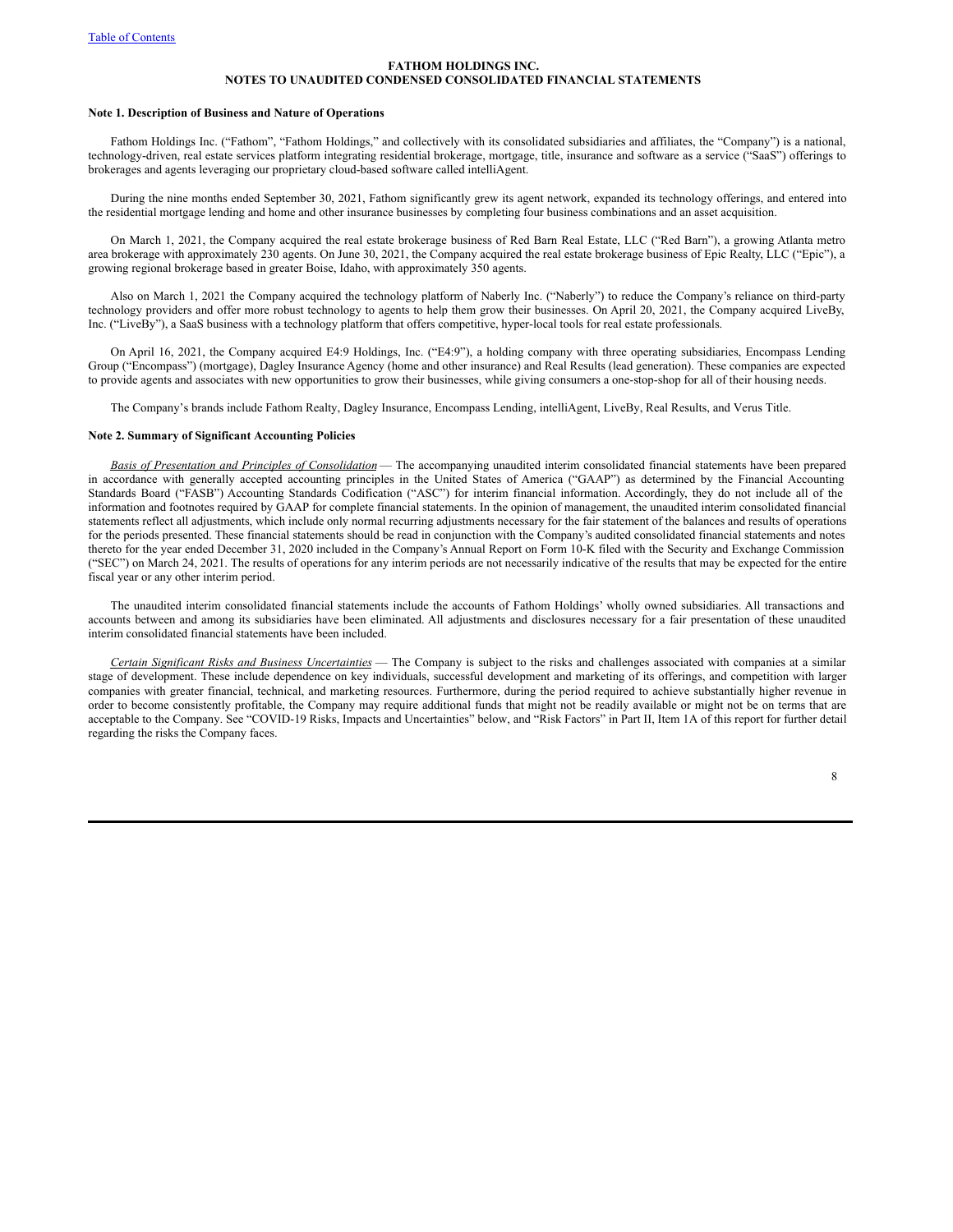*Liquidity* — The Company has a history of negative cash flows from operations and operating losses. The Company generated net losses of approximately \$8.9 million and \$0.1 million for the nine months ended September 30, 2021 and 2020, respectively. The Company had cash and cash equivalents of \$8.8 million and \$28.6 million as of September 30, 2021 and December 31, 2020, respectively. Additionally, the Company anticipates further expenditures associated with the process of integrating acquisitions and expanding its business. Management believes that existing cash along with its planned budget, which includes continued increases in the number of our agents and transactions at rates consistent with historical growth, and the expected ability to achieve sales volumes necessary to cover forecasted expenses, provide sufficient funding to continue as a going concern for a period of at least one year from the date of the issuance of the unaudited interim consolidated financial statements.

*COVID-19 Risks, Impacts and Uncertainties* — On January 30, 2020, the World Health Organization ("WHO") announced a global health emergency because of a new strain of coronavirus originating in Wuhan, China ("COVID-19") and the risks to the international community as the virus spreads globally beyond its point of origin. In March 2020, the WHO classified COVID-19 as a pandemic, based on the rapid increase in exposure globally.

The Company is subject to the risks arising from COVID-19 including its social and economic impacts on the residential real estate industry in the United States. Our management believes that these social and economic impacts, which to date have included but not been limited to the following, could have a significant impact on the Company's future financial condition, liquidity, and results of operations: (i) restrictions on in-person activities associated with residential real estate transactions arising from shelter-in-place, or similar isolation orders; (ii) decline in consumer demand for in-person interactions and physical home tours; and (iii) deteriorating economic conditions, such as increased unemployment rates, recessionary conditions, lower yields on individual investment portfolios, and more stringent mortgage financing conditions.

Given the daily evolution of COVID-19 and the global responses to curb its spread, the Company is not able to estimate the effects of COVID-19, including specifically the Delta variant and/or other variants, on its results of operations, financial condition, or liquidity for the year ending December 31, 2021 or beyond. If COVID-19 continues, it may have a material adverse effect on the Company's financial condition, liquidity, and future results of operations.

*Use of Estimates* — The preparation of the unaudited interim consolidated financial statements, in conformity with GAAP, requires management to make estimates and assumptions that affect the reported amounts of assets and liabilities and disclosure of contingent assets and liabilities at the date of the financial statements and the reported amounts of revenues and expenses during the reporting period. The Company regularly evaluates estimates and assumptions related to income taxes, deferred tax asset valuation allowances, share-based compensation, goodwill, estimated lives of intangible assets, and intangible asset impairment. The Company bases its estimates and assumptions on current facts, historical experience and various other factors that it believes to be reasonable under the circumstances, the results of which form the basis for making judgments about the carrying values of assets and liabilities and the accrual of costs and expenses that are not readily apparent from other sources. The actual results experienced by the Company might differ materially and adversely from the Company's estimates. To the extent there are material differences between the estimates and the actual results, future results of operations will be affected.

*Business Combinations —* The Company accounts for its business combinations under the provisions of ASC Topic 805-10, Business Combinations ("ASC 805-10"), which requires that the acquisition method of accounting be used for all business combinations. Assets acquired and liabilities assumed are recorded at the date of acquisition at their respective fair values. For transactions that are business combinations, the Company evaluates the existence of goodwill. Goodwill represents the excess purchase price over the fair value of the tangible net assets and intangible assets acquired in a business combination. ASC 805-10 also specifies criteria that intangible assets acquired in a business combination must meet to be recognized and reported apart from goodwill. Acquisition-related expenses are recognized separately from the business combinations and are expensed as incurred.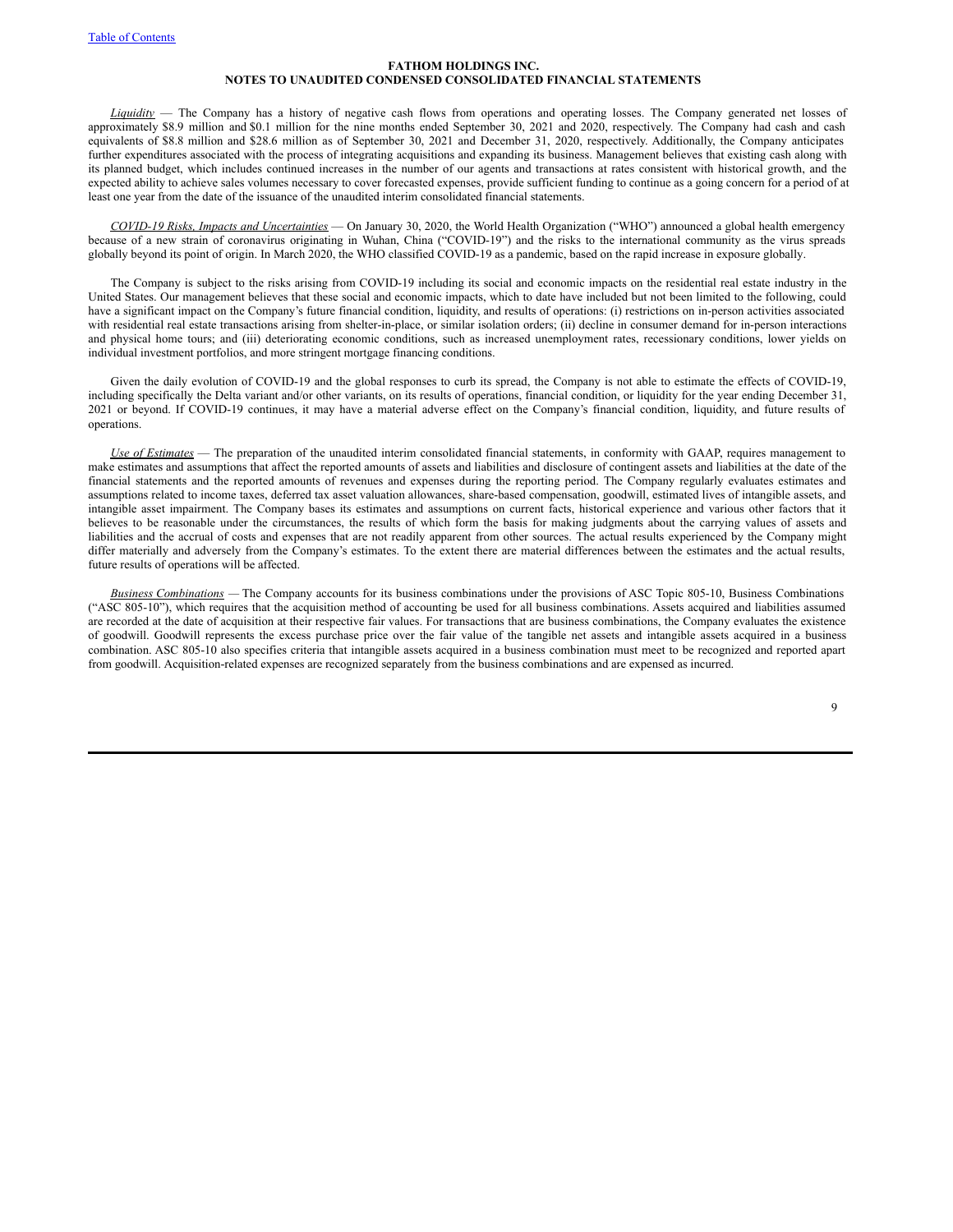The estimated fair value of net assets acquired, including the allocation of the fair value to identifiable assets and liabilities, is determined using established valuation techniques. A fair value measurement is determined as the price received to sell an asset or pay to transfer a liability in an orderly transaction between market participants at the measurement date. In the context of acquisition accounting, the determination of fair value often involves significant judgments and estimates by management, including the selection of valuation methodologies, estimates of future revenues, costs and cash flows, discount rates, and selection of comparable companies. The estimated fair values reflected in the acquisition accounting rely on management's judgment and the expertise of a third-party valuation firm engaged to assist in concluding on the fair value measurements. For the business combinations completed during the nine-month period ended September 30, 2021, the estimated fair value of identifiable intangible assets, primarily consisting of agent relationships, tradenames, customer relationships, know-how and technology, was determined using the relief-from royalty and multi-period excess earnings methods. The most significant assumptions include the estimated remaining useful life, expected future revenue, annual agent revenue attrition, costs to develop new agents, charges for contributory assets, tax rate, discount rate and tax amortization benefit. The most significant variables in these valuations are discount rates and the number of years on which to base the cash flow projections, as well as other assumptions and estimates used to determine the cash inflows and outflows. Management determines discount rates based on the risk inherent in the acquired assets, specific risks, industry beta and capital structure of guideline companies. Management has developed these assumptions on the basis of historical knowledge of the business and projected financial information of the Company. These assumptions may vary based on future events, perceptions of different market participants and other factors outside the control of Management, and such variations may be significant to estimated values.

The Company includes the results of operations from the acquisition date in the financial statements for all businesses acquired.

*Asset Acquisitions —* The Company follows the guidance in ASC 805-10 for determining the appropriate accounting treatment for asset acquisitions. ASU No. 2017-01, Clarifying the Definition of a Business, provides an initial fair value screen to determine if substantially all of the fair value of the assets acquired is concentrated in a single asset or group of similar assets. If the initial screening test is not met, the set is considered a business based on whether there are inputs and substantive processes in place. Based on the results of this analysis and conclusion on an acquisition's classification of a business combination or an asset acquisition, the accounting treatment is derived.

If the acquisition is deemed to be a business, the acquisition method of accounting is applied. Identifiable assets acquired and liabilities assumed at the acquisition date are recorded at fair value. If the transaction is deemed to be an asset acquisition, the cost accumulation and allocation model is used whereby the assets and liabilities are recorded based on the purchase price and allocated to the individual assets and liabilities based on relative fair values.

*Mortgage Loans Held for Sale*—Mortgage loans held for sale are carried at fair value under the fair value option with changes in fair value recorded in other service revenue on the statements of operations. The fair value of mortgage loans held for sale is typically calculated using observable market information including pricing from actual market transactions, purchaser commitment prices, or broker quotations. The fair value of mortgage loans held for sale covered by purchaser commitments is generally based on commitment prices. The fair value of mortgage loans held for sale not committed to a purchaser is generally based on current delivery pricing using best execution pricing.

*Intangible Assets, Net —* Intangible Assets, net is comprised of definite-lived intangibles and capitalized internal use software.

*Definite-lived intangibles:* The Company's definite-lived intangible assets primarily consist of trade names, agent relationships, customer relationships, know-how and technology acquired as part of the Company's business acquisitions. For definite-lived intangible assets,whenever impairment indicators are present, the Company performs a review for impairment. The Company calculates the undiscounted value of the projected cash flows associated with the asset, or asset group, and compares this estimated amount to the carrying amount. If the carrying amount is found to be greater, the Company will record an impairment loss for the excess of book value over the fair value. In addition, in all cases of an impairment review, the Company will reevaluate the remaining useful lives of the assets and modify them, as appropriate. Currently, trade names, agent relationships, customer relationships, know-how and software development have a useful life estimated at ten years, seven years, eight years, five years and five years, respectively.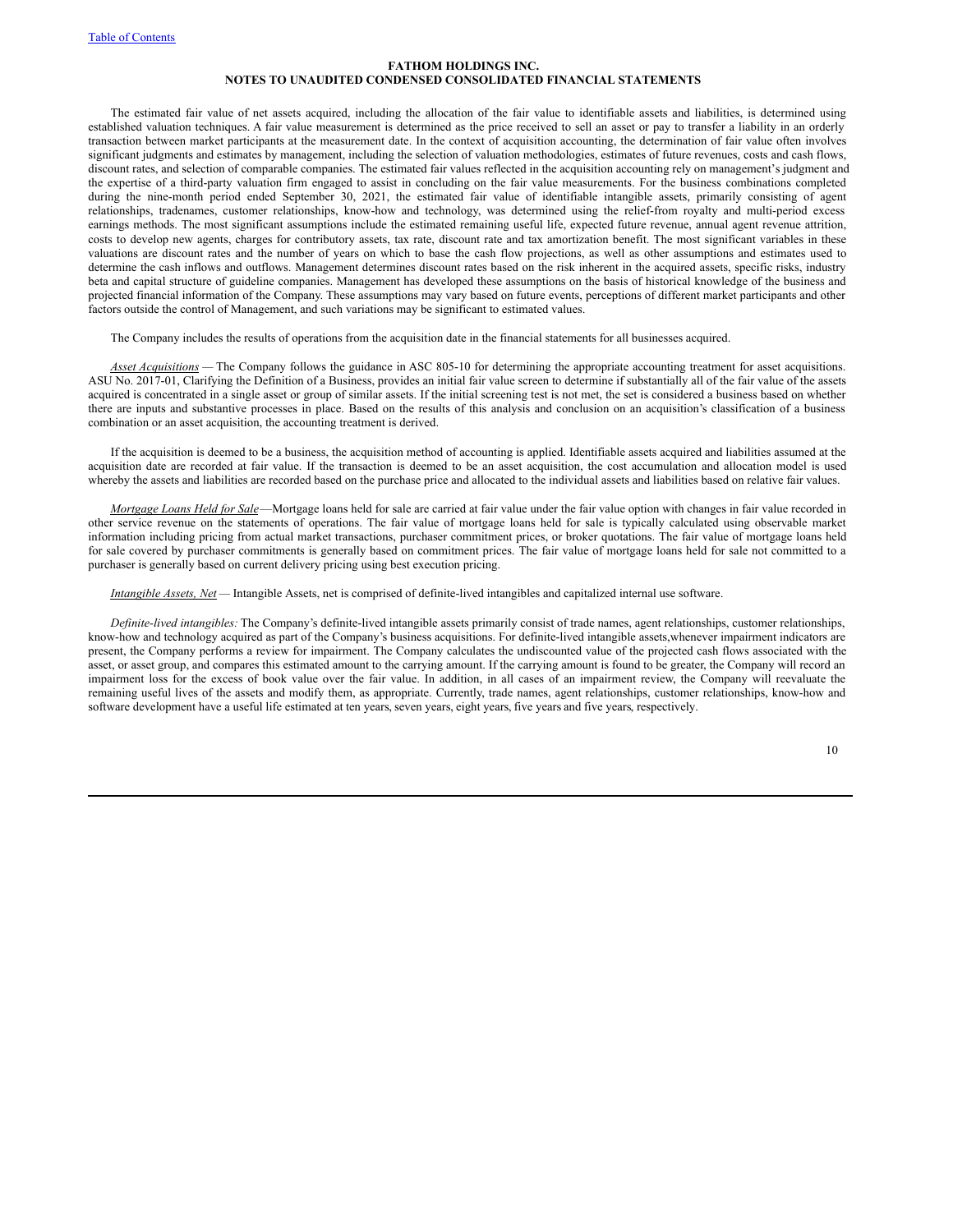*Capitalized internal use software:* The Company's capitalized internal use software consists of internally developed software and developed software acquired pursuant to acquisitions*.* Costs incurred in the preliminary stages of website and software development are expensed as incurred. Once an application has reached the development stage, direct internal and external costs relating to upgrades or enhancements that meet the capitalization criteria are capitalized in intangible assets, net and amortized on a straight-line basis over their estimated useful lives. Maintenance and enhancement costs (including those costs in the post-implementation stages) are typically expensed as incurred, unless such costs relate to substantial upgrades and enhancements to the websites (or software) that result in added functionality, in which case the costs are capitalized as well.

Capitalized software costs are amortized over the expected useful lives of the applicable software. Currently, capitalized software for internal use has a useful life estimated between five and seven years. The software acquired pursuant to the Naberly acquisition discussed in Note 3 has a useful life estimated at seven years.

Estimated useful lives of website and software development activities are reviewed annually or whenever events or changes in circumstances indicate that intangible assets may be impaired and adjusted as appropriate to reflect upcoming development activities that may include significant upgrades or enhancements to the existing functionality.

*Goodwill* - Goodwill, which represents the excess of purchase price over the fair value of net assets acquired, is carried at cost. Goodwill is not amortized; rather, it is subject to a periodic assessment for impairment by applying a fair value-based test. The Company is organized in six reporting units and evaluates the goodwill for the Company as a whole at the reporting unit level. Goodwill is assessed during the fourth quarter of each fiscal year for impairment on an annual basis or more frequently if events or changes in circumstances indicate that the asset might be impaired. Under the authoritative guidance issued by the FASB, the Company has the option to first assess the qualitative factors to determine whether it is more likely than not that the fair value of the reporting unit is less than its carrying amount as a basis for determining whether it is necessary to perform a quantitative goodwill impairment test. If the Company determines that it is more likely than not that the fair value of a reporting unit is less than its carrying amount, then the goodwill impairment test is performed. The goodwill impairment test requires the Company to estimate the fair value of the reporting unit and to compare the fair value of the reporting unit with its carrying amount. If the fair value exceeds the carrying amount, then no impairment is recognized. If the carrying amount recorded exceeds the fair value calculated, then an impairment charge is recognized for the difference. The judgments made in determining the projected cash flows used to estimate the fair value can materially impact the Company's financial condition and results of operations. There was no impairment of goodwill during the three or nine months ended September 30, 2021.

*Revenue Recognition* — The Company applies the provisions of FASB ASC Topic 606, *Revenue from Contracts with Customers* ("ASC 606"), and all related appropriate guidance. The Company recognizes revenue under the core principle to depict the transfer of control to the Company's customers in an amount reflecting the consideration to which the Company expects to be entitled. In order to achieve that core principle, the Company applies the following five-step approach: (1) identify the contract with a customer; (2) identify the performance obligations in the contract; (3) determine the transaction price; (4) allocate the transaction price to the performance obligations in the contract; and (5) recognize revenue when a performance obligation is satisfied.

The Company has utilized the practical expedient in ASC 606 and elected not to capitalize contract costs for contracts with customers with durations less than one year. The Company does not have significant remaining unfulfilled performance obligations or contract balances.

The Company generates revenue from real estate brokerage services which consists of commissions generated from real estate transactions, which the Company classifies as gross commission income.The Company also generates revenues through mortgage lending, SaaS solutions, as well as title and insurance services, which the Company classifies as other service revenue.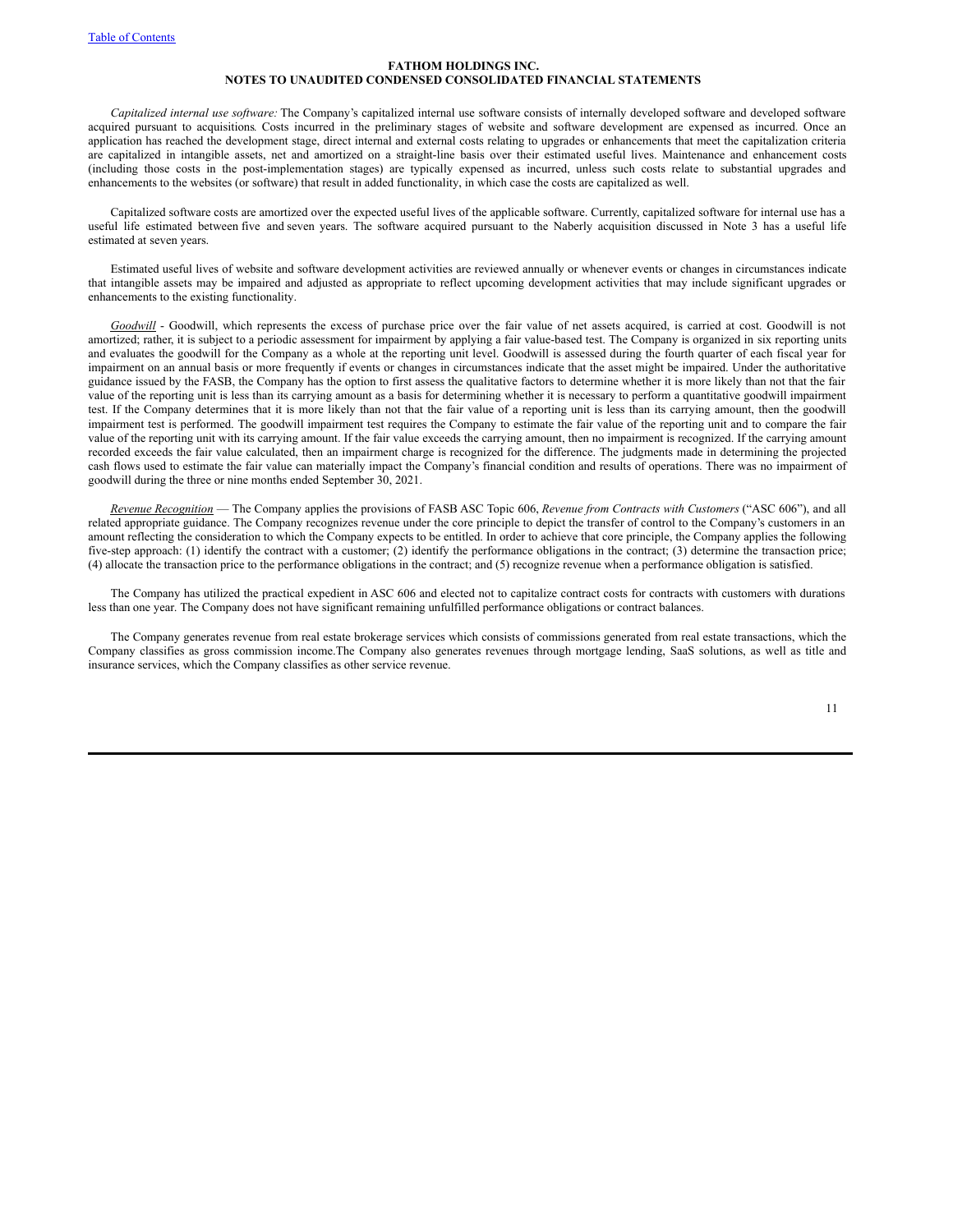#### **Revenues from real estate brokerage services**

The Company's real estate brokerage services revenue substantially consists of commissions generated from real estate brokerage services. The Company is contractually obligated to provide for the fulfillment of transfers of real estate between buyers and sellers. The Company provides these services itself and controls the services of its agents necessary to legally transfer the real estate. Correspondingly, the Company is defined as the principal. The Company, as principal, satisfies its obligation upon the closing of a real estate transaction. The Company has concluded that agents are not employees of the Company, rather deemed to be independent contractors. Upon satisfaction of its obligation, the Company recognizes revenue in the gross amount of consideration it is entitled to receive. The transaction price is calculated by applying the Company's portion of the agreed-upon commission rate to the property's selling price. The Company may provide services to the buyer, seller, or both parties to a transaction. When the Company provides services to the seller in a transaction, it recognizes revenue for its portion of the commission, which is calculated as the sales price multiplied by the commission rate less the commission separately distributed to the buyer's agent, or the "sell" side portion of the commission. When the Company provides services to the buyer in a transaction, the Company recognizes revenue in an amount equal to the sales price for the property multiplied by the commission rate for the "buy" side of the transaction. In instances in which the Company represents both the buyer and the seller in a transaction, it recognizes the full commission on the transaction. Commissions revenue contains a single performance obligation that is satisfied upon the closing of a real estate transaction, at which point the entire transaction price is earned. The Company's customers remit payment for the Company's services to the title company or attorney closing the sale of property at the time of closing. The Company receives payment upon close of property or within days of the closing of a transaction. The Company is not entitled to any commission until the performance obligation is satisfied and is not owed any commission for unsuccessful transactions, even if services have been provided.

#### **Revenues from mortgage services**

The revenue streams for the Company's mortgage lending services business are primarily comprised of gains and losses from loans sold, and origination and other fees. The majority of these revenue streams are exempted from ASC 606. Origination and other fees are not specifically separable from actual mortgage loans.

The gain on sale of mortgage loans represents the difference between the net sales proceeds and the carrying value of the mortgage loans sold, including the servicing rights release premiums and is recorded in the statement of operations in other service revenue. Transfers of financial assets are accounted for as sales when control over the assets has been surrendered. Control over transferred assets is deemed to be surrendered when (1) the assets have been isolated from the Company, (2) the transferee obtains the right (free of conditions that constrain it from taking advantage of that right) to pledge or exchange the transferred assets, and (3) the Company does not maintain effective control over the transferred assets through an agreement to repurchase them before maturity.

Servicing rights release premiums represent revenues earned when the risk and rewards of ownership of servicing rights are transferred to third parties.

Retail origination fees are principally revenues earned from loan originations. Direct loan origination costs and expenses associated with the loans are charged to expenses when the loans are sold. Interest income is interest earned on originated loans prior to the sale of the asset.

# **Revenues from technology**

The Company generates revenue from subscription and services related to the use of the LiveBy platform. The SaaS contracts are generally annual contracts paid monthly in advance of service and cancellable upon 30 days' notice after the first year. The Company's subscription arrangements do not provide customers with the right to take possession of the software supporting the platform. Subscription revenue, which includes support, is recognized on a straight-line basis over the non-cancellable contractual term of the arrangement, generally beginning on the date that the Company's service is made available to the customer, and recorded as other service revenue in the statement of operations.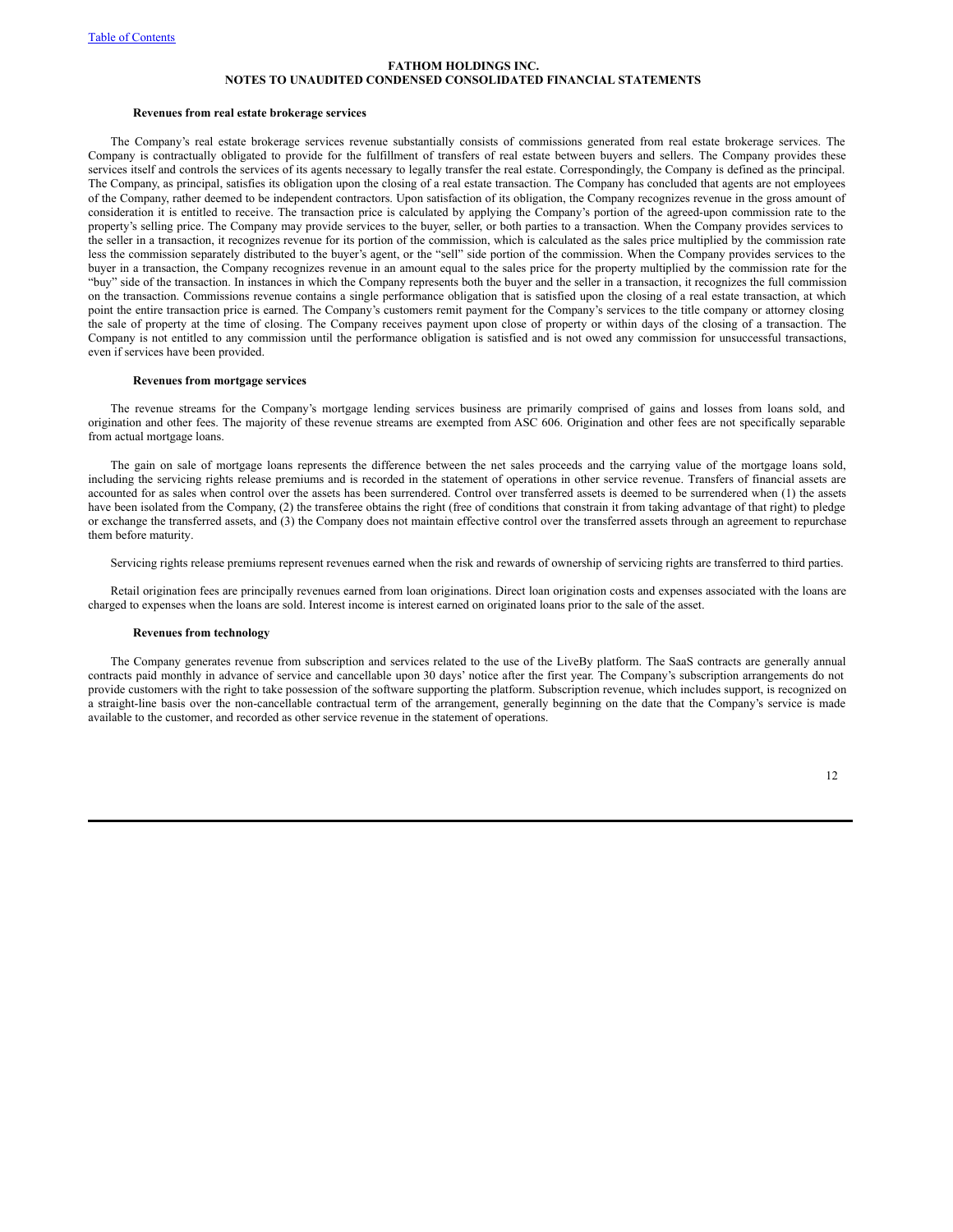#### **Revenues from title services**

The Company's title services revenue includes fees charged for title search and examination, property settlement and title insurance services provided in association with property acquisitions and refinance transactions. The Company provides the title search and property settlement services itself and controls the services before they are transferred to our customers since the Company is primarily responsible for fulfilling the promise and also has full discretion in establishing the price for the settlement services (except in states where fees are set statutorily). As such, the Company is defined as the principal. As principal, the Company satisfies our obligation upon the closing of a real estate transaction. Upon satisfaction of our obligation, the Company recognizes revenue in the gross amount of consideration the Company is entitled to receive. The transaction price for title and property settlement services is determined by the fixed fees the Company charges for our services. The Company provides services to the buyers and sellers involved in the purchase transaction, as well as to the borrower in a refinance transaction. Title and property settlement revenue contains a single performance obligation that is satisfied upon the closing of a real estate transaction, at which point the entire transaction price is earned. The Company is not entitled to any title and property settlement revenue until the performance obligation is satisfied and is not owed any consideration for unsuccessful transactions, even if services have been provided.

For title insurance services, the Company works in conjunction with insurance underwriters to perform these services, obtains the insurance policy premiums associated with title insurance on behalf of customers and remits the policy premium to the insurance underwriters. Since the insurance underwriter is ultimately providing the insurance policy to the borrower, the Company is not responsible for fulfilling the promise to provide the insurance. Additionally, the Company does not have discretion in dictating the price for the insurance policy, which is set by each jurisdiction and is either filed by insurance underwriters or set by the state insurance commissioners. Therefore, the Company does not control the specified service provided by the insurance underwriter. As such, in these circumstances, the Company acts as an agent. As the agent, the Company satisfies our obligation upon the closing of a real estate transaction. Upon satisfaction of our obligation, the Company recognizes revenue in the net amount of consideration the Company is entitled to receive, which is our fee for brokering the insurance policy less any consideration paid to the insurance underwriters. The transaction price for title insurance services is fixed, based on statutory rates depending on the jurisdiction. The Company negotiates with insurance underwriters the percentage they receive, and the rest is recognized as revenue. Title insurance revenue contains a single performance obligation that is satisfied upon the closing of a real estate transaction, at which point the entire transaction price is earned. The Company is not entitled to any title insurance revenue until the performance obligation is satisfied and is not owed any consideration for unsuccessful transactions, even if services have been provided.

#### **Revenues from insurance agency services**

The revenue streams for the Company's insurance agency services business are primarily comprised of new and renewal commissions paid by insurance carriers. The transaction price is set as the estimated commissions to be received over the term of the policy based upon an estimate of premiums placed, policy changes and cancellations, net of restraint. The commissions are earned at the effective date of the associated policies when control of the policy transfers to the client.

The Company is also eligible for certain contingent commissions from insurers based on the attainment of specific metrics (i.e., volume growth, loss ratios) related to underlying polices placed. Revenue for contingent commissions is estimated based on historical and current evidence of achievement towards each insurer's annual respective metrics and is recorded as the underlying policies that contribute to the achievement are placed. Due to the uncertainty of the amount of contingent consideration that will be received, the estimated revenue is constrained to an amount that is probable to not have a significant negative adjustment. Contingent consideration is generally received in the first quarter of the subsequent year.

*Derivative financial instruments* — The Company enters into commitments to originate loans whereby the interest rate on the loan is determined prior to funding ("interest rate lock commitments"). Interest rate lock commitments on loans that are intended to be sold are considered to be derivatives. Accordingly, such commitments, along with any related fees from potential borrowers, are recorded at fair value in derivative assets and liabilities, with changes in fair value recorded in the statement of operations in other service revenue. Fair value is based upon changes in the fair value of the underlying mortgages, estimated to be realized upon sale into the secondary market. Fair value estimates take into account interest rate lock commitments not expected to be exercised by customers, commonly referred to as fall out.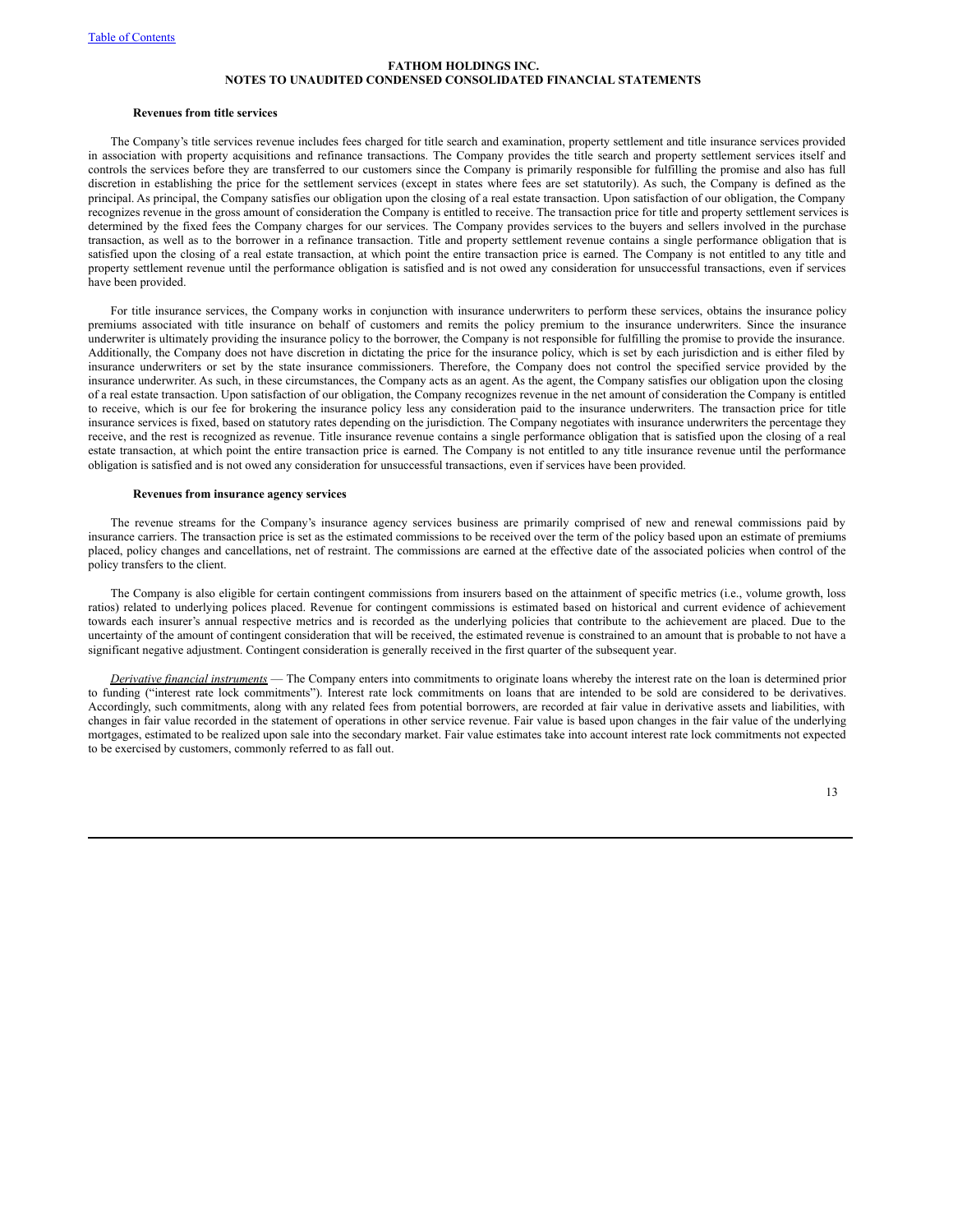The Company manages the interest rate risk associated with its outstanding interest rate lock commitments and loans held for sale by entering into derivative loan instruments such as forward loan commitments, mandatory delivery commitments, options and future contracts, whereby the Company maintains the right to deliver residential loans to purchasers in the future at a specified yield. Fair value is based upon estimated amounts that the Company would receive or pay to terminate the commitment at the reporting date. The Company takes into account various factors and strategies in determining the portion of the mortgage pipeline it wants to economically hedge. Management expects the derivatives used to manage interest rate risk will experience changes in fair value opposite to changes in the fair value of the derivative loan commitments and loans held for sale, thereby reducing earnings volatility.

*Reclassifications* — Certain amounts in the prior year consolidated financial statements have been reclassified to conform to the current year presentation with no effect on the previously reported net (loss) income or stockholders' equity. Subsequent to the acquisitions of LiveBy and E4:9, the Company made a change to its segment reporting structure as more fully described in Note 17. This resulted in new line items on the consolidated statement of operations for the following:

- Gross commission income is comprised of revenues from the Real Estate Brokerage segment which were previously recorded in revenue
- Other service revenue is comprised of revenues not included in the Real Estate Brokerage segment which were previously recorded in revenue Commission and other agent-related costs is comprised of the direct costs to fulfill the services from the Real Estate Brokerage segment which
- were previously recorded in cost of revenue ● Operations and support are comprised of the direct costs to fulfill the services not included in the Real Estate Brokerage segment which were
- previously recorded in cost of revenue Depreciation and amortization represent the depreciation charged on the Company's fixed assets and intangible assets which were previously recorded in general and administrative expenses.

#### *Recently Implemented Accounting Pronouncements*

In December 2019, the FASB issued ASU No. 2019-12, "Simplifying the Accounting for Income Taxes". The provisions of ASU 2019-12 include eliminating certain exceptions related to the approach for intra-period tax allocation, the methodology for calculating income taxes in an interim period and the recognition of deferred tax liabilities for outside basis differences. The guidance is effective for the reporting period beginning after December 15, 2020, and the interim periods therein. The Company adopted this standard effective January 1, 2021 and the application of ASU 2019-12 did not have a material impact on the Company's condensed consolidated financial statements.

### *Recently Issued Accounting Pronouncements Not Yet Adopted*

In June 2016, the FASB issued ASU 2016-13, Financial Instruments - Credit Losses (Topic 326): Measurement of Credit Losses on Financial *Instruments,* which changes the impairment model for most financial assets and certain other instruments. For receivables, loans and other instruments, entities will be required to use a new forward-looking "expected loss" model that generally will result in the earlier recognition of allowance for losses. In addition, an entity will have to disclose significantly more information about allowances and credit quality indicators. The new standard is effective for the Company for fiscal years beginning after December 15, 2022. The Company is currently evaluating the impact of the pending adoption of the new standard on its consolidated financial statements and intends to adopt the standard on January 1, 2023.

# **Note 3. Acquisitions**

#### *Acquisition of Red Barn*

On March 1, 2021, the Company completed the acquisition of Red Barn, in a transaction deemed immaterial to the Company. The Red Barn acquisition was accounted for as a business combination using the acquisition method of accounting. Due to the timing of the acquisition, the valuation of net assets acquired has not been finalized and is expected to be completed no later than one year from the acquisition date in accordance with GAAP.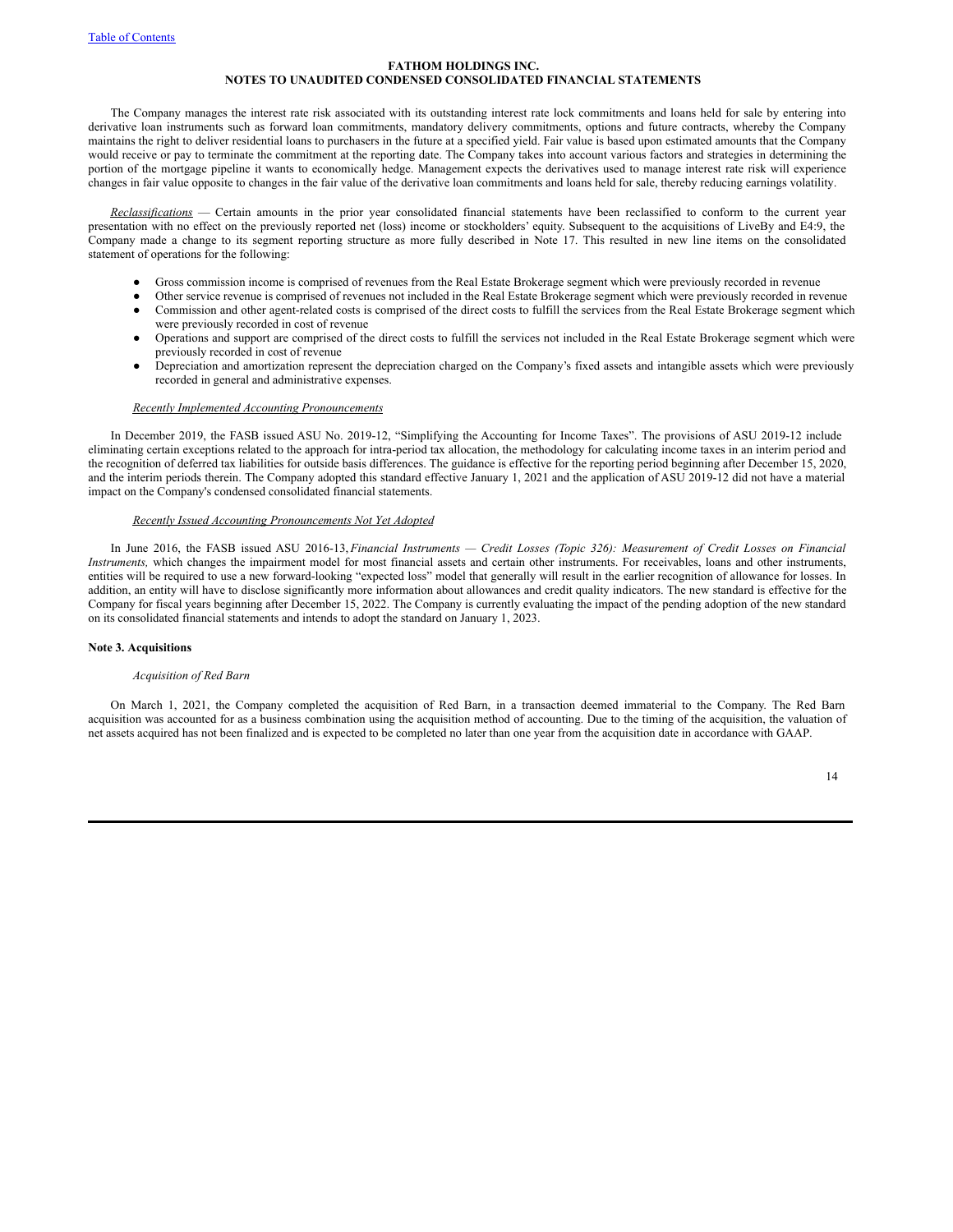#### *Acquisition of Naberly*

On March 1, 2021 the Company acquired substantially all of the assets of Naberly for cash consideration of approximately \$2.7 million. Based on the Company's preliminary estimation of the fair value of the assets acquired, the Naberly acquisition was accounted for as an asset acquisition. The total acquisition cost, including transaction costs of approximately \$0.1 million, was approximately \$2.8 million and was recorded as software intangible assets.

During the year ended December 31, 2020, in connection with, and in advance of the closing under the asset purchase agreement to acquire the assets of Naberly, the Company issued to Naberly, an unsecured loan (the "Loan") in the principal amount of up to approximately \$ 0.2 million with an interest rate of two percent (2%) per annum, compounded annually, and a maturity date of February 28, 2021. The outstanding principal balance of the Loan was forgiven in connection with the closing of the acquisition and was accounted for as part of the purchase consideration transferred to Naberly.

### *Acquisition of E4:9*

On April 16, 2021 the Company purchased 100% of outstanding capital stock of E4:9. The Company accounted for the E4:9 acquisition as a business combination. The purchase price consisted of approximately \$9.8 million cash consideration and approximately \$16.6 million common stock consideration for a total purchase price of approximately \$26.5 million. The aggregate purchase price exceeded the fair value of the net tangible and intangible assets acquired, and accordingly the Company recorded goodwill of approximately \$14.4 million.

The total purchase consideration and the fair values of the assets and liabilities at the acquisition date were as follows (amount in thousands):

### Recognized amounts of identifiable assets acquired and liabilities assumed

| Cash                                     | \$ | 2,843  |
|------------------------------------------|----|--------|
| Accounts receivable                      |    | 958    |
| Mortgage loans held for sale             |    | 8,147  |
| Derivative assets                        |    | 90     |
| Prepaid and other current assets         |    | 122    |
| Property & equipment                     |    | 356    |
| Intangible assets                        |    | 11,780 |
| Lease right of use assets                |    | 1,498  |
| Other long-term assets                   |    |        |
| Total identifiable assets acquired       |    | 25,801 |
|                                          |    |        |
| Accounts payable and accrued liabilities |    | 938    |
| <b>Escrow</b> liabilities                |    | 75     |
| Derivative liabilities                   |    | 120    |
| Warehouse lines of credit                |    | 7,958  |
| Notes payable                            |    | 486    |
| Lease liability, current portion         |    | 337    |
| Lease liability, net of current portion  |    | 1,161  |
| Deferred tax liabilities                 |    | 2,686  |
| Total liabilities assumed                |    | 13,761 |
| Total identifiable net assets            |    | 12,040 |
| Goodwill                                 |    | 14,418 |
| Net assets acquired                      | S  | 26,458 |

The Company recognized approximately \$0.3 million of acquisition related costs that were expensed in the nine months ended September 30, 2021 and are included in general and administrative expenses.

Goodwill of approximately \$7.4 million and \$7.0 million was assigned to the Company's Mortgage and Other services reporting units, respectively, and is attributable primarily to our assembled workforce and the anticipated future economic benefits of the vertical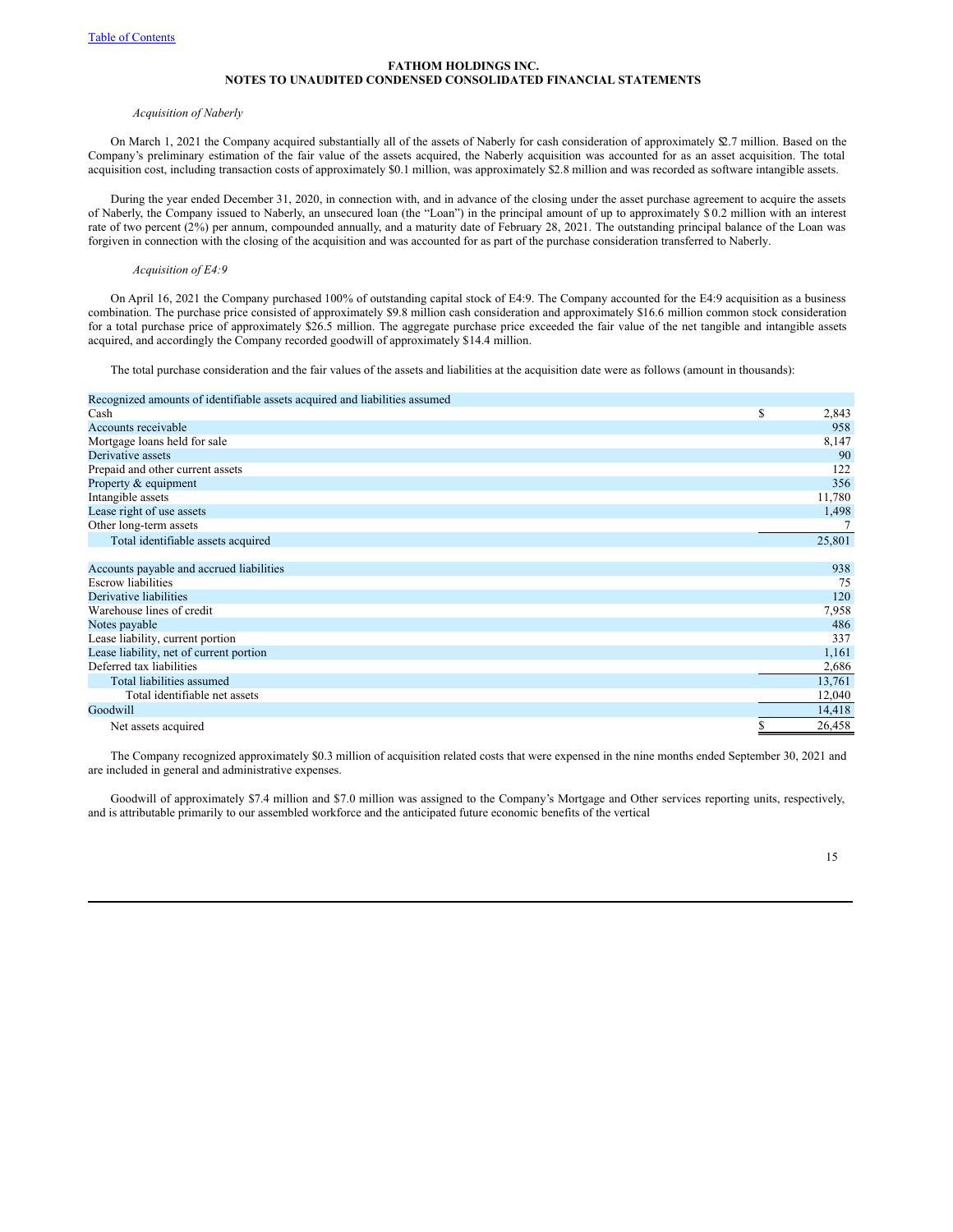integration of E4:9's mortgage lending and insurance product offerings available to our real estate agents. None of the goodwill is expected to be deductible for income tax purposes.

The fair value associated with identifiable intangible assets was approximately \$11.8 million, comprised of customer relationships of approximately \$6.2 million, tradenames of approximately \$5.2 million and know-how of approximately \$0.4 million. Customer relationships is being amortized on an accelerated basis over a useful life of 8 years. Tradenames and know-how are amortized on a straight-line basis over10 years and 5 years, respectively.

Due to the timing of the acquisition, the valuation of net assets acquired has not been finalized and is expected to be completed no later than one year from the acquisition date in accordance with GAAP.

The Company's condensed consolidated financial statements include the results of operations of E4:9 since the closing on April 16, 2021 during which period E4:9 contributed approximately \$4.0 million and \$1.0 million of revenues and net loss, respectively, for the three months ended September 30, 2021 and approximately \$6.9 million and \$2.6 million of revenues and net loss, respectively, for the nine months ended September 30, 2021, respectively.

#### *Acquisition of LiveBy*

On April 20, 2021 the Company purchased 100% of outstanding capital stock of LiveBy. The Company accounted for the LiveBy acquisition as a business combination. The purchase price consisted of approximately \$3.4 million cash consideration and approximately \$5.6 million common stock consideration for a total purchase price of approximately \$9.0 million. The aggregate purchase price exceeded the fair value of the net tangible and intangible assets acquired, and accordingly the Company recorded goodwill of approximately \$4.1 million.

The total purchase consideration and the fair values of the assets and liabilities at the acquisition date were as follows (amount in thousands):

| Recognized amounts of identifiable assets acquired and liabilities assumed |   |       |
|----------------------------------------------------------------------------|---|-------|
| Cash                                                                       | S | 516   |
| Accounts receivable                                                        |   | 138   |
| Intangible assets                                                          |   | 4,920 |
| Prepaid and other current assets                                           |   |       |
| Total identifiable assets acquired                                         |   | 5,576 |
|                                                                            |   |       |
| Deferred tax liabilities                                                   |   | 543   |
| Accounts payable and accrued liabilities                                   |   | 167   |
| Total liabilities assumed                                                  |   | 710   |
| Total identifiable net assets                                              |   | 4,866 |
| Goodwill                                                                   |   | 4,115 |
| Net assets acquired                                                        |   | 8.981 |

The Company recognized approximately \$0.2 million of acquisition related costs that were expensed in the nine months ended September 30, 2021 and are included in general and administrative expenses.

Goodwill was assigned to the technology reporting unit and is attributable primarily to our assembled workforce and the anticipated future economic benefits to the Company's agents through technology product offerings. None of the goodwill is expected to be deductible for income tax purposes.

Due to the timing of the acquisition, the valuation of net assets acquired has not been finalized and is expected to be completed no later than one year from the acquisition date in accordance with GAAP.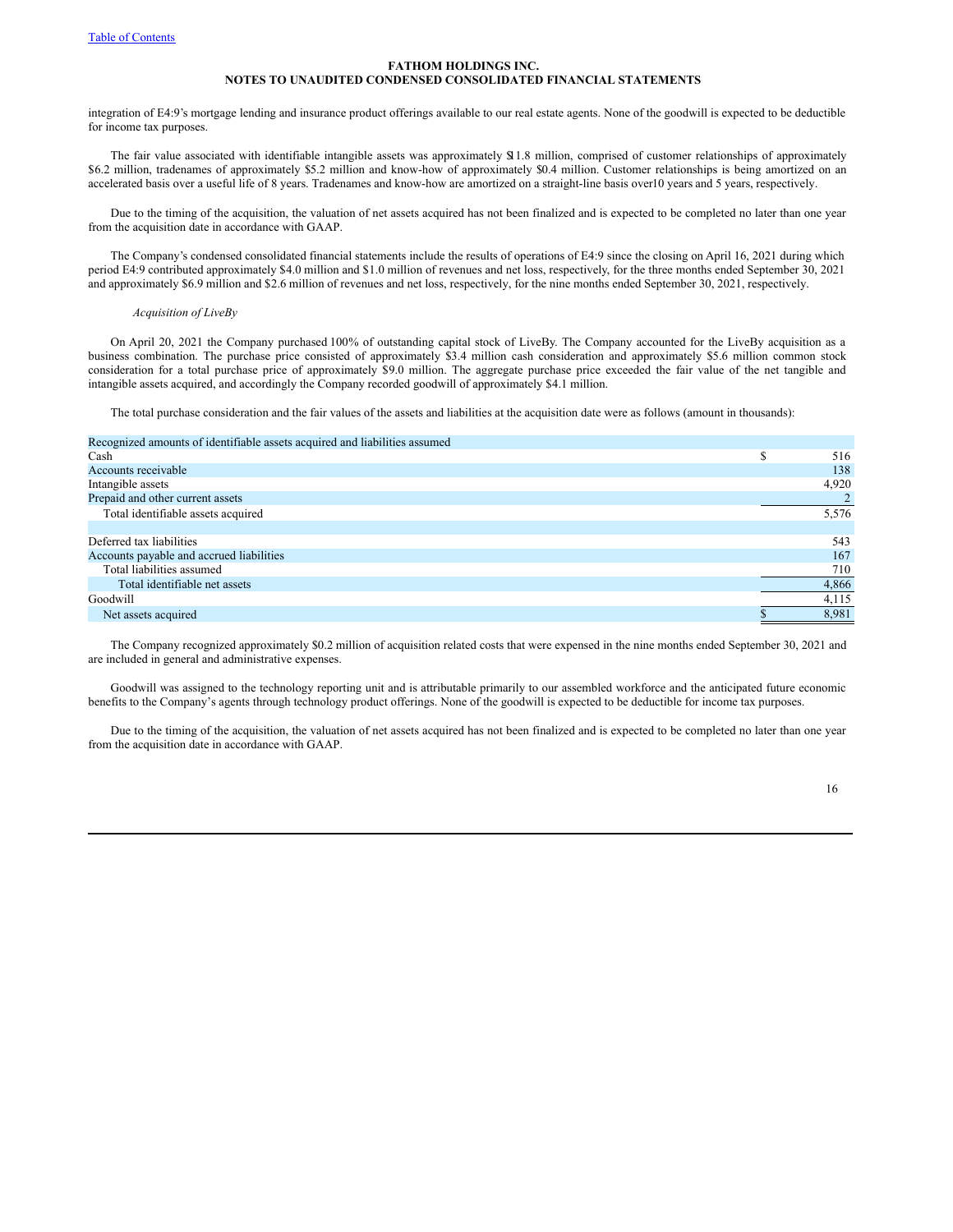The Company's consolidated financial statements include the results of operations of LiveBy since the closing on April 20, 2021 during which period LiveBy contributed approximately \$0.6 million and \$0.1 million of revenues and net income, respectively, for the three months ended September 30, 2021 and approximately \$1.0 million and less than \$0.1 million of revenues and net loss, respectively, for the nine months ended September 30, 2021.

### *Acquisition of Epic Realty*

On June 30, 2021, the Company completed the acquisition of Epic Realty ("Epic") in a transaction deemed immaterial to the Company. The Epic acquisition was accounted for as a business combination using the acquisition method of accounting. Due to the timing of the acquisition, the valuation of net assets acquired has not been finalized and is expected to be completed by no later than one year from the acquisition date in accordance with GAAP.

### *Supplemental Pro Forma Financial Information*

On an unaudited pro forma basis, the revenues and net loss of the Company assuming the acquisitions of E4:9 and LiveBy occurred on January 1, 2020, are shown below. The unaudited pro forma information does not purport to present what the Company's actual results would have been had the acquisition happened on January 1, 2020, nor is the financial information indicative of the results of future operations. The pro forma financial information includes the estimated amortization expense based on the fair value and estimated useful lives of intangible assets as part of the acquisitions of E4:9 and LiveBy (amount in thousands, except per share):

|                            |  | Nine months ended September 30. |         |
|----------------------------|--|---------------------------------|---------|
|                            |  | 2021                            | 2020    |
| Revenue                    |  | 240.282                         | 136.667 |
| Net loss                   |  | (15.709)                        | (697)   |
| Net loss per share (basic) |  | (1.07)                          | (0.07)  |

### **Note 4. Property and Equipment, Net**

Property and equipment, net consisted of the following at the dates indicated (amount in thousands):

|                                   | September 30, 2021 | December 31, 2020 |
|-----------------------------------|--------------------|-------------------|
| Vehicles                          |                    | 119               |
| Computers and equipment           | 453                | 139               |
| Furniture and fixtures            | 610                | 44                |
| Leasehold improvements            | 132                |                   |
| Total property and equipment      | 1,195              | 306               |
| Accumulated depreciation          | (188)              | (151)             |
| Total property and equipment, net | 1,007              | 155               |

Depreciation expense for property and equipment was approximately \$0.1 million and \$0.1 million for the three and nine months ended September 30, 2021, respectively, and de minimis amounts for the three and nine months ended September 30, 2020.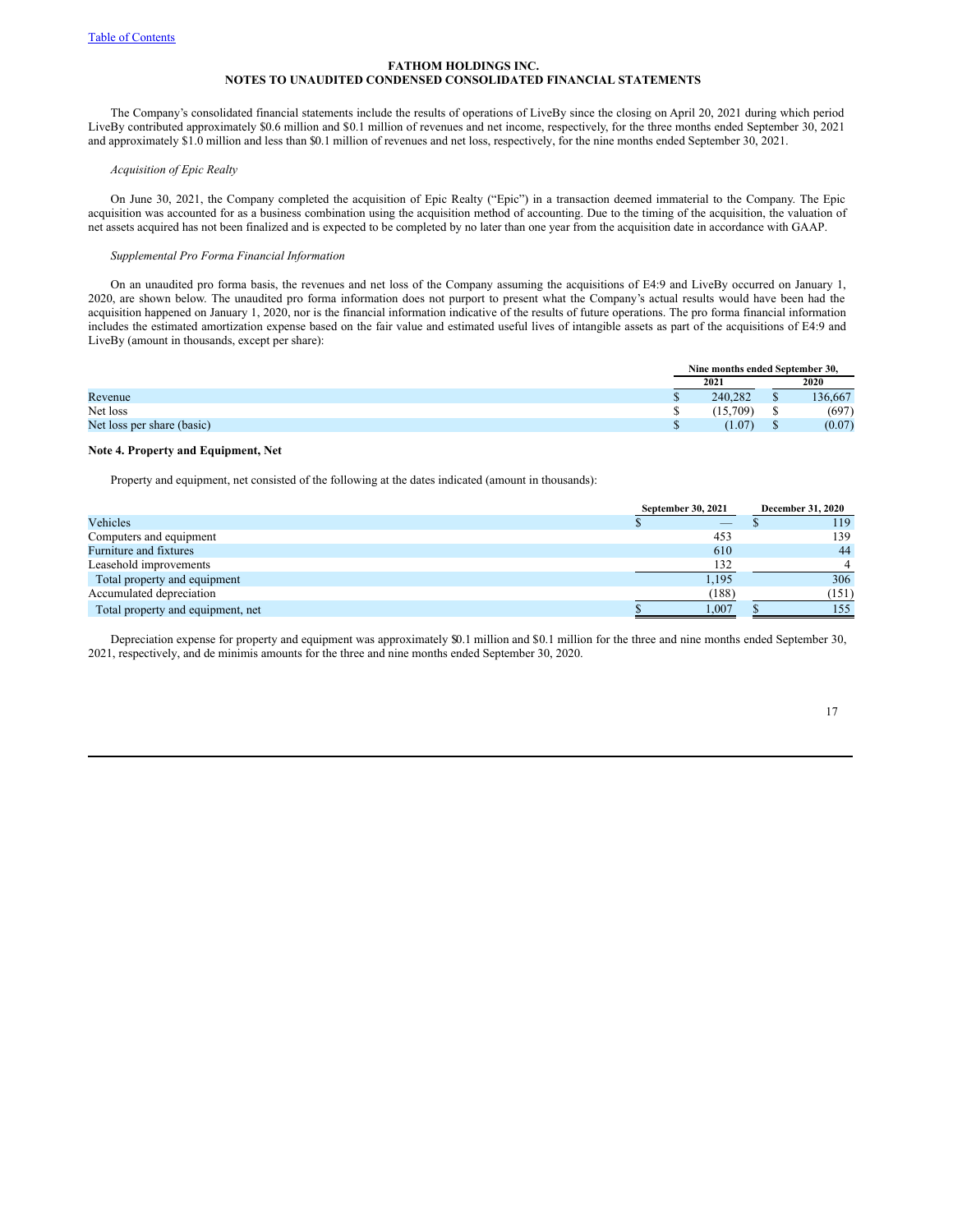# **Note 5. Intangible Assets, Net**

Intangible assets, net consisted of the following at the dates indicated (amount in thousands):

|                        |    | September 30, 2021                 |                             |          |    |                              |  |
|------------------------|----|------------------------------------|-----------------------------|----------|----|------------------------------|--|
|                        |    | <b>Gross</b><br>Carrying<br>Amount |                             |          |    | <b>Net Carrying</b><br>Value |  |
| Trade names            | D. | 6,326                              | S                           | (562)    | \$ | 5,764                        |  |
| Software development   |    | 8,182                              |                             | (852)    |    | 7,330                        |  |
| Customer relationships |    | 8,180                              |                             | (314)    |    | 7,866                        |  |
| Agent relationships    |    | 2,670                              |                             | (84)     |    | 2,586                        |  |
| Know-how               |    | 430                                |                             | (18)     |    | 412                          |  |
|                        |    | 25,788                             |                             | (1, 830) |    | 23,958                       |  |
|                        |    |                                    | December 31, 2020           |          |    |                              |  |
|                        |    | Gross<br>Carrying<br>Amount        | Accumulated<br>Amortization |          |    | <b>Net Carrying</b><br>Value |  |

Trade names  $\begin{array}{ccccccccccccc}\n & 165 & & & 166 & & 165 \\
\hline\n & 165 & & 165 & & 165\n\end{array}$ Software development  $\frac{921}{\$}$   $\frac{921}{1,087}$   $\frac{164}{\$}$   $\frac{164}{\$}$   $\frac{758}{\$}$   $\frac{758}{922}$ 

As of September 30, 2021, the estimated future amortization expense for definite-lived intangible assets was (amount in thousands):

| <b>Years Ended December 31,</b> |        |
|---------------------------------|--------|
| 2021 (remaining)                | 924    |
| 2022                            | 3,802  |
| 2023                            | 3,701  |
| 2024                            | 3,588  |
| 2025                            | 3,353  |
| Thereafter                      | 8,590  |
| Total                           | 23,958 |

Amortization expense was approximately \$0.9 million and \$1.7 million for the three and nine months ended September 30, 2021, respectively and de minimis amounts for the three and nine months ended September 30, 2020.

#### **Note 6. Goodwill**

The Company recorded goodwill in connection with the acquisition of Verus which closed in November 2020 and in connection with the acquisitions of Red Barn, E4:9, LiveBy and Epic which closed in 2021. These acquisitions have been accounted for using the acquisition method of accounting. Under the acquisition method of accounting, the Company allocated the total purchase price to the tangible and identifiable intangible assets acquired, and assumed liabilities based on their estimated fair values as of the acquisition date, as determined by management. The excess of the purchase price over the aggregate fair values of the identifiable assets was recorded as goodwill.

 $\$\qquad 1,087 \quad \$\qquad (165) \quad \$\qquad 922$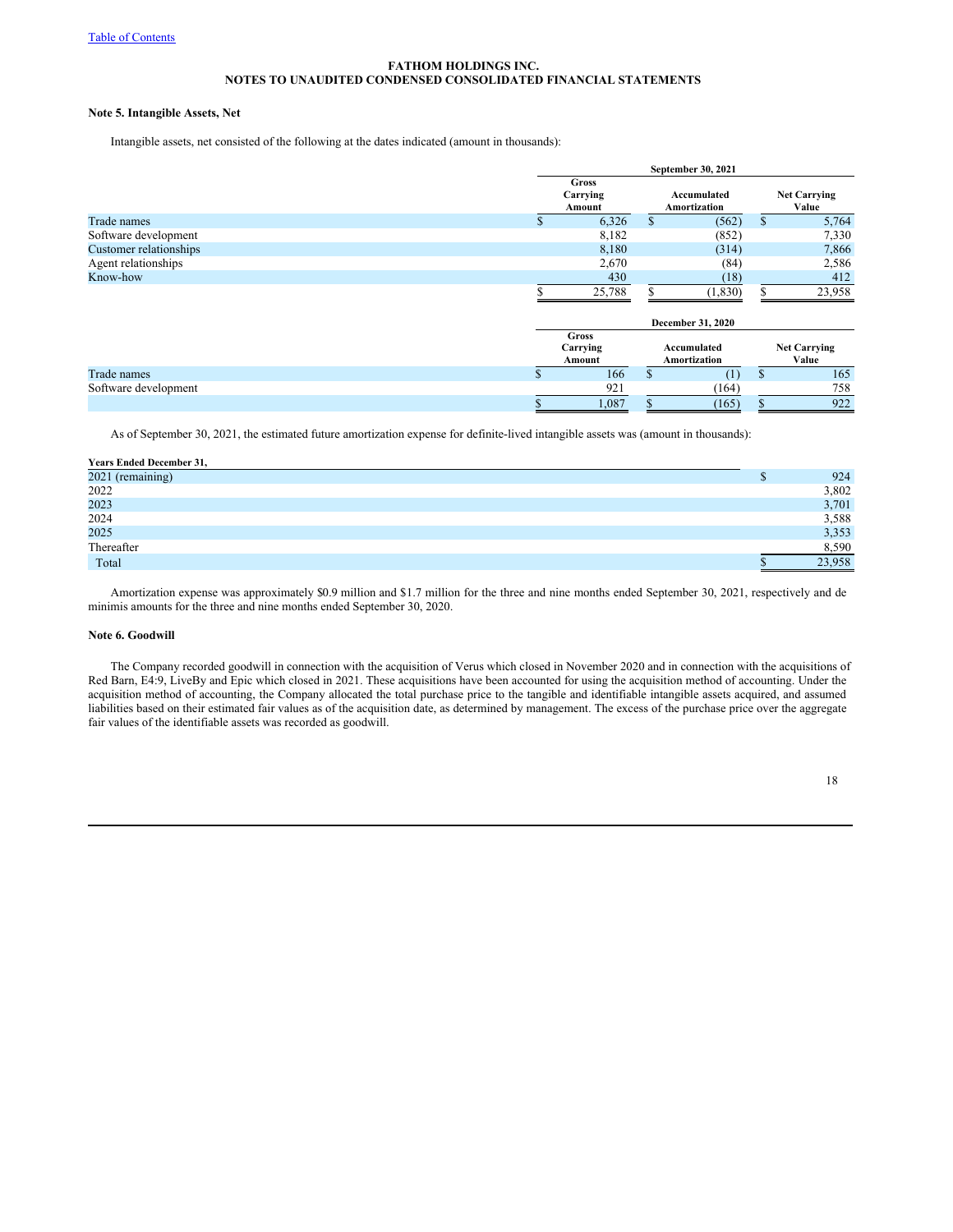The changes in the carrying value of goodwill by segment as of September 30, 2021 are as noted in the table below (amount in thousands):

|                                     | <b>Real Estate</b><br><b>Brokerage</b> | Mortgage | Technology               | Other (a) | Total  |
|-------------------------------------|----------------------------------------|----------|--------------------------|-----------|--------|
| Balance at December 31, 2020        | $\overline{\phantom{a}}$               |          | $\overline{\phantom{a}}$ | 799       | 799    |
| Goodwill acquired during the period | .009                                   | '.400    | 4.11.                    | 7.019     | 19.543 |
| Balance at September 30, 2021       | .009                                   | 400'     |                          | 7.818     | 20.342 |

(a) – Other comprises goodwill not assigned to a reportable segment.

There are no accumulated impairment charges as of September 30, 2021 and December 31, 2020.

#### **Note 7. Accrued Liabilities**

Accrued liabilities consisted of the following at the dates indicated (amount in thousands):

|                           | September 30, 2021 | <b>December 31, 2020</b> |  |  |
|---------------------------|--------------------|--------------------------|--|--|
| Deferred annual fee       | 659                | 293                      |  |  |
| Due to sellers            | . 477              | -                        |  |  |
| Accrued compensation      | 1,094              | 202                      |  |  |
| Other accrued liabilities | .755               | 570                      |  |  |
| Total accrued liabilities | 4.985              | .065                     |  |  |

### **Note 8. Warehouse Lines of Credit**

As a means of financing mortgage loans held for sale, the Company utilizes line of credit agreements for the purpose of temporarily warehousing mortgage loans pending the sale of the loans. The warehouse lines of credit are classified as current on the condensed consolidated balance sheet and secured by mortgage loans held for sale with fair values that approximate the obligations to the lender.

The Company maintained a warehousing credit and security agreement with a bank whereby the Company borrowed funds to finance the origination of eligible mortgage loans. The Company paid interest equal to the greater of Prime Rate less 0.75% or 3.85% per annum. The Prime Rate as of September 30, 2021 was 3.25%. The maximum funding limit of these loans was \$15.0 million at September 30, 2021. At September 30, 2021, there wasno outstanding balance on this warehouse line. The agreement expired in October 2021.

The Company maintains a master loan warehouse agreement with a bank whereby the Company borrows funds to finance the origination or purchase of eligible loans. The Company pays interest equal to the greater of the mortgage interest rate of the underlying loan or 3.625%. The maximum funding of these loans was \$15.0 million at September 30, 2021. At September 30, 2021, the outstanding balance on this warehouse line was approximately \$4.1 million. The credit agreement requires the Company to maintain at least \$1.0 million in liquid assets. The agreement expires in July 2022.

The Company maintains a mortgage participation purchase agreement with a bank whereby the Company borrows funds to finance the origination or purchase of eligible loans. The Company pays interest equal to the greater of the mortgage interest rate of the underlying loan or 3.5%. The maximum funding of these loans was \$25.0 million at September 30, 2021. At September 30, 2021, the outstanding balance on this warehouse line was approximately \$6.2 million. The credit agreement requires the Company to maintain at least \$1.0 million in liquid assets and have net income for the preceding 12 month period. The agreement expires in April 2023. During the three months ended September 30, 2021, the Company was not in compliance with the income debt covenants and obtained a waiver from the bank through December 31, 2021.

The Company maintains a warehousing credit and security agreement with a bank whereby the Company borrows funds to finance the origination of eligible mortgage loans. The Company pays interest equal to the Daily Adjusting LIBOR rate plus 2.00% or 3.5% per annum. The Daily Adjusting LIBOR rate plus 2.00% as of September 30, 2021 was 2.09%. The maximum funding limit of these loans was \$15.0 million at September 30, 2021. The credit agreement requires the Company to maintain at least \$1.0 million in liquid assets, a tangible net worth of \$2.3 million, debt-to-tangible net worth ratio of 15 to 1 and have net income for the preceding 12 month period.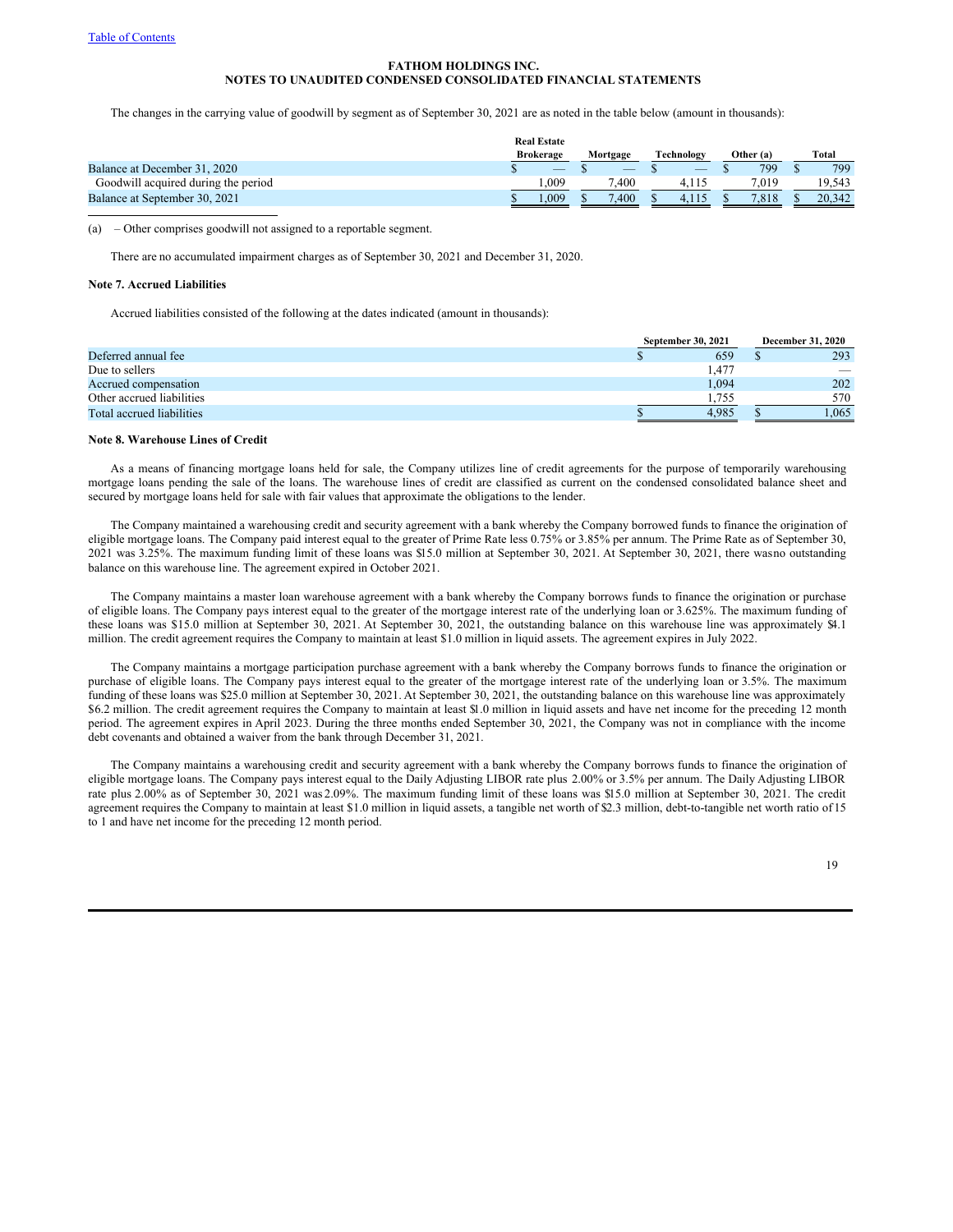The income debt covenant becomes effective in July 2022. The agreement expires in April 2023. At September 30, 2021, there wasno outstanding balance on this warehouse line.

# **Note 9. Debt**

Long-term debt consisted of the following at the dates indicated (amount in thousands):

|                                                                | September 30, 2021 | December 31, 2020 |
|----------------------------------------------------------------|--------------------|-------------------|
| Paycheck Protection Program Loan                               | 303                | 354               |
| Small Business Administration Loan                             | 171                | 150               |
| Note Payable                                                   | 883                |                   |
| Loan Payable - Automobile Loan                                 |                    | 35                |
| Total debt                                                     | 1.357              | 539               |
| Less current portion of the Paycheck Protection Program Loan   | (303)              | (237)             |
| Less current portion of the Small Business Administration Loan | (25)               | (2)               |
| Less current portion of Note Payable                           | (883)              |                   |
| Less current portion of the Loan Payable                       |                    | (17)              |
| Long-term debt, net of current portion                         | 146                | 283               |

#### *Note Payable – Paycheck Protection Program Loan*

In May 2020, the Company applied for and received approximately \$0.3 million in unsecured loan funding (the "PPP Loan") from the Paycheck Protection Program (the "PPP"), established pursuant to the Coronavirus Aid, Relief, and Economic Security Act (the "CARES Act") and administered by the U.S. Small Business Administration ("SBA").

Under the terms of the promissory note (the "PPP Note") and the PPP Loan, interest accrued on the outstanding principal at the rate of % per annum. The Company believes it has used the entire PPP Note amount for qualifying expenses and applied for forgiveness in March 2021, however, until forgiveness is approved by the SBA there is no assurance that the Company will obtain forgiveness of the PPP Loan in whole or in part.

Additionally, in connection with the acquisition of Verus, the Company assumed approximately \$0.1 million in additional loan funding from the PPP. The Company received full forgiveness of all outstanding principal, accrued, and unpaid interest on this loan as of January 6, 2021. The forgiveness of this loan qualified for debt extinguishment in accordance with ASC 470-50, *Debt Modifications and Extinguishments*, and as a result, the outstanding principal and accrued and unpaid interest was written off in the amount of approximately \$0.1 million and the Company recorded a gain on extinguishment totaling approximately \$0.1 million for the nine months ended September 30, 2021.

Additionally, in connection with the acquisition of E4:9, the Company assumed approximately \$0.1 million in loan funding from the PPP ("E4:9 PPP Loan"). Under the terms of the promissory note (the "E4:9 PPP Note") and the E4:9 PPP Loan, interest accrued on the outstanding principal at the rate of 1% per annum. The Company received full forgiveness of all outstanding principal, accrued, and unpaid interest on this loan as of August 2021. The forgiveness of this loan qualified for debt extinguishment in accordance with ASC 470-50, *Debt Modifications and Extinguishments*, and as a result, the outstanding principal and accrued and unpaid interest was written off in the amount of approximately \$0.1 million and the Company recorded a gain on extinguishment totaling approximately \$0.1 million for the three and nine months ended September 30, 2021.

### *Note Payable*

Additionally, in connection with the acquisition of E4:9, the Company assumed a non-interest-bearing approximately \$0.4 million promissory note to be paid in full at maturity date of July 1, 2022. During the three months ended September 30, 2021, the Company paid approximately \$0.2 million on the promissory note.

In July 2021, the Company entered into a promissory note for approximately \$0.9 million in conjunction with a renewal of its director and officer insurance policy. The interest rate was 2.5% per annum. The note matures on July 31, 2022.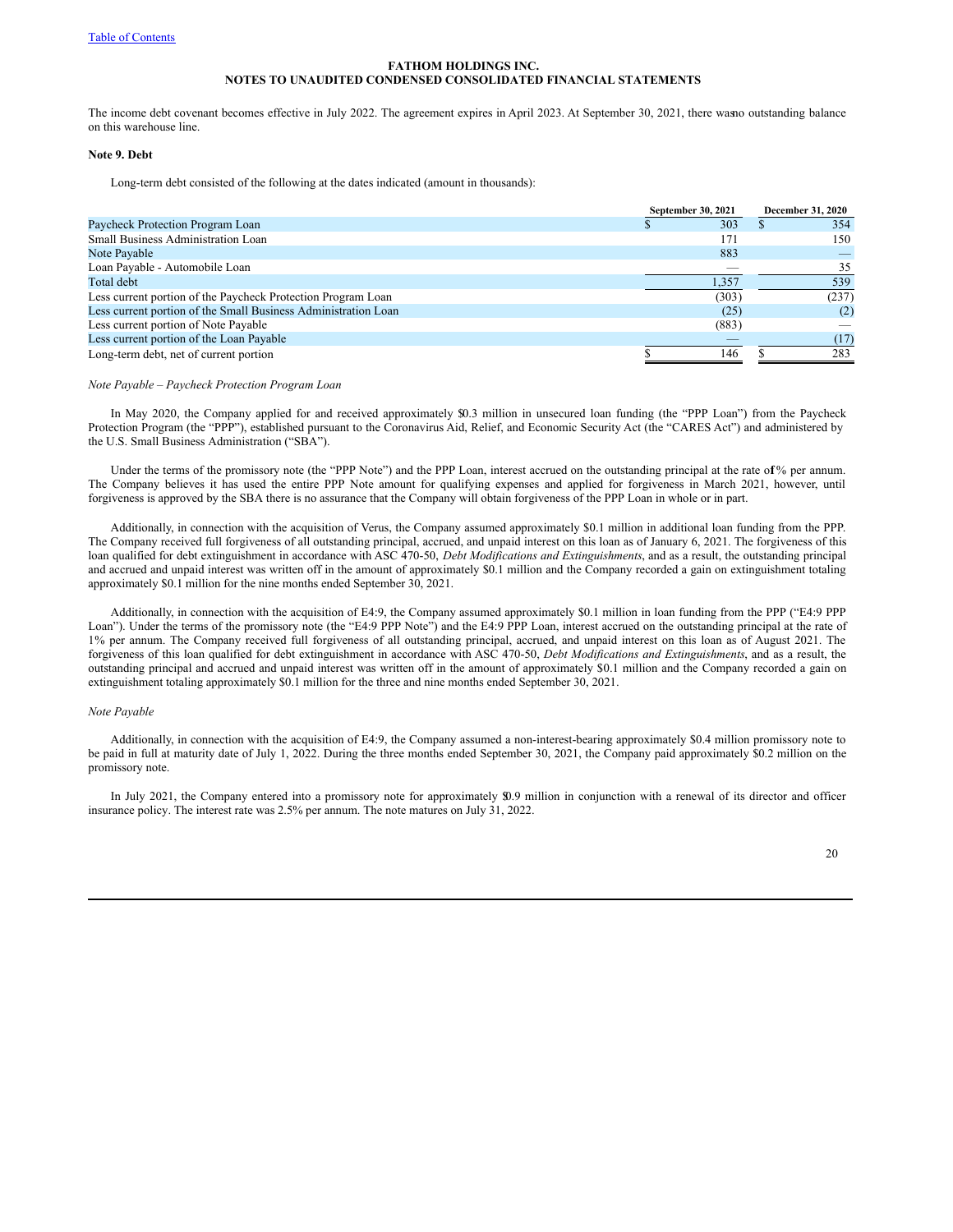### *Note Payable – Small Business Administration Loan*

On June 5, 2020, the Company received \$0.2 million in loan funding from the SBA (the "SBA Note") under the Economic Injury Disaster Loan program. The Company will use all the proceeds of this secured SBA Note solely as working capital to alleviate economic injury caused by COVID-19. The SBA Note is evidenced by a promissory note of the Company dated June 5, 2020 in the principal amount of approximately \$0.2 million, to the SBA, the lender. Under the terms of the SBA Note, interest accrues on the outstanding principal at a rate of 3.75% per annum, and installment payments began in June 2021. All remaining principal and accrued interest is due and payable in May 2050.

#### **Note 10. Fair Value Measurements**

FASB ASC 820, *Fair Value Measurement*, ("ASC 820") defines fair value as the price that would be received to sell an asset or paid to transfer a liability (an exit price) in an orderly transaction between market participants at the reporting date. The methodology establishes consistency and comparability by providing a fair value hierarchy that prioritizes the inputs to valuation techniques into three broad levels, which are described below:

- Level 1 inputs are quoted market prices in active markets for identical assets or liabilities (these are observable market inputs).
- Level 2 inputs are inputs other than quoted prices included within Level 1 that are observable for the asset or liability (includes quoted market prices for similar assets or identical or similar assets in markets in which there are few transactions, prices that are not current or prices that vary substantially).
- Level 3 inputs are unobservable inputs that reflect the entity's own assumptions in pricing the asset or liability (used when little or no market data is available).

A description of the valuation methodologies used for assets and liabilities measured at fair value, as well as the general classification of such instruments pursuant to the valuation hierarchy, is set forth below.

In general, fair value is based upon quoted market prices, where evaluated. If such quoted market prices are not available, fair value is based upon internally developed models that primarily use, as inputs, observable market-based parameters. Valuation adjustments may be made to ensure the financial instruments are recorded at fair value.

While management believes the Company's valuation methodologies are appropriate and consistent with other market participants, the use of different methodologies or assumptions to determine fair value of certain financial instruments could result in a different estimate of fair value at the reporting date.

Mortgage loans held for sale – The fair value of mortgage loans held for sale is determined, when possible, using quoted secondary-market prices or purchaser commitments. If no such quoted price exists, the fair value of a loan is determined using quoted prices for a similar asset or assets, adjusted for the specific attributes of that loan, which would be used by other market participants. The loans are considered Level 2 on the fair value hierarchy.

Derivative financial instruments – Derivative financial instruments are reported at fair value. Fair value is determined using a pricing model with inputs that are unobservable in the market or cannot be derived principally from or corroborated by observable market data. These instruments are Level 3 on the fair value hierarchy.

The fair value determination of each derivative financial instrument categorized as Level 3 required one or more of the following unobservable inputs:

- Agreed prices from Interest Rate Lock Commitments ("IRLC")
- Trading prices for derivative hedges
- Closing prices at September 30, 2021 for derivative hedges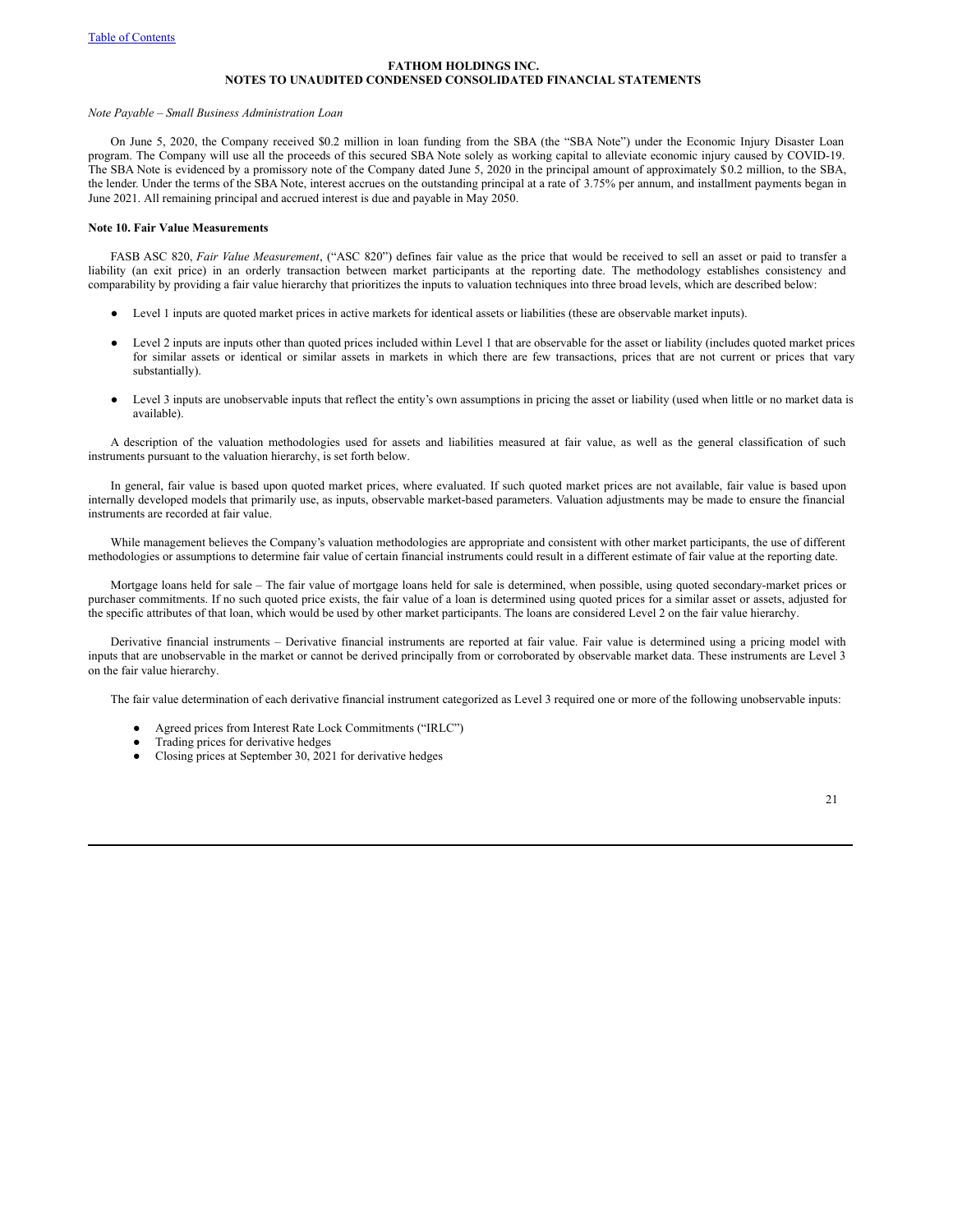The following are the major categories of assets and liabilities measured at fair value on a recurring basis as of September 30, 2021 (amount in thousands):

|                              | Level 1 |                          | <b>Level 2</b> |        | <b>Level 3</b> |                          | Total |        |
|------------------------------|---------|--------------------------|----------------|--------|----------------|--------------------------|-------|--------|
| Mortgage loans held for sale |         |                          |                | 10.674 |                | $\overline{\phantom{a}}$ |       | 0.674  |
| Derivative assets            |         | $\overline{\phantom{a}}$ |                | -      |                | 48                       |       | 48     |
| Derivative liabilities       |         | $\overline{\phantom{a}}$ |                | _      |                |                          |       |        |
|                              |         |                          |                | 10.674 |                |                          |       | 10,705 |

The Company enters into IRLCs to originate residential mortgage loans held for sale, at specified interest rates and within a specific period of time (generally between 30 and 90 days), with customers who have applied for a loan and meet certain credit and underwriting criteria. These IRLCs meet the definition of a derivative and are reflected on the consolidated balance sheets at fair value with changes in fair value recognized in other service revenue on the consolidated statements of operations. Unrealized gains and losses on the IRLCs, reflected as derivative assets and derivative liabilities, respectively, are measured based on the fair value of the underlying mortgage loan, quoted agency mortgage-backed security ("MBS") prices, estimates of the fair value of the mortgage servicing rights and the probability that the mortgage loan will fund within the terms of the IRLC, net of commission expense and broker fees. The fair value of the forward loan sales commitment and mandatory delivery commitments being used to hedge the IRLCs and mortgage loans held for sale not committed to purchasers are based on quoted agency MBS prices.

The Company did not have any mortgage loans held for sale or derivative financial instruments at December 31, 2020.

### **Note 11. Leases**

### *Operating Leases*

The Company has operating leases primarily consisting of office space with remaining lease terms of1 to 7 years, subject to certain renewaloptions as applicable.

Leases with an initial term of twelve months or less are not recorded on the balance sheet, and the Company does not separate lease and non-lease components of contracts. There are no material residual guarantees associated with any of the Company's leases, and there are no significant restrictions or covenants included in the Company's lease agreements. Certain leases include variable payments related to common area maintenance and property taxes, which are billed by the landlord, as is customary with these types of charges for office space.

Our lease agreements generally do not provide an implicit borrowing rate. Therefore, the Company used a benchmark approach to derive an appropriate imputed discount rate. The Company benchmarked itself against other companies of similar credit ratings and comparable quality and derived an imputed rate, which was used in a portfolio approach to discount its real estate lease liabilities. The Company used estimated incremental borrowing rates for all active leases.

## *Lease Costs*

The table below presents certain information related to the lease costs for the Company's operating leases for the periods indicated (amount in thousands):

|                                  | Three months ended September 30. |  |      |  | Nine months ended September 30. |  |      |  |  |
|----------------------------------|----------------------------------|--|------|--|---------------------------------|--|------|--|--|
|                                  | 2021                             |  | 2020 |  | 2021                            |  | 2020 |  |  |
| Components of total lease costs: |                                  |  |      |  |                                 |  |      |  |  |
| Operating lease expense          | 296                              |  | 48   |  | 589                             |  | 118  |  |  |
| Short-term lease expense         | 120                              |  |      |  | 244                             |  | 47   |  |  |
| Total lease cost                 | 416                              |  | 60   |  | 833                             |  | 165  |  |  |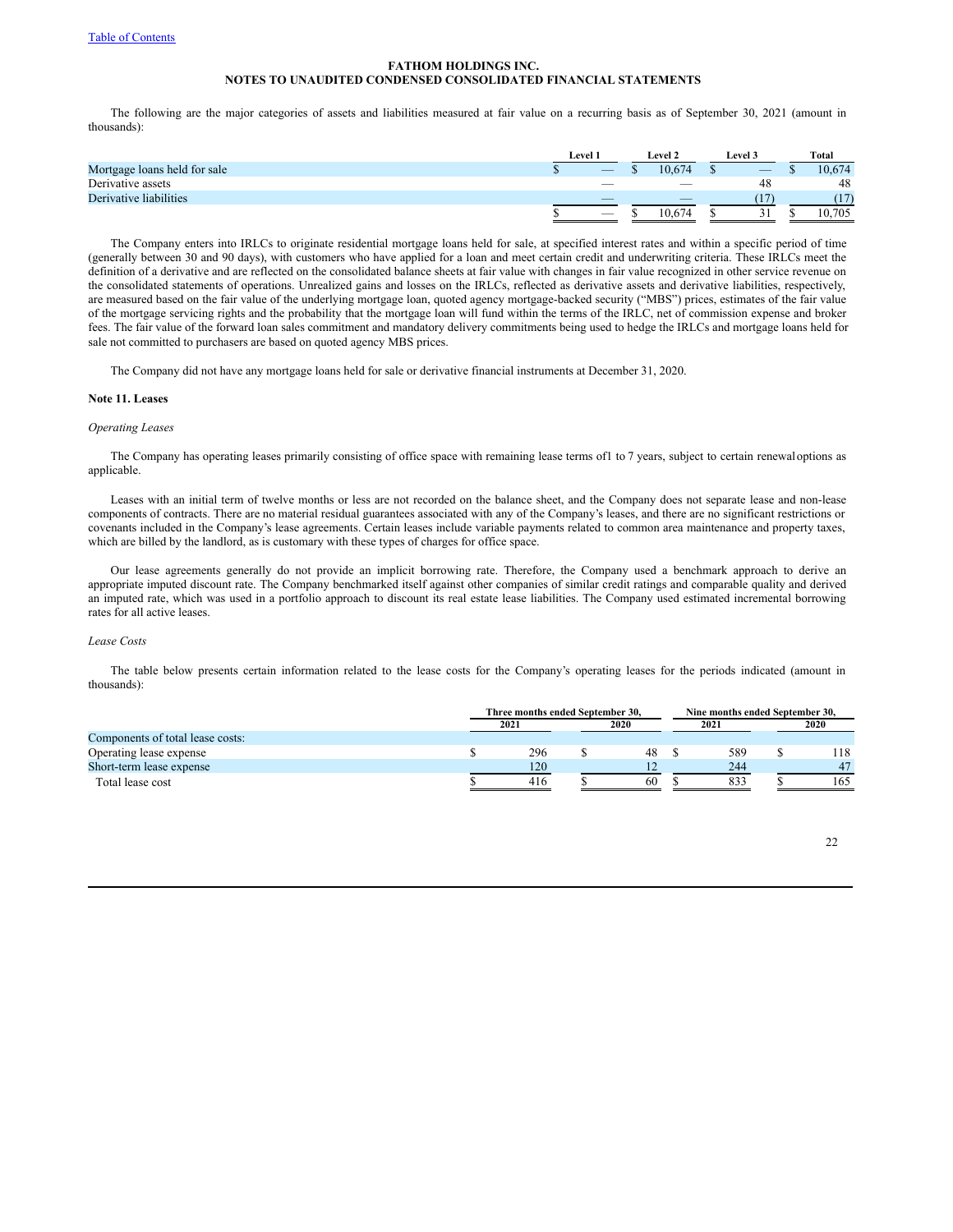### *Lease Terms and Discount Rate*

The table below presents certain information related to the weighted average remaining lease term and the weighted average discount rate for the Company's operating leases as of:

|                                                                     | September 30, 2021 | <b>December 31, 2020</b> |
|---------------------------------------------------------------------|--------------------|--------------------------|
| Weighted average remaining lease term (in years) - operating leases |                    |                          |
| Weighted average discount rate - operating leases                   | $5.92\%$           | 7.67 %                   |

# *Future Minimum Lease Payments*

Future lease payments included in the measurement of lease liabilities on the consolidated balance sheet as of September 30, 2021, for the following five fiscal years and thereafter were as follows (amount in thousands):

|                                                | Operating     |
|------------------------------------------------|---------------|
| <b>Years Ended December 31,</b>                | <b>Leases</b> |
| 2021 (remaining)                               | 287           |
| 2022                                           | 1.119         |
| 2023                                           | 1,047         |
| 2024                                           | 968           |
| 2025                                           | 847           |
| 2026 and thereafter                            | 1,103         |
| Total minimum lease payments                   | 5,371         |
| Less effects of discounting                    | (787)         |
| Present value of future minimum lease payments | 4,584         |

# **Note 12. Share-based Compensation**

The Company's 2017 Stock Plan (the "Plan") provides for granting stock options and restricted stock awards to employees, directors, contractors and consultants of the Company. A total of 3,182,335 shares of common stock are authorized to be issued pursuant to the Plan.

The Company's 2019 Omnibus Stock Incentive Plan (the "2019 Plan") provides for granting stock options and restricted stock awards to employees, directors, agents, contractors and consultants of the Company. A total of 1,060,778 shares of common stock are authorized to be issued pursuant to the 2019 Plan.

# Restricted Stock Awards

|                                 |               | Weighted             |
|---------------------------------|---------------|----------------------|
|                                 |               | <b>Average Grant</b> |
|                                 | <b>Shares</b> | Date Fair Value      |
| Nonvested at December 31, 2020  | 390,787       | 13.56                |
| Granted                         | 230,976       | 37.22                |
| Vested                          | (67, 816)     | (29.87)              |
| Forfeited                       | (23,950)      | (12.90)              |
| Nonvested at September 30, 2021 | 529,997       | 10.90                |

In March 2021, pursuant to the 2019 Plan, the Company granted 82,003 restricted stock awards to certain employees and agents, of which4,564 awards vested immediately and the remaining 77,439 awards will vest three years from the grant date subject to continuous service with the Company. The fair value of these restricted stock awards was \$32.87 per share based on the Company's closing stock price on the grant date.

In March 2021, pursuant to the 2019 Plan, in connection with the Company's acquisitions of Naberly and Red Barn (See Note 3), the Company granted 44,568 restricted stock awards to former founders who are now employees of the Company, of which10,478 will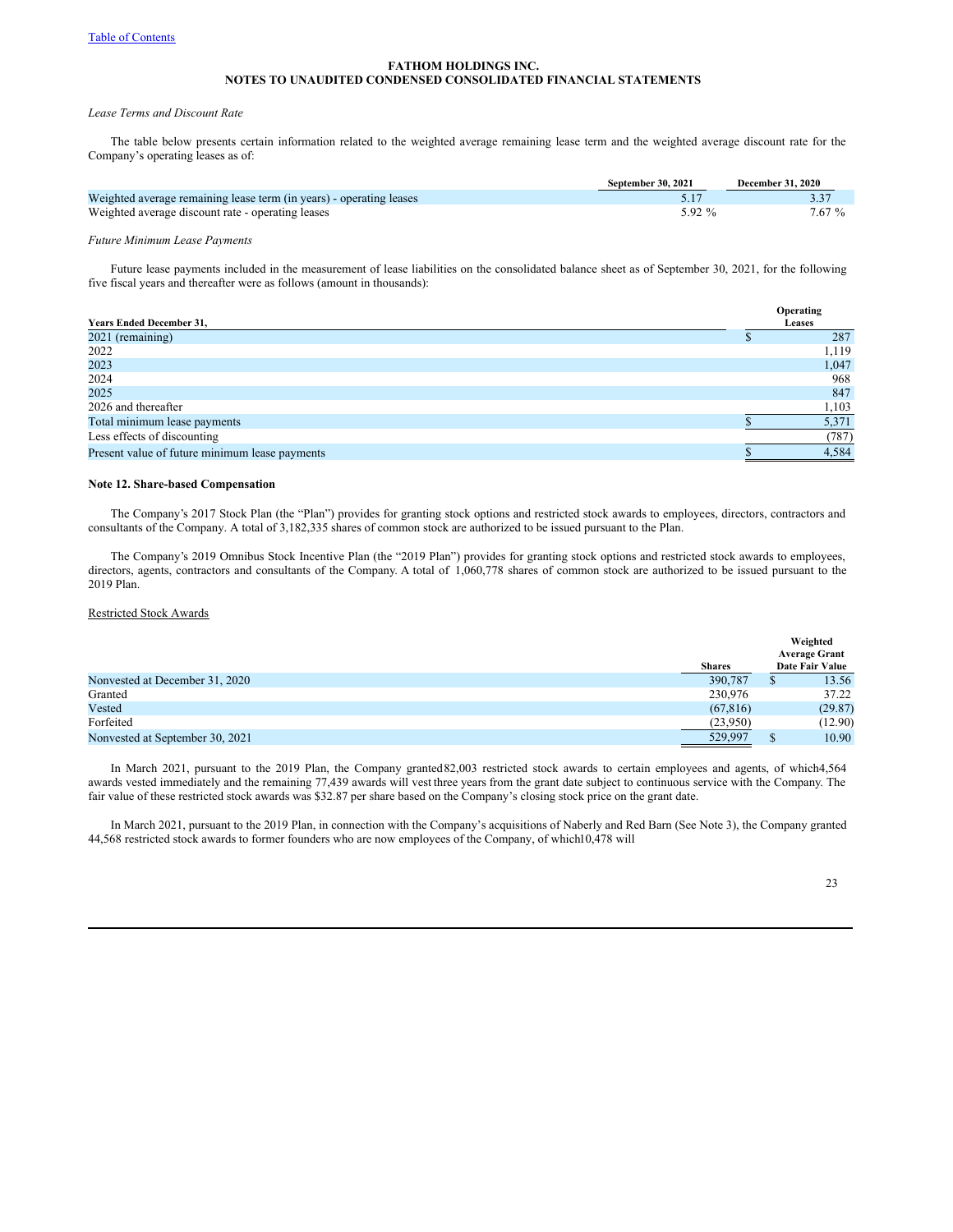vest one year from the grant date, and the remaining 34,090 will vest 18 months from the grant date. The fair value of the Company's restricted stock awards granted in March 2021 was \$44.00 per share based on the Company's closing stock price on the grant date.

#### Stock Option Awards

A summary of stock option activity under the Plans are as follows:

|                                           | Options<br>Outstanding | Weighted<br>Average<br><b>Exercise Price</b> | <b>Weighted Average</b><br>Remaining<br>Contractual Term<br>in Years | Aggregate<br>intrinsic value |
|-------------------------------------------|------------------------|----------------------------------------------|----------------------------------------------------------------------|------------------------------|
|                                           |                        |                                              |                                                                      | (in thousands)               |
| Balance at December 31, 2020              | 47,332                 | 8.03                                         | 8.8                                                                  | 1,326                        |
| Granted                                   | 13.638                 | 44.00                                        |                                                                      |                              |
| Exercised                                 | (16,974)               | 4.71                                         |                                                                      |                              |
| Balance at September 30, 2021             | 43,996                 | 20.46                                        | 8.5                                                                  | 510                          |
| Options exercisable at September 30, 2021 | 20,156                 | 4.71                                         | 7.5                                                                  | 433                          |

In March 2021, pursuant to the 2019 Plan, the Board granted stock option awards to the independent directors to acquire shares of common stock with an exercise price of \$44.00 per share. The stock options will vest on the earlier of (a)one year from the date of grant and (b) the next annual stockholder meeting, subject to the director's continued service on the Board.

Stock based compensation related to the Company's stock plans are as follows (amount in thousands):

|                                         | Three months ended<br>September 30. |     |  |                          |  | Nine months ended<br>September 30. |  |                          |  |
|-----------------------------------------|-------------------------------------|-----|--|--------------------------|--|------------------------------------|--|--------------------------|--|
|                                         | 2021                                |     |  | 2020<br>2021             |  |                                    |  | 2020                     |  |
| General and administrative              |                                     | 295 |  | 97                       |  | .811                               |  | 322                      |  |
| Commission and other agent-related cost |                                     | 474 |  | $\overline{\phantom{a}}$ |  | .022                               |  | $\overline{\phantom{a}}$ |  |
| Total stock-based compensation          |                                     | 769 |  | 07                       |  | 2.833                              |  | 222                      |  |

The Company capitalized \$0.6 million of stock-based compensation expense associated with the cost of developing software for internal use during the three and months ended September 30, 2021.

#### **Note 13. Equity-classified Warrants**

On August 4, 2020, the Company issued a warrant to the underwriter of its initial public offering ("IPO") (the "Underwriter Warrant") to purchase 240,100 shares of common stock. The Underwriter Warrant is exercisable at a per share exercise price of \$11.00, and is exercisable at any time from and after January 31, 2021 through August 4, 2025.

During the nine months ended September 30, 2021,no warrants to purchase common stock were issued, exercised, or expired.

### **Note 14. Related Party Transactions**

Included in revenue for the three and nine months ended September 30, 2020 was approximately \$0.1 million and \$0.4 million, respectively, from a related party in exchange for the Company providing lead generation services.

Included in marketing expense for the three months ended September 30, 2021 and 2020 was approximately \$0.1 million and less than \$0.1 million, respectively, and for the nine months ended September 30, 2021 and 2020 was approximately \$0.4 million and \$0.1 million, respectively, to related parties in exchange for the Company receiving marketing services.

#### **Note 15. Net (Loss) Income per Share Attributable to Common Stock**

Basic net (loss) income per share of common stock is computed by dividing net (loss) income attributable to common stockholders by the weighted average number of shares of common stock outstanding for the period. Diluted net (loss) income per share is calculated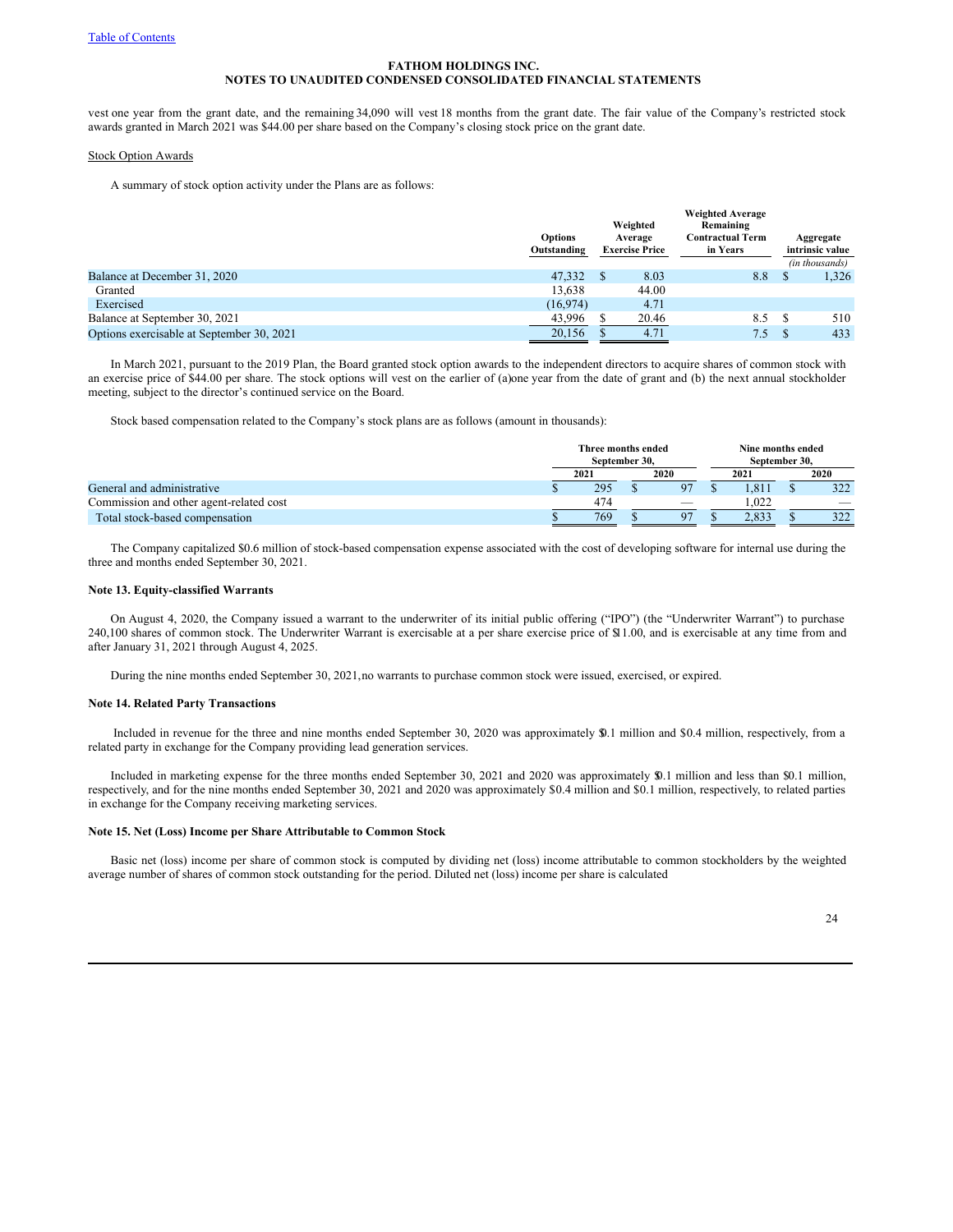by adjusting the weighted-average number of shares outstanding for the dilutive effect of common stock equivalents outstanding for the period, determined using the treasury-stock method. Diluted (loss) income per share excludes, when applicable, the potential impact of stock options, unvested shares of restricted stock awards, and common stock warrants because their effect would be anti-dilutive due to our net loss.

The calculation of basic and diluted net loss per share attributable to common stock was as follows:

|                                             |    | Three months ended<br>September 30, |   |            |      |            | Nine months ended<br>September 30, |            |  |  |
|---------------------------------------------|----|-------------------------------------|---|------------|------|------------|------------------------------------|------------|--|--|
|                                             |    | 2020<br>2021                        |   |            | 2021 |            |                                    | 2020       |  |  |
| Net loss                                    | ъ  | (3,373)                             | æ | (184)      | ъ    | (8, 865)   | Ъ                                  | (66)       |  |  |
|                                             |    |                                     |   |            |      |            |                                    |            |  |  |
| Weighted-average basic shares outstanding   |    | 14,312,675                          |   | 12,156,111 |      | 13,948,862 |                                    | 10,721,917 |  |  |
| Effect of dilutive securities:              |    |                                     |   |            |      |            |                                    |            |  |  |
| Unvested restricted stock awards            |    |                                     |   |            |      |            |                                    |            |  |  |
| Stock options                               |    | _                                   |   | ___        |      |            |                                    |            |  |  |
| Weighted-average diluted shares outstanding |    | 14,312,675                          |   | 12,156,111 |      | 13,948,862 |                                    | 10,721,917 |  |  |
|                                             |    |                                     |   |            |      |            |                                    |            |  |  |
| Net loss per share - basic and diluted      | \$ | (0.24)                              |   | (0.02)     |      | (0.64)     |                                    | (0.01)     |  |  |

The following outstanding shares of common stock equivalents were excluded from the computation of the diluted net loss per share attributable to common stock for the periods presented because their effect would have been anti-dilutive.

|                                  | Three months ended<br>September 30. |         | Nine months ended<br>September 30. |         |
|----------------------------------|-------------------------------------|---------|------------------------------------|---------|
|                                  | 2021                                | 2020    | 2021                               | 2020    |
| Stock options                    | 43.996                              | 37.130  | 43,966                             | 37,130  |
| Unvested restricted stock awards | 529,997                             | 214.329 | 529.997                            | 214.329 |
| Common stock warrants            | 240,100                             | 240,100 | 240,100                            | 240,100 |

# **Note 16. Income Taxes**

As of December 31, 2020, the Company had federal net operating loss carryforwards of approximately \$9.2 million and state net operating loss carryforwards of approximately \$4.5 million. Losses will begin to expire, if not utilized, in 2032. Utilization of the net operating loss carryforwards may be subject to an annual limitation according to Section 382 of the Internal Revenue Code of 1986 as amended, and similar provisions.

The Company applies the standards on uncertainty in income taxes contained in ASC Topic 740, Accounting for Income Taxes. The adoption of this interpretation did not have any impact on the Company's consolidated financial statements, as the Company did not have any significant unrecognized tax benefits during the three and nine months ended September 30, 2021 or the year ended December 31, 2020. Currently, the statute of limitations remains open subsequent to and including the year ended December 31, 2016.

In determining the quarterly provision for income taxes, the Company used the annual effective tax rate applied to year-to-date income. The Company's annual estimated effective tax rate differs from the statutory rate primarily as a result of state taxes, permanent differences, and changes in the Company's valuation allowance. The income tax effects of unusual or infrequent items including a change in the valuation allowance as a result of a change in judgment regarding the realizability of deferred tax assets are excluded from the estimated annual effective tax rate and are required to be discretely recognized in the interim period they occur.

The effective tax rate differed significantly in the nine months ended September 30, 2021 from prior periods. The Company has historically maintained a valuation allowance against deferred tax assets and reported only minimal current state tax expense. The Company recorded an income tax benefit of approximately \$2.8 million and income tax expense of \$33,500 for the nine months ended September 30, 2021 and 2020 respectively. The tax benefit for the nine months ended September 30, 2021 is primarily the result of the release of the valuation allowance against historical deferred tax assets and recognition of benefit from the current year projected loss. Net deferred tax liabilities of approximately \$3.2 million recorded in connection with the E4:9 Holdings, Inc. and LiveBy, Inc acquisitions provide a source of taxable income to support the realizability of approximately \$1.6 million of preexisting deferred tax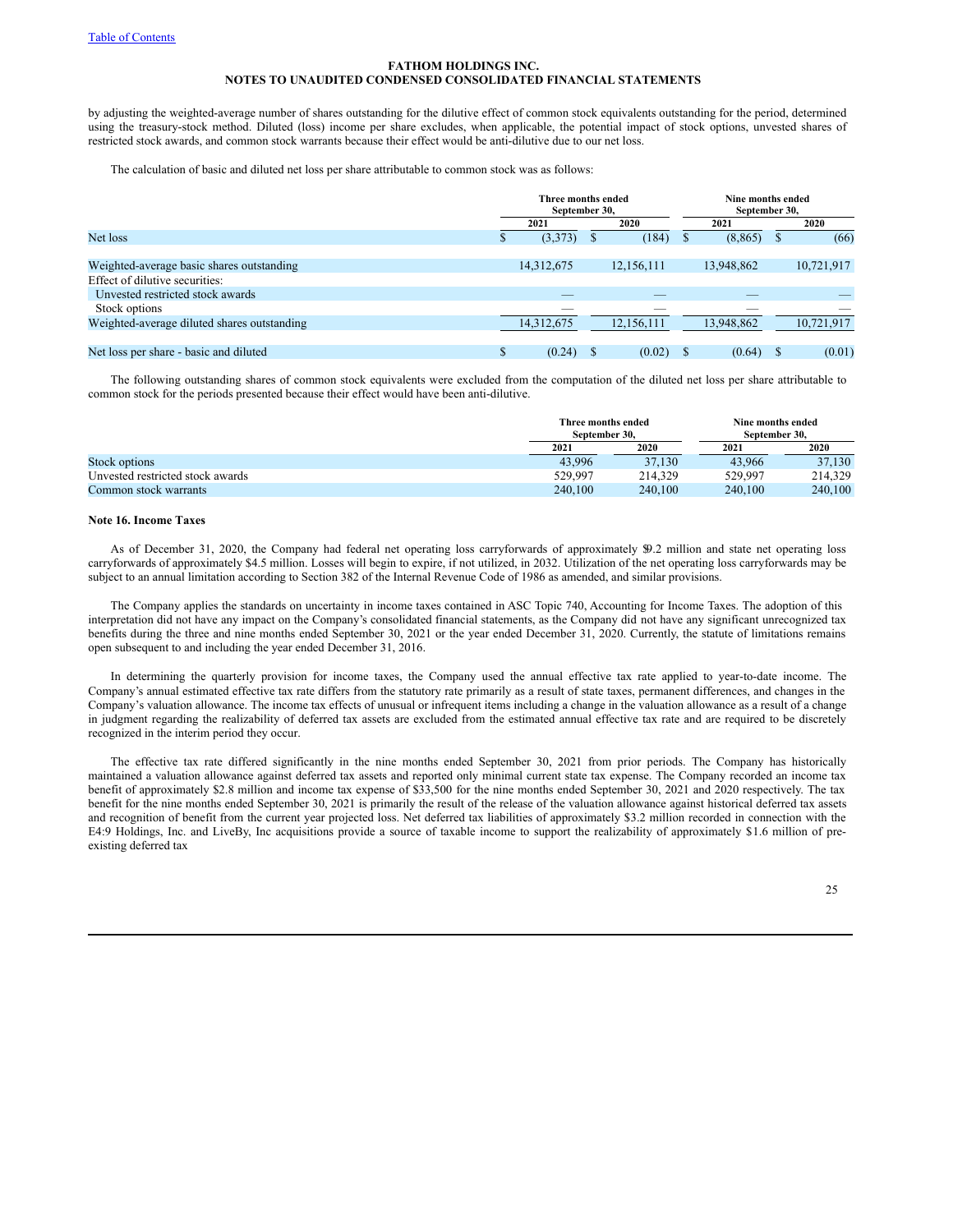assets, as well as currently generated deferred tax assets from the projected loss for the year. The taxable temporary differences relating to the amortizable intangible assets support the realization of the net operating loss carryforwards. As a result of the transactions, the Company discretely released the historical valuation allowance and recognized a deferred tax benefit on a portion of current year losses. The remainder of the benefit not recorded in the period ended September 30, 2021 is expected to be recognized in the period ending December 31, 2021. The Company expects to maintain a valuation allowance on current year remaining net deferred tax assets by year-end due to historical operating losses.

#### **Note 17. Segment Reporting**

The Company identifies an operating segment as a component: (i) that engages in business activities from which it may earn revenues and incur expenses; (ii) that has available discrete financial information; and (iii) whose operating results are regularly reviewed by the Chief Operating Decision Maker ("CODM") to allocate resources and to assess the operating results and financial performance of each operating segment.

Historically, management has not made operating decisions nor assessed performance based on geographic locations. Rather, the CODM has made operating decisions and assessed performance based on the services of identified operating segments. Prior to the acquisition of E4:9 during the three months ended June 30, 2021 which included the mortgage lending and insurance agency services, the Company aggregated its real estate brokerage services segment and its affiliated services (e.g., title insurance) segment as the profits and losses and assets of the affiliated services segment were not material.

During the three months ended June 30, 2021, the Company identifiedthree reportable segments: Real Estate Brokerage, Mortgage, and Technology. Through its Real Estate Brokerage segment, the Company provides real estate brokerage services. Through its Mortgage segment, the Company provides residential loan origination and underwriting services. Through its Technology segment, the Company provides SaaS solutions and data mining for third party customers to develop its intelliAgent platform for current use by the Company's real estate agents. As a result, the Company has modified the presentation of its segment financial information with retrospective application to all prior periods presented.

Revenue and Adjusted EBITDA are the primary measures used by the CODM to evaluate financial performance of the reportable segments and to allocate resources. Adjusted EBITDA represents the revenues of the operating segment less operating expenses directly attributable to the respective operating segment. Adjusted EBITDA is defined by us as net income (loss) before depreciation and amortization, interest expense, net, income taxes, and other items. In particular, the Company believes the exclusion of non-cash share-based compensation expense related to restricted stock awards and stock options and transaction-related costs provides a useful supplemental measure in evaluating the performance of our operations and provides better transparency into our results of operations. The Company's presentation of Adjusted EBITDA might not be comparable to similar measures used by other companies.

The Company does not allocate assets to its reportable segments as they are not included in the review performed by the CODM for purposes of assessing segment performance and allocating resources. The balance sheet is managed on a consolidated basis and is not used in the context of segment reporting.

Key operating data for the reportable segments for the three and nine months ended September 30, 2021 and are set forth in the tables below (amount in thousands). The Company has included the results of the acquisitions from the acquisition date. As such, the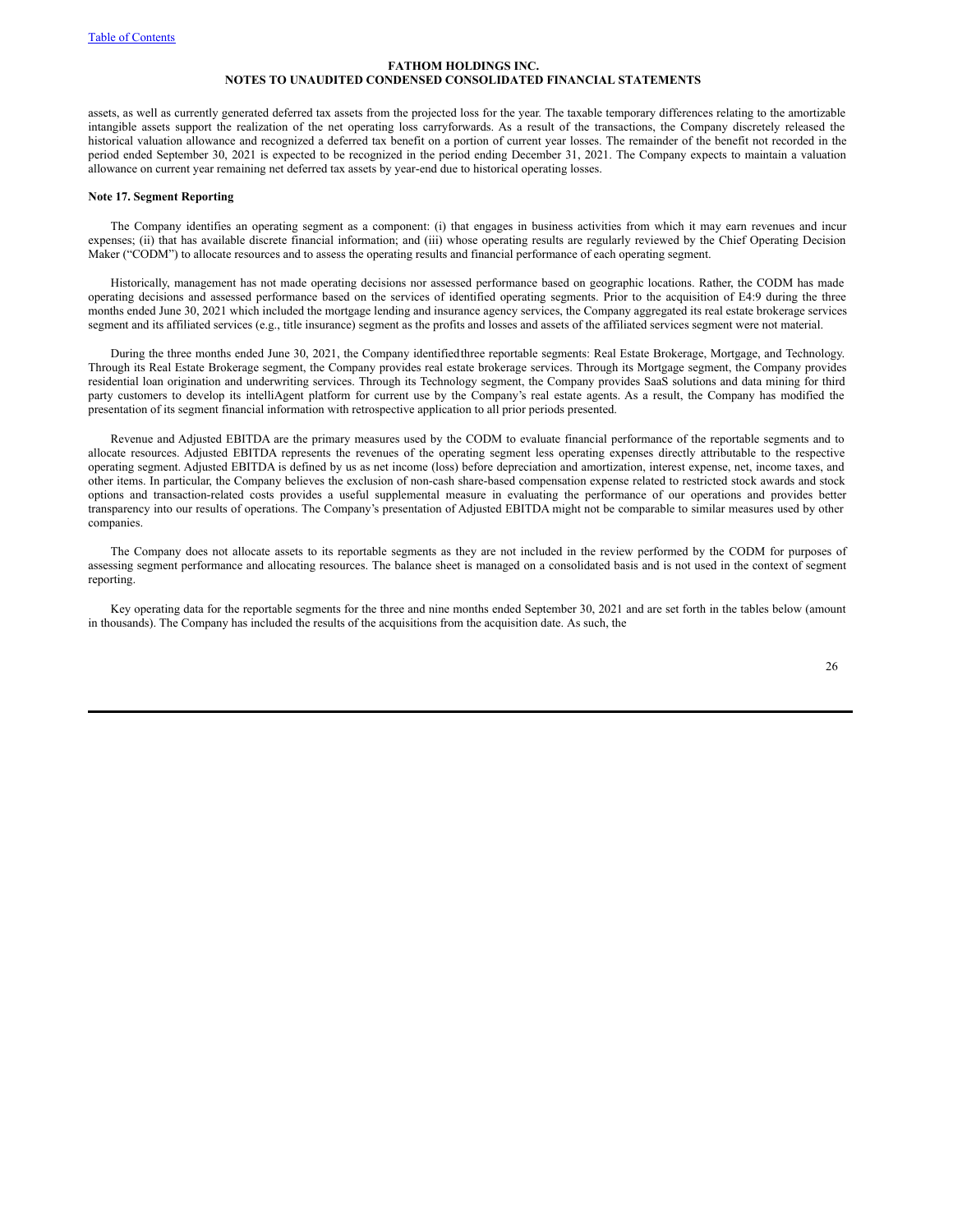key operating data for the three and nine months ended September 30, 2020 include only the result of the Real Estate Brokerage reportable segment.

|                                  | Revenue |                                     |  |                                    |      |         |      |                          |  |
|----------------------------------|---------|-------------------------------------|--|------------------------------------|------|---------|------|--------------------------|--|
|                                  |         | Three months ended<br>September 30, |  | Nine months ended<br>September 30, |      |         |      |                          |  |
|                                  |         | 2020<br>2021                        |  |                                    | 2021 |         | 2020 |                          |  |
| Real Estate Brokerage            |         | 95,300                              |  | 55,848                             |      | 224,702 |      | 123,375                  |  |
| Mortgage                         |         | 2,623                               |  | __                                 |      | 4.125   |      | $\overline{\phantom{a}}$ |  |
| Technology                       |         | 679                                 |  | $\overline{\phantom{a}}$           |      | 1,278   |      |                          |  |
| Corporate and other services (a) |         | 2,338                               |  | __                                 |      | 4.664   |      | __                       |  |
| <b>Total Company</b>             |         | 100,940                             |  | 55,848                             |      | 234,769 |      | 123,375                  |  |

|                                      |                                     |          |  | <b>Adjusted EBITDA</b> |  |                                    |       |
|--------------------------------------|-------------------------------------|----------|--|------------------------|--|------------------------------------|-------|
|                                      | Three months ended<br>September 30, |          |  |                        |  | Nine months ended<br>September 30, |       |
|                                      |                                     | 2021     |  | 2020                   |  | 2021                               | 2020  |
| Real Estate Brokerage                |                                     | 199      |  | 6                      |  | 188                                | 469   |
| Mortgage                             |                                     | (101)    |  |                        |  | (991)                              |       |
| Technology                           |                                     | 56       |  |                        |  | (566)                              | _     |
| <b>Total Segment Adjusted EBITDA</b> |                                     | 154      |  | 6                      |  | (1,369)                            | 469   |
| Corporate and other services (a)     |                                     | (1,961)  |  |                        |  | (4.755)                            |       |
| <b>Total Company Adjusted EBITDA</b> |                                     | (1, 807) |  | 6                      |  | (6, 124)                           | 469   |
| Less: Depreciation and amortization  |                                     | (931)    |  | (45)                   |  | (1,778)                            | (108) |
| Other income (expense), net          |                                     | 102      |  | (16)                   |  | 190                                | (71)  |
| Income tax benefit (expense)         |                                     | 210      |  | (32)                   |  | 2,820                              | (34)  |
| Stock based compensation             |                                     | (770)    |  | (97)                   |  | (2,833)                            | (322) |
| Transaction-related costs            |                                     | (177)    |  |                        |  | (1,140)                            |       |
| Net loss                             |                                     | (3,373)  |  | (184)                  |  | (8, 865)                           | (66)  |

(a) Transactions between segments are eliminated in consolidation. Such amounts are eliminated through the Corporate and Other services line.

#### **Note 18. Commitments and Contingencies**

From time to time the Company is involved in litigation, claims, and other proceedings arising in the ordinary course of business. Such litigation and other proceedings may include, but are not limited to, actions relating to employment law and misclassification, intellectual property, commercial or contractual claims, brokerage or real estate disputes, or other consumer protection statutes, ordinary-course brokerage disputes like the failure to disclose property defects, commission disputes, and vicarious liability based upon conduct of individuals or entities outside of the Company's control, including agents and third party contractor agents. Litigation and other disputes are inherently unpredictable and subject to substantial uncertainties and unfavorable resolutions could occur. As of September 30, 2021, there was no material litigation against the Company.

#### Encompass Net Worth Requirements

In order to maintain approval from the U.S. Department of Housing and Urban Development to operate as a Title II non-supervised mortgagee, Encompass is required to maintain adjusted net worth of \$1,000,000 and must maintain liquid assets (cash, cash equivalents, or readily convertible instruments) of 20% of the required net worth. As of September 30, 2021, Encompass had adjusted net worth of approximately \$2.4 million and liquid assets of \$2.5 million.

# Commitments to Extend Credit

Encompass enters into IRLCs with borrowers who have applied for residential mortgage loans and have met certain credit and underwriting criteria. These commitments expose the Encompass to market risk if interest rates change and the underlying loan is not economically hedged or committed to a purchaser. Encompass is also exposed to credit loss if the loan is originated and not sold to a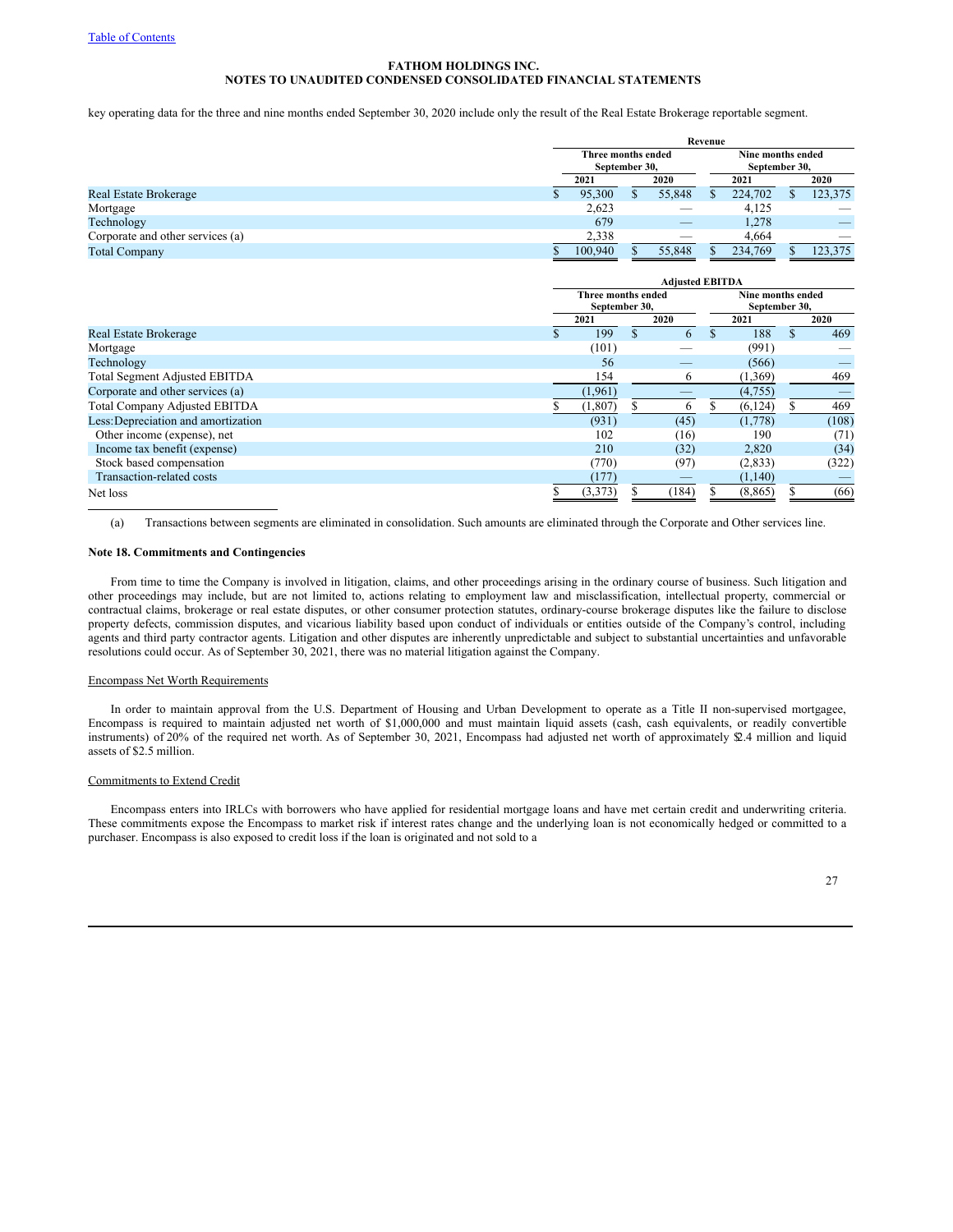purchaser and the mortgagor does not perform. The collateral upon extension of credit typically of a first deed of trust in the mortgagor's residential property. Commitments to originate loans do not necessarily reflect future cash requirements as commitments are expected to expire without being drawn upon.

# Regulatory Commitments

Encompass is subject to periodic audits and examinations, both formal and informal in nature, from various federal and state agencies, including those made as part of the regulatory oversight of mortgage origination, servicing and financing activities. Such audits and examinations could result in additional actions, penalties or fines by state or federal government bodies, regulators or the courts.

# **Note 19. Subsequent Events**

All subsequent events requiring recognition as of September 30, 2021 have been incorporated into these financial statements and there are no subsequent events that require disclosure in accordance with ASC Topic 855 - Subsequent Events.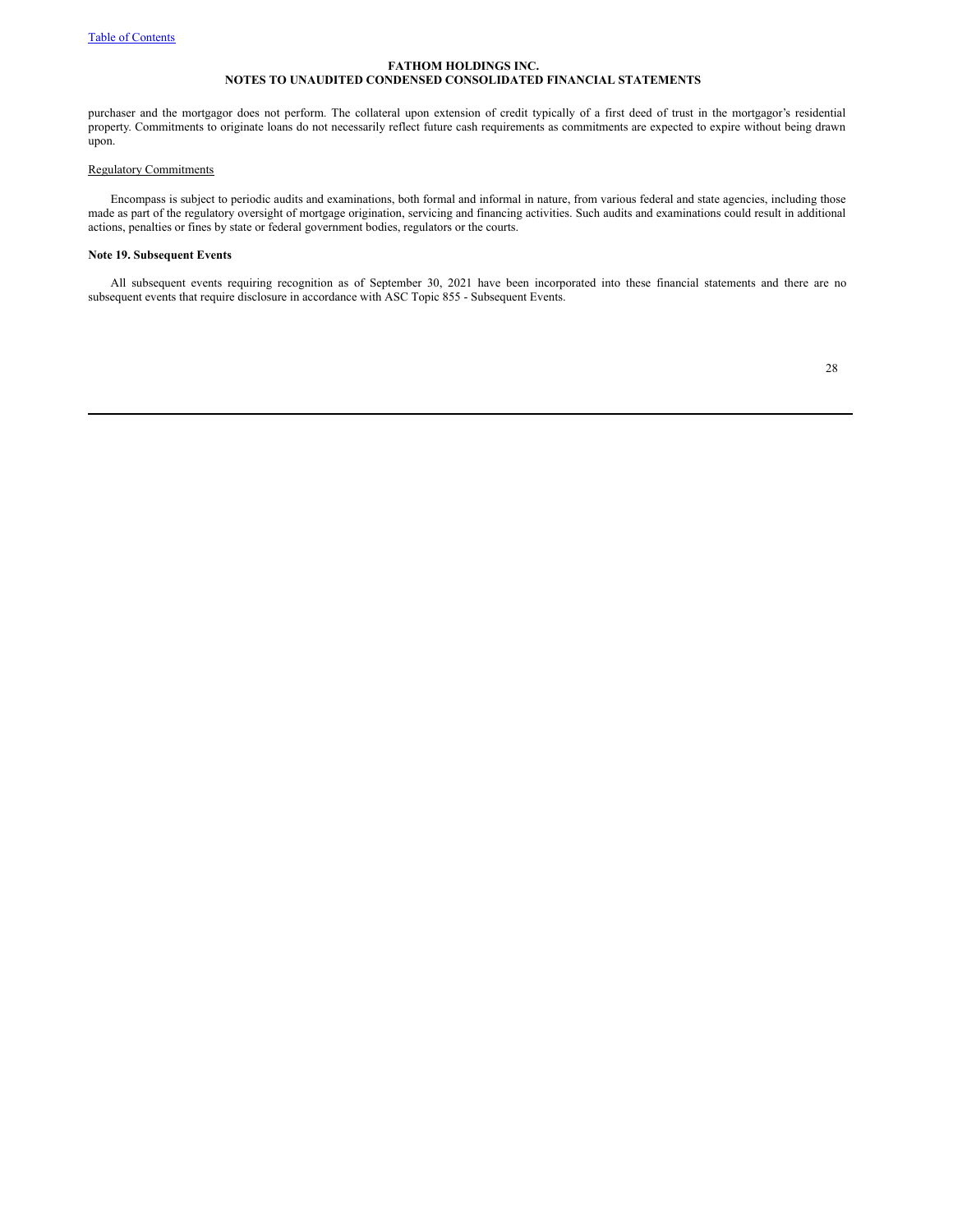## **SPECIAL NOTE REGARDING FORWARD-LOOKING STATEMENTS**

The Company's consolidated operating results are affected by a wide variety of factors that could materially and adversely affect revenues and profitability, including the risk factors described in the section titled "Risk Factors" included in Item 1A of Part II of this Quarterly Report on Form 10-Q, and the risks discussed in our other filings with the Securities and Exchange Commission ("SEC"). As a result of these and other factors, the Company might experience material fluctuations in future operating results on a quarterly or annual basis, which could materially and adversely affect its business, consolidated financial condition, liquidity, operating results, and common stock prices. Furthermore, this document and other documents filed by the Company with the SEC contain certain forward-looking statements under the Private Securities Litigation Reform Act of 1995 ("Forward-Looking Statements") with respect to the business of the Company. Forward-Looking Statements are necessarily subject to risks and uncertainties, many of which are outside our control, that could cause actual results to differ materially from these statements. Forward-Looking Statements can be identified by such words as "anticipates," "believes," "plan," "assumes," "could," "should," "estimates," "expects," "intends," "potential," "seek," "predict," "may," "might," "will" and similar references to future periods. All statements other than statements of historical facts included in this report regarding our strategies, prospects, financial condition, operations, costs, plans and objectives and regarding the anticipated impact of COVID-19 are Forward-Looking Statements. These Forward-Looking Statements are subject to certain risks and uncertainties, including those detailed in this Quarterly Report on Form 10-Q, which could cause actual results to differ materially from these Forward-Looking Statements. The Company undertakes no obligation to publicly release the results of any revisions to these Forward-Looking Statements which may be necessary to reflect events or circumstances after the date hereof or to reflect the occurrence of unanticipated events. Any Forward-Looking Statement made by the Company is based only on information currently available to us and speaks only as of the date on which it is made.

The terms the "Company," "Fathom," "we," "us," and "our" as used in this report refer to Fathom Holdings Inc. and its consolidated subsidiaries unless otherwise specified.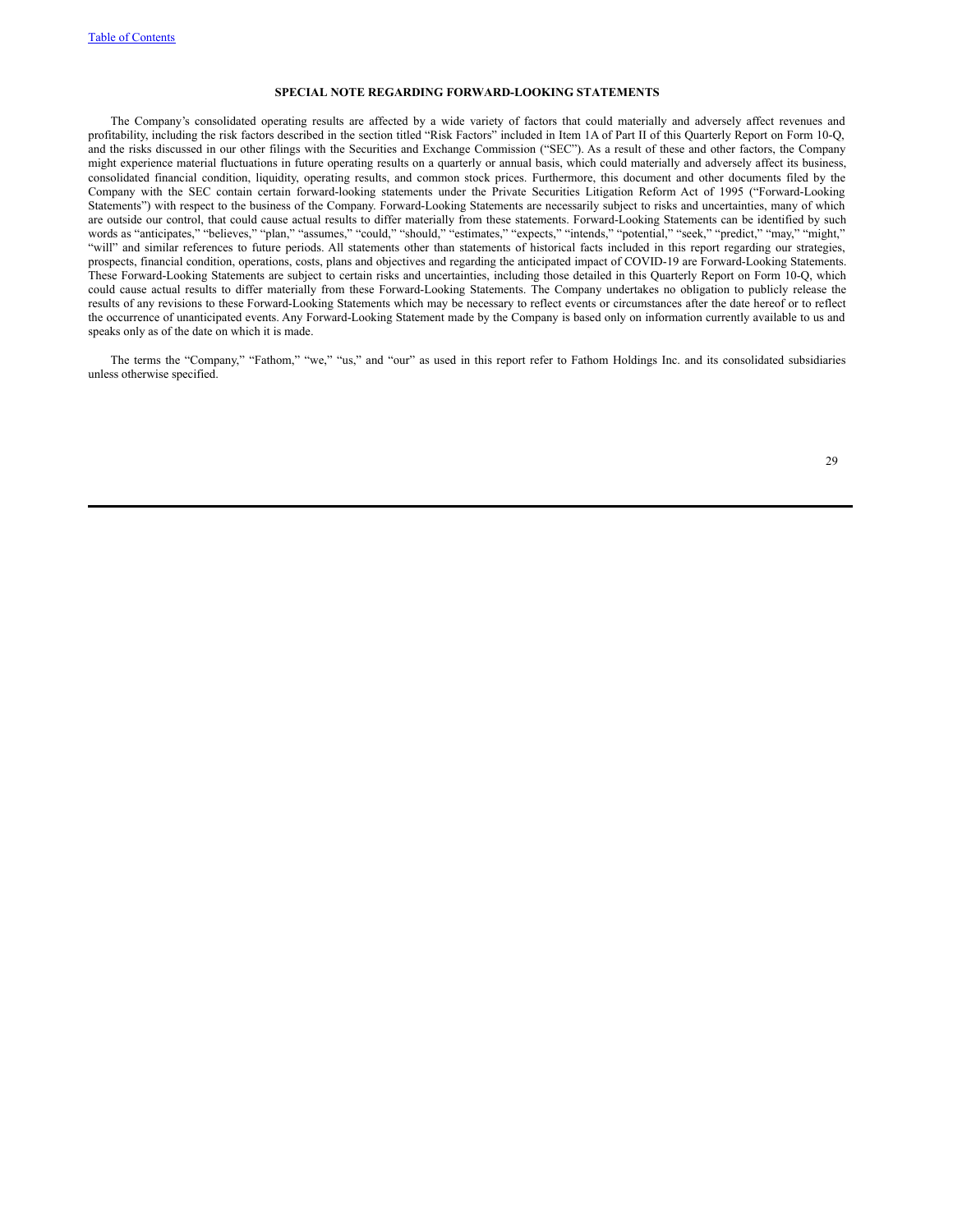### **Item 2. Management's Discussion and Analysis of Financial Condition and Results of Operations.**

The information in this Management's Discussion and Analysis of Financial Condition and Results of Operations ("MD&A") should be read in conjunction with the Company's consolidated financial statements and the related notes set forth in Item 1 of Part I of this Quarterly Report on Form 10-Q, our MD&A set forth in our Annual Report on Form 10-K, and our audited consolidated financial statements and related notes set forth in our Annual Report on Form 10-K. See Part II, Item 1A, "Risk Factors," below, and "Special Note Regarding Forward-Looking Information," above, and the information referenced therein, for a description of risks that we face and important factors that we believe could cause actual results to differ materially from those in our Forward-Looking Statements. All statements herein regarding the likely impact of COVID-19 and other potential risks constitute Forward-Looking Statements. When we cross-reference to a "Note," we are referring to our "Notes to Unaudited Condensed Consolidated Financial Statements," unless the context indicates otherwise. All amounts noted within the tables are in thousands except per share amounts or where otherwise *noted and percentages are approximate due to rounding.*

#### **Overview**

Fathom is a national, technology-driven, end to end real estate services company integrating residential brokerage, mortgage, title, insurance and SaaS offerings for brokers and agents. Our primary operation, Fathom Realty (as defined below), operates as a real estate brokerage company, working with real estate agents to help individuals purchase and sell residential and commercial properties, primarily in the South, Atlantic, Southwest, and Western parts of the United States, with the intention of expanding into all states.

Fathom Realty Holdings, LLC, a Texas limited liability company ("Fathom Realty"), is a wholly owned subsidiary of Fathom Holdings Inc. that was formed on April 11, 2011 and is headquartered in Cary, North Carolina. Fathom Realty owns 100% of 34 subsidiaries, each an LLC representing the state in which the entity operates (e.g., Fathom Realty NJ, LLC).

In March 2021, the Company completed its acquisitions of Red Barn Real Estate, LLC ("Red Barn") and Naberly Inc. ("Naberly"). The acquisition of Red Barn, a real estate brokerage business, will help us to expand our reach in the Atlanta region real estate market. We believe the acquisition of Naberly will help to expand and further develop our proprietary intelliAgent platform and improve operational efficiency.

In April 2021, the Company completed its acquisitions of E4:9 Holdings, Inc. ("E4:9) and LiveBy, Inc. ("LiveBy"). The acquisition of E4:9 is part of our vision to build a vertically integrated, end-to-end real estate operation by offering mortgage and insurance services to our agents in serving our customers. We believe the acquisition of LiveBy and its hyperlocal data and technology platform builds credibility for our real estate agents in their respective geographic areas by showcasing their local expertise and helping customers discover the best locations in which to live.

In June 2021, the Company completed its acquisition of Epic Realty ("Epic"). The acquisition of Epic, a real estate brokerage business, will help us to expand our reach in the Idaho real estate market.

### **COVID-19**

Our business is dependent on the economic conditions within the markets in which we operate. Changes in these conditions can have a positive or negative impact on our business. The economic conditions influencing the housing markets primarily include economic growth, interest rates, unemployment, consumer confidence, mortgage availability, and supply and demand.

In periods of economic growth, demand typically increases resulting in increasing home sales transactions and home sales prices. Similarly, a decline in economic growth, increasing interest rates and declining consumer confidence generally decreases demand. Additionally, regulations imposed by local, state, and federal government agencies, and geopolitical instability, can also negatively impact the housing markets in which we operate.

In December 2019, a novel strain of coronavirus, COVID-19, was identified in Wuhan, China. This new coronavirus has caused a global health emergency and was declared a pandemic by the World Health Organization in March 2020 ("COVID-19'' or the "Pandemic"). In an effort to contain and slow the spread of COVID-19, governments implemented various measures, such as, ordering non-essential businesses to close, issuing travel advisories, cancelling large scale public events, ordering residents to shelter in place, and requiring the public to practice social distancing. In most states, real estate has been considered an essential business.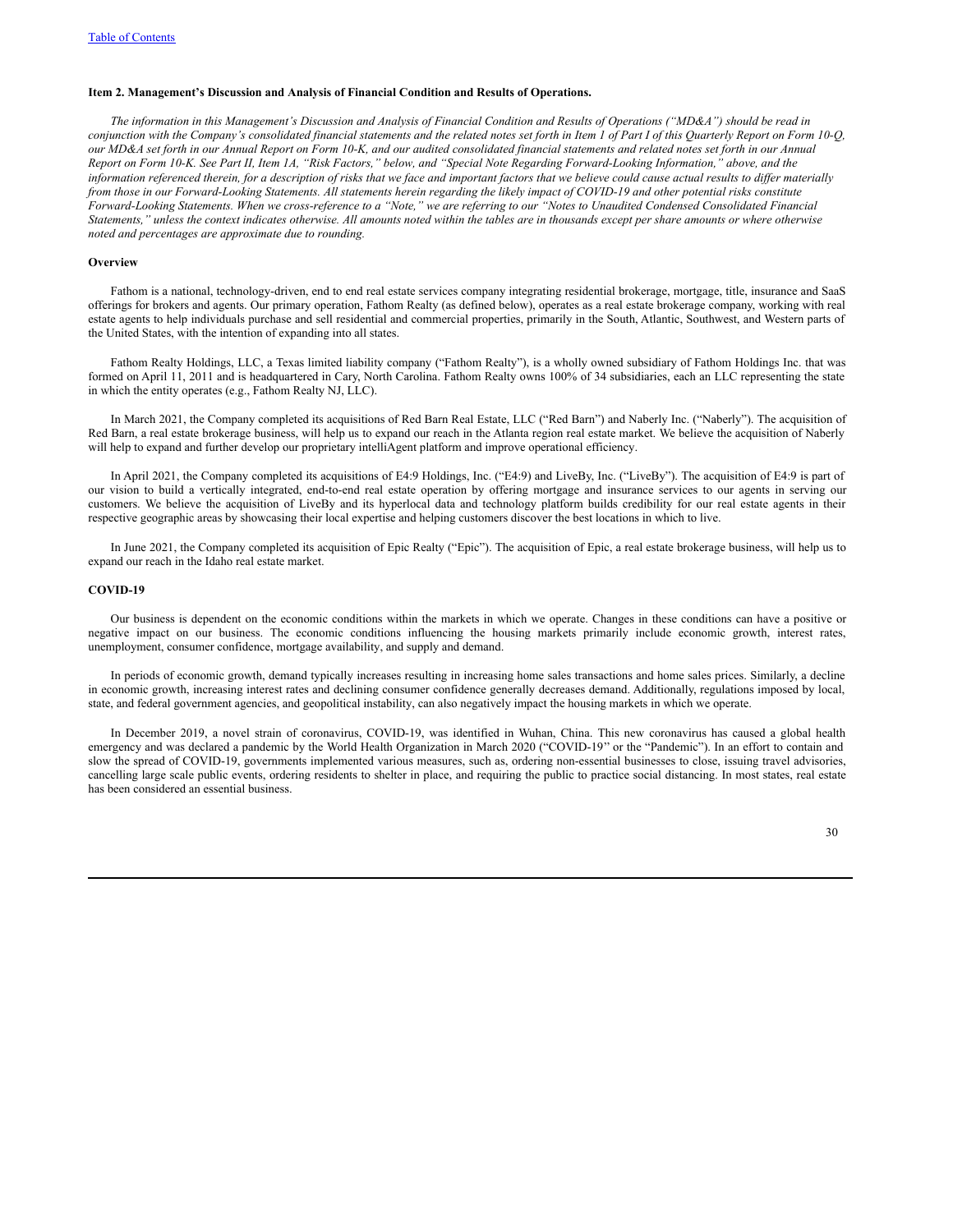We are continually monitoring the affects COVID-19 could have on our business. We believe that in the states and regions in which we operate the social and economic impacts, which include, but are not limited to, the following, could have a significant bearing on our future financial condition, liquidity, and results of operations: (i) restrictions on in-person activities associated with residential real estate transactions arising from shelter-in-place, or similar isolation orders; (ii) decline in consumer demand for in-person interactions and physical home tours; and (iii) deteriorating economic conditions, such as increased unemployment rates, recessionary conditions, lower yields on individual investment portfolios, and more stringent mortgage financing conditions. In response to COVID-19, the Company implemented cost-saving measures early on to include the elimination of non-essential travel and inperson training activities, and deferral of certain planned expenditures.

COVID-19 has materially and adversely affected businesses worldwide. While the Federal Reserve's quantitative easing and lowering of interest rates could offset some of the negative impacts on housing demand, it is too early to determine whether the lower interest rates can overcome the current economic concerns and rising uncertainty. According to the NAR housing statistics, existing home sales rose 7% on a seasonally adjusted annual rate from August to September, with no region showing a sales decline. The inventory of unsold homes decreased 13% to 1.27 million year-over-year, which is equivalent to 2.4 months of the monthly sales pace. The median existing-home sales price rose at a year-over-year pace of 13%. We believe these trends were driven by declining mortgage rates, a decline in inventory, and an increasing demand for remote workspace, among other factors.

Despite the ongoing Pandemic, the Company's transactions and base of agents increased during 2020 and during the first nine months of 2021. However, while the Company believes it is well positioned in times of economic uncertainty, it is not able to estimate the effects of COVID-19, including specifically the Delta variant and/or other variants, on its results of operations, financial condition, or liquidity for the year ending December 31, 2021 and beyond. If the Pandemic continues, it might have a material adverse effect on the Company's financial condition, liquidity, and future results of operations.

#### *Agents*

Due to our low-overhead business model, which leverages our proprietary technology, we can offer our agents the ability to keep significantly more of their commissions compared to traditional real estate brokerage firms. We believe we offer our agents some of the best technology, training, and support available in the industry. We believe our business model and our focus on treating our agents well will attract more agents and higher-producing agents.

We had the following number of agents as of:

|                         |     | - -<br>-30.   |            |
|-------------------------|-----|---------------|------------|
|                         | 202 | 2020<br>404 V | . hange    |
| $\triangle$ $0^{\circ}$ |     |               | $\sqrt{ }$ |
|                         |     |               |            |

### *Agent Equity Ownership*

Effective January 1, 2019, agents can receive stock grants, which vest in three years based on continued affiliation with the Company, in two ways: 1) when the agent closes a sale of a property for the Company; and 2) when the agent refers another agent to join the Company. These stock grants are granted quarterly.

### *Reportable Segments*

Historically, as the Company has primarily operated as a cloud-based real estate brokerage and as management has not made operating decisions nor assessed performance based on geographic locations, the Company has aggregated its identified operating segments for reporting purposes and has had one reportable segment. Subsequent to completing its acquisition of LiveBy and E4:9 in the second quarter of 2021, the Chief Operating Decision Maker began making operating decisions and assessing performance based on the services of identified operating segments and has since identified three reportable segments: Real Estate Brokerage; Mortgage; and Technology.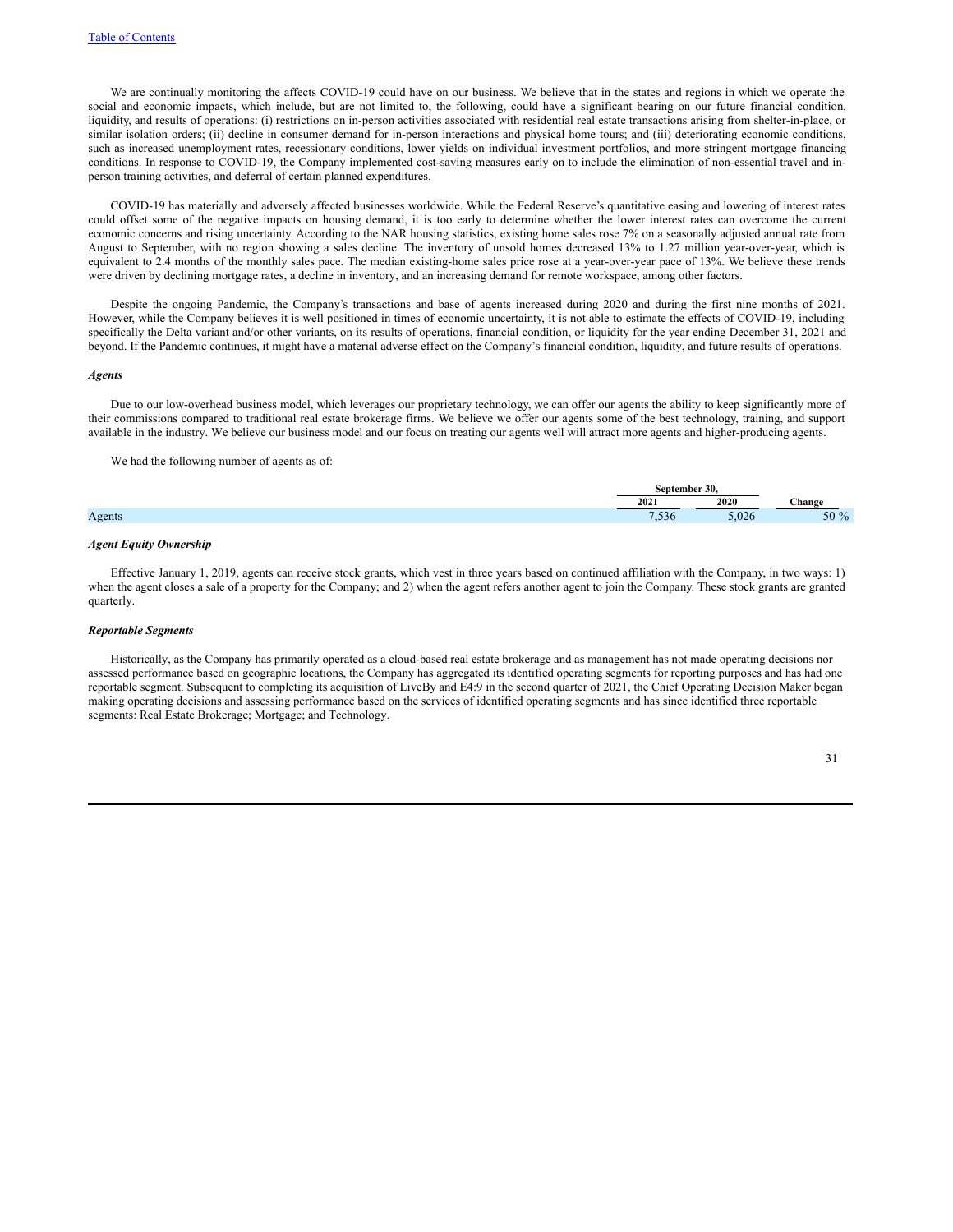# **Components of Our Results of Operations**

### *Revenue*

The Company's revenue consists of commissions generated from real estate brokerage services and other services, including mortgage lending, title insurance, home and other insurance, and SaaS revenues.

### *Gross commission income*

We recognize commission-based revenue on the closing of a transaction, less the amount of any closing-cost reductions. Revenue is affected by the number of real estate transactions we close, the mix of transactions, home sale prices, and commission rates.

#### *Other Services Revenue*

We recognize revenue streams for our mortgage lending services business which are primarily comprised of loans sold, origination and other fees.

The gain on sale of mortgage loans represents the difference between the net sales proceeds and the carrying value of the mortgage loans sold and includes the servicing rights release premiums.

Servicing rights release premiums represent revenues earned with the risk and rewards of ownership of servicing rights are transferred to third parties.

Retail origination fees are principally revenues earned from loan originations and recorded in the statement of operations in other service revenue. Direct loan origination costs and expenses associated with the loans are charged to expenses when the loans are sold. Interest income is interest earned on originated loans prior to the sale of the asset.

The Company generates revenue from subscription and services related to the use of the LiveBy platform. The SaaS contracts are generally annual contracts paid monthly in advance of service and cancellable upon 30 days' notice after the first year. The Company's subscription arrangements do not provide customers with the right to take possession of the software supporting the platform. Subscription revenue, which includes support, is recognized on a straight-line basis over the non-cancellable contractual term of the arrangement, generally beginning on the date that the Company's service is made available to the customer, and recorded as other service revenue in the statement of operations.

Title services revenue includes fees charged for title search and examination, property settlement and title insurance services provided in association with property acquisitions and refinance transactions.

The revenue streams for the Company's home and other insurance agency services business are primarily comprised of new and renewal commissions paid by insurance carriers. The transaction price is set as the estimated commissions to be received over the term of the policy based upon an estimate of premiums placed, policy changes and cancellations, net of restraint. The commissions are earned at the point in time upon effective date of the associated policies when control of the policy transfers to the client.

The Company is also eligible for certain contingent commissions from insurers based on the attainment of specific metrics (i.e., volume growth, loss ratios) related to underlying polices placed. Revenue for contingent commissions is estimated based on historical and current evidence of achievement towards each insurer's annual respective metrics and is recorded as the underlying policies that contribute to the achievement are placed. Due to the uncertainty of the amount of contingent consideration that will be received, the estimated revenue is constrained to an amount that is probable to not have a significant negative adjustment. Contingent consideration is generally received in the first quarter of the subsequent year.

# *Operating Expenses*

#### *Commission and other agent-related costs*

Commission and other agent-related costs consists primarily of agent commissions, less fees paid to us by our agents, order fulfillment, share-based compensation for agents, title searches, and direct cost to fulfill the services provided. We expect commission and other agent-related costs to continue to rise in proportion to the expected increase in revenue.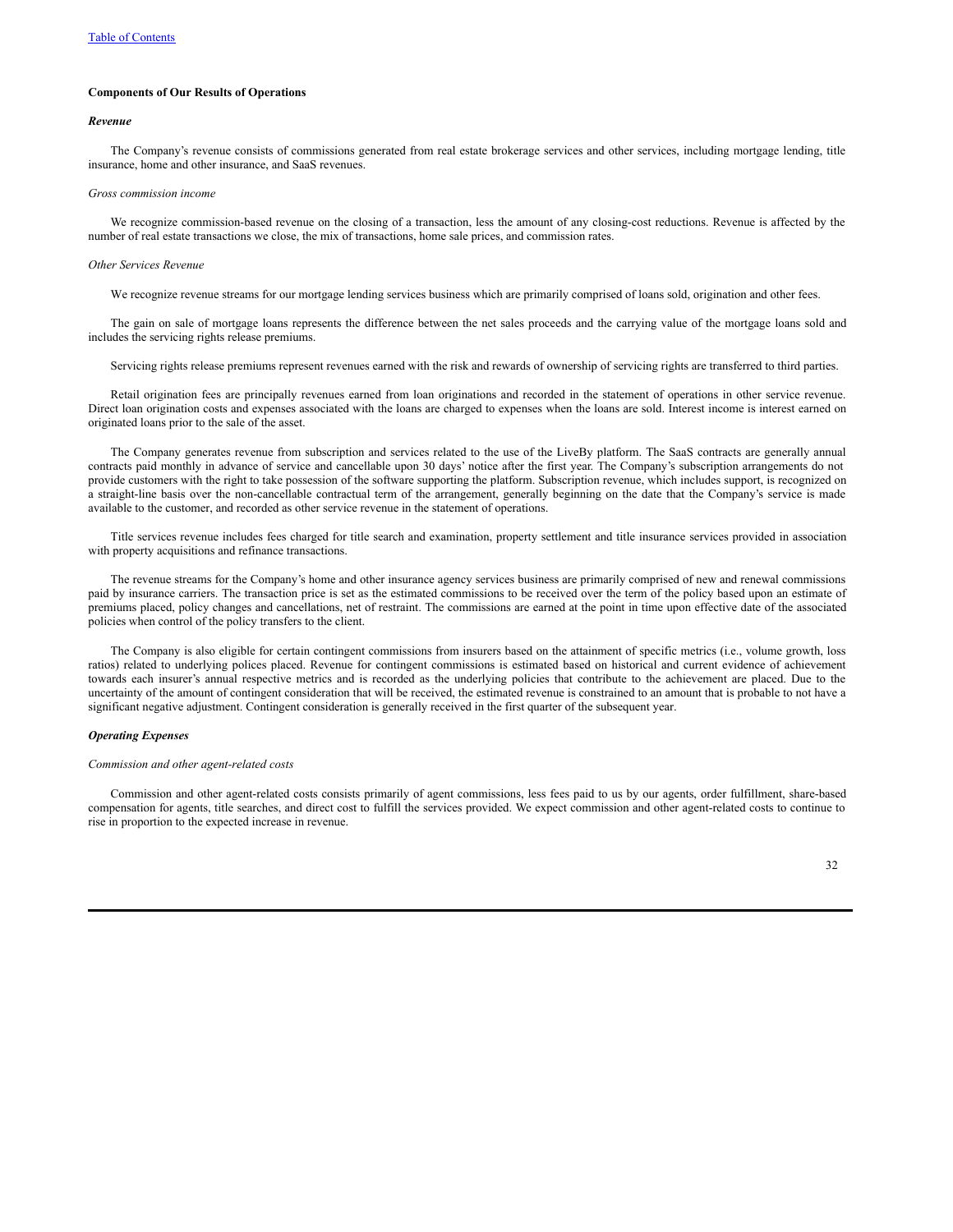### *Operations and support*

Operations and support consist primarily of direct cost to fulfill the services from our mortgage lending, title services, insurance services and other services provided. We expect operations and support to continue to rise in proportion to the expected increase in revenue.

### *General and administrative*

General and administrative expenses consist primarily of personnel costs, share-based compensation for employees, and fees for professional services. Professional services principally consist of external legal, audit, and tax services. In the short term, we expect general and administrative expenses to increase in absolute dollars due to the anticipated growth of our business and to meet the increased compliance requirements associated with our operation as a public company. However, in the long term, we anticipate general and administrative expenses as a percentage of revenue to decrease over time, if and as we are able to increase revenue.

### *Marketing*

Marketing expenses consist primarily of expenses for online and traditional advertising, as well as costs for marketing and promotional materials. Advertising costs are expensed as they are incurred. We expect marketing expenses to increase in absolute dollars as we use some of the proceeds of our IPO to expand advertising programs and we anticipate marketing expenses as a percentage of revenue to decrease over time, if and as we are able to increase revenue.

#### *Depreciation and amortization*

Depreciation and amortization represent the depreciation charged on our fixed assets and intangible assets. Depreciation expense is recorded on a straight-line method, based on estimated useful lives of five years for computer hardware and software, seven years for furniture and equipment and seven years for vehicles. Leasehold improvements are depreciated over the lesser of the life of the lease term or the useful life of the improvements. Amortization expense consists of amortization recorded on acquisition-related intangible assets. Customer relationships are amortized on an accelerated basis, which coincides with the period of economic benefit we expect to receive. All other finite-lived intangibles are amortized on a straight-line basis. In accordance with GAAP, we do not amortize goodwill.

### *Income Taxes*

U.S. federal and state income tax benefits for all the historical net losses and a portion of the current net losses generated has been recognized in the period ended September 30, 2021. Previously the tax benefits had not been recognized due to our uncertainty of realizing a benefit from those items. As a result of certain acquisitions this period, we expect to realize the pre-existing and a portion of currently generated deferred tax assets due to future taxable income expected and the reversal of taxable temporary differences. As of December 31, 2020, we had federal net operating loss carryforwards of approximately \$9.2 million and state net operating loss carryforwards of approximately \$4.5 million. Losses will begin to expire, if not utilized, in 2032. Utilization of the net operating loss carryforwards may be subject to an annual limitation according to Section 382 of the Internal Revenue Code of 1986 as amended, and similar state law provisions.

# **Results of Operations**

## *Comparison of the Three Months Ended September 30, 2021 and 2020 (amount in thousands)*

*Revenue*

|                         | <b>Three Months Ended</b> |      |                          |                |        |            |  |  |  |  |
|-------------------------|---------------------------|------|--------------------------|----------------|--------|------------|--|--|--|--|
|                         | September 30.             |      |                          |                | Change |            |  |  |  |  |
|                         | 2021                      | 2020 |                          | <b>Dollars</b> |        | Percentage |  |  |  |  |
| Gross commission income | 95,300                    |      | 55,848                   |                | 39.452 | $71\%$     |  |  |  |  |
| Other service revenue   | 5.640                     |      | $\overline{\phantom{a}}$ |                | 5.640  | $100 \%$   |  |  |  |  |
| Total revenue           | 100.940                   |      | 55.848                   |                | 45.092 | 81 %       |  |  |  |  |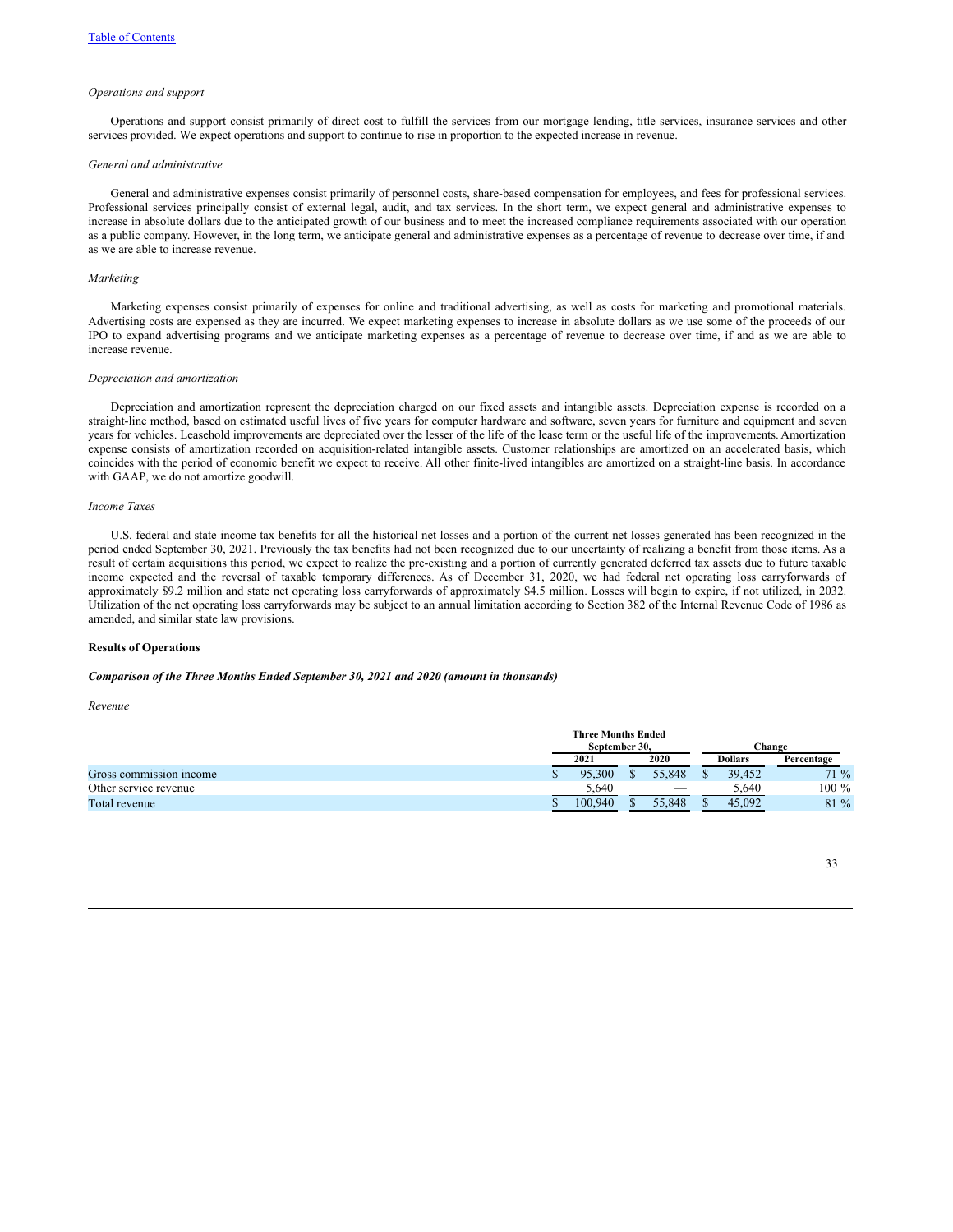For the three months ended September 30, 2021, gross commission income increased by approximately \$39.5 million or 71%, as compared with the three months ended September 30, 2020. This increase was primarily attributable to an increase in transaction volume and to an increase in average revenue per transaction due to rising home prices. During the three months ended September 30, 2021, transaction volume increased by 42% to approximately 11,500 transactions compared to approximately 8,100 transactions for the three months ended September 30, 2020. Our transaction volume increased primarily due to the organic growth in the number of agents contracted with us and agents acquired through the acquisitions of Red Barn and Epic. During the three months ended September 30, 2021, average revenue per transaction increase by 20% to \$8,288 from \$6,895 during the three months ended September 30, 2020.

For the three months ended September 30, 2021, other service revenue was approximately \$5.6 million and was attributable to the Company's acquisitions of Verus, E4:9 and LiveBy. See Note 3 to our consolidated condensed financial statements for information about these acquisitions.

#### *Operating Expenses*

|                                          | <b>Three Months Ended</b><br>September 30, |        | Change |                |            |  |
|------------------------------------------|--------------------------------------------|--------|--------|----------------|------------|--|
|                                          | 2021                                       | 2020   |        | <b>Dollars</b> | Percentage |  |
| Commission and other agent-related costs | 91,263                                     | 52,871 |        | 38,392         | $73\%$     |  |
| Operations and support                   | 2,029                                      |        |        | 2.029          | $100 \%$   |  |
| General and administrative               | 9.811                                      | 2,851  |        | 6.960          | $244 \%$   |  |
| Marketing                                | 591                                        | 218    |        | 373            | $171\%$    |  |
| Depreciation and amortization            | 931                                        | 44     |        | 887            | 2,016%     |  |
| Total operating expenses                 | 104.625                                    | 55.984 |        | 48.641         | 87 %       |  |

For the three months ended September 30, 2021, commission and other agent-related costs increased by approximately \$38.4 million, or 73%, as compared with the three months ended September 30, 2020. Commission and other agent-related costs primarily includes costs related to agent commissions, net of fees paid to us by our agents. These costs are generally correlated with recognized revenues. As such, the increase in commission and other agent-related costs compared to the same period in 2020 was primarily attributable to an increase in agent commissions paid due to higher transaction volume and rising home prices.

For the three months ended September 30, 2021, operations and support expenses were approximately \$2.0 million and were attributable to the Company's acquisitions of Verus, E4:9 and LiveBy. See Note 3 to our condensed consolidated financial statements for information about these acquisitions.

For the three months ended September 30, 2021, general and administrative expenses increased by approximately \$7.0 million, or 244%, as compared with the three months ended September 30, 2020. The Company's acquisitions since the fourth quarter of 2020 contributed approximately \$4.0 million in general and administrative expenses during the three months ended September 30, 2021. The increase was also attributable to our growth and to our becoming a public company, including a \$1.4 million increase in payroll salaries and benefits due to increased staffing, a \$0.4 million increase in professional fees, a \$0.3 million increase in non-cash share-based compensation expense, and to \$0.1 million in transaction and acquisition costs.

For the three months ended September 30, 2021, marketing expenses increased by approximately \$0.4 million, or 171%, as compared with the three months ended September 30, 2020. The increase was attributable to an increase in direct advertising costs primarily related to the Company's expansion in new regions and markets.

For the three months ended September 30, 2021, depreciation and amortization expenses increased by approximately \$0.9 million, or 2,016%, as compared with the three months ended September 30, 2020. The increase in depreciation and amortization expense is due to the amortization of the intangible assets acquired in connection with the acquisition of Red Barn, E4:9, LiveBy, and Epic as well as an increase in depreciation expense due to an increase in our depreciable asset base.

#### *Income Taxes*

The Company recorded an income tax benefit of \$0.2 million and income tax expense of less than \$0.1 million for the three months ended September 30, 2021 and 2020, respectively. The tax benefit for the three months ended September 30, 2021 is primarily the result of the release of the valuation allowance against historical deferred tax assets and recognition of benefit from the current year projected loss. Net deferred tax liabilities of approximately \$3.2 million recorded in connection with the E4:9 Holdings, Inc. and LiveBy, Inc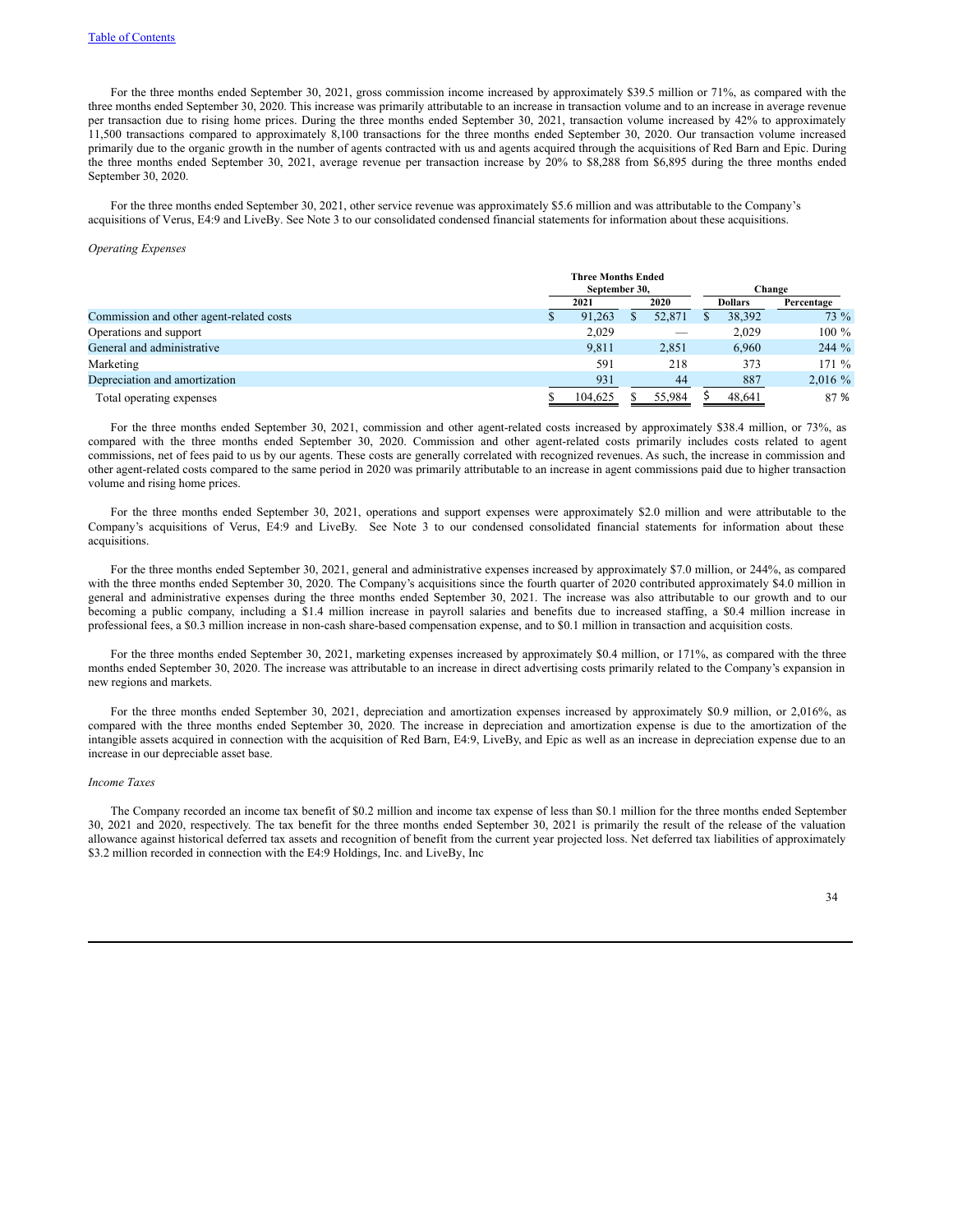acquisitions provide a source of taxable income to support the realizability of approximately \$1.6 million of pre-existing deferred tax assets, as well as currently generated deferred tax assets from the projected loss for the year. The taxable temporary differences relating to the amortizable intangible assets support the realization of the net operating loss carryforwards. As a result of the transactions, the Company discretely released the historical valuation allowance and recognized a deferred tax benefit on a portion of current year losses. The remainder of the benefit not recorded in the period ended September 30, 2021 is expected to be recognized in the period ending December 31, 2021. The Company expects to maintain a valuation allowance on current year remaining net deferred tax assets by year-end due to historical operating losses.

#### *Comparison of the Nine Months Ended September 30, 2021 and 2020 (amount in thousands)*

*Revenue*

|                         | <b>Nine Months Ended</b> |  |  |        |                |            |  |  |  |  |
|-------------------------|--------------------------|--|--|--------|----------------|------------|--|--|--|--|
|                         | September 30,            |  |  | Change |                |            |  |  |  |  |
|                         | 2020<br>2021             |  |  |        | <b>Dollars</b> | Percentage |  |  |  |  |
| Gross commission income | 224,703                  |  |  |        | 101.327        | $82\%$     |  |  |  |  |
| Other service revenue   | 10.066                   |  |  |        | 10,066         | $100 \%$   |  |  |  |  |
| Total revenue           | 234,769                  |  |  |        | .394           | $90\%$     |  |  |  |  |

For the nine months ended September 30, 2021, gross commission income increased by approximately \$101.3 million, or 82%, as compared with the nine months ended September 30, 2020. This increase was primarily attributable to an increase in transaction volume and to an increase in average revenue per transaction due to rising home prices. During the nine months ended September 30, 2021, transaction volume increased by 56% to approximately 28,400 transactions compared to approximately 18,200 transactions for the nine months ended September 30, 2020. Our transaction volume increased primarily due to the growth in the number of agents contracted with us and agents acquired through the acquisitions of Red Barn and Epic. During the nine months ended September 30, 2021, average revenue per transaction increase by 17% to \$7,900 from \$6,779 during the nine months ended September 30, 2020.

For the nine months ended September 30, 2021, other service revenue was approximately \$10.0 million and was attributable to the Company's acquisitions of Verus, E4:9 and LiveBy. See Note 3 to our condensed consolidated financial statements for information about these acquisitions.

### *Operating Expenses*

|                                          |               | <b>Nine Months Ended</b> |  |         |  |                |            |  |  |
|------------------------------------------|---------------|--------------------------|--|---------|--|----------------|------------|--|--|
|                                          | September 30. |                          |  |         |  | Change         |            |  |  |
|                                          | 2021          |                          |  | 2020    |  | <b>Dollars</b> | Percentage |  |  |
| Commission and other agent-related costs |               | 214.392                  |  | 115,915 |  | 98,477         | $85\%$     |  |  |
| Operations and support                   |               | 3,781                    |  |         |  | 3.781          | $100 \%$   |  |  |
| General and administrative               |               | 25,321                   |  | 6.727   |  | 18.594         | 276 %      |  |  |
| Marketing                                |               | 1.371                    |  | 587     |  | 785            | 134 $%$    |  |  |
| Depreciation and amortization            |               | 1.778                    |  | 108     |  | 1,670          | 1,546 %    |  |  |
| Total operating expenses                 |               | 246,643                  |  | 123,337 |  | 123,306        | $100\%$    |  |  |

For the nine months ended September 30, 2021, commission and other agent-related costs increased by approximately \$98.5 million, or 85%, as compared with the nine months ended September 30, 2020. Commission and other agent-related costs primarily includes costs related to agent commissions, net of fees paid to us by our agents. These costs are generally correlated with recognized revenues. As such, the increase in commission and other agent-related costs compared to the same period in 2020 was primarily attributable to an increase in agent commissions paid due to higher transaction volume and rising home prices.

For the nine months ended September 30, 2021, operations and support expenses were approximately \$3.8 million and were attributable to the Company's acquisition of Verus, E4:9 and LiveBy. See Note 3 to our consolidated condensed financial statements for information about these acquisitions.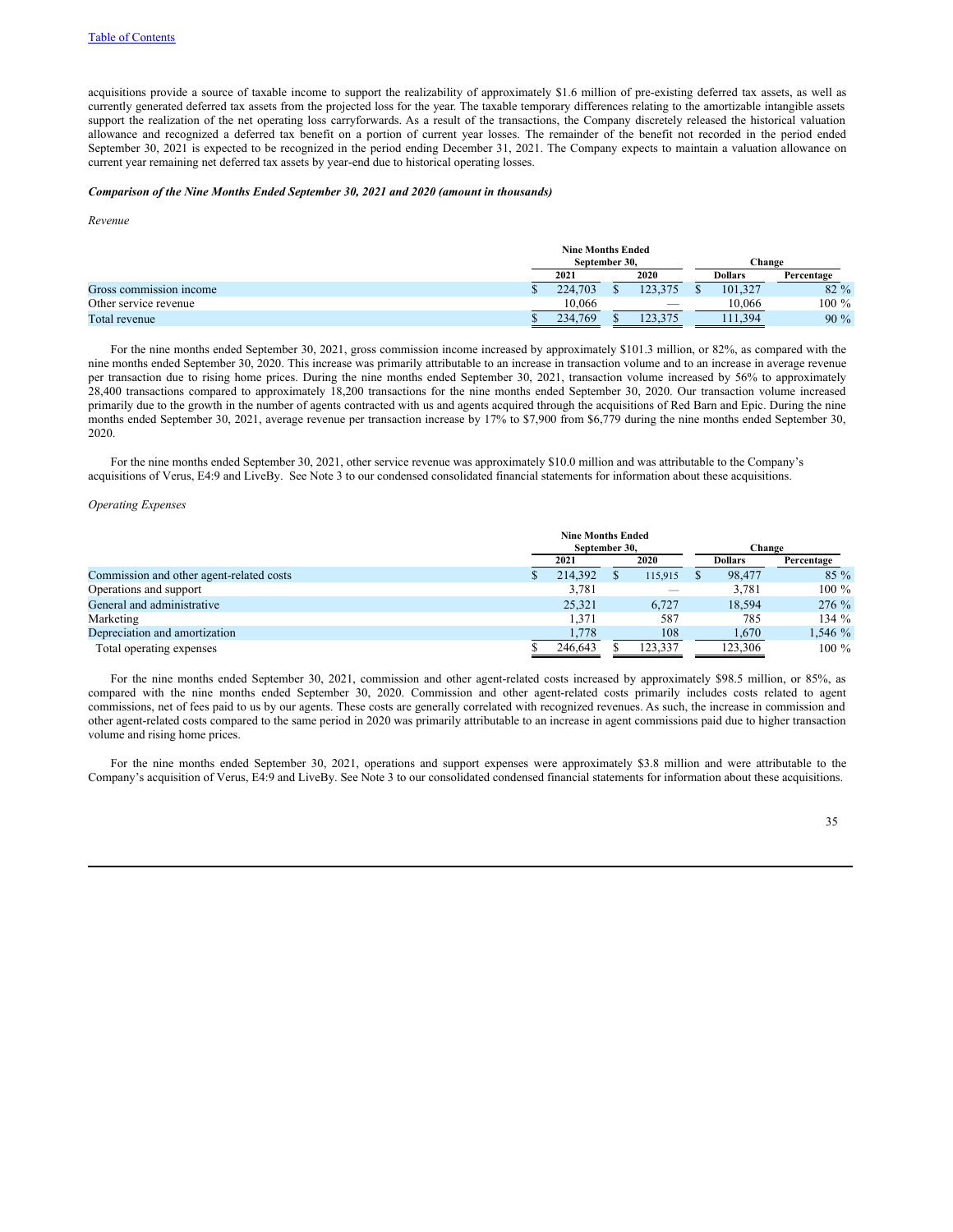For the nine months ended September 30, 2021, general and administrative expenses increased by approximately \$18.5 million, or 274%, as compared with the nine months ended September 30, 2020. The Company's acquisitions since the fourth quarter of 2020 contributed approximately \$7.6 million in general and administrative expenses during the nine months ended September 30, 2021. The increase was also attributable to our growth and to becoming a public company, including a \$4.4 million increase in payroll salaries and benefits due to increased staffing, a \$1.0 million increase in professional fees, a \$1.6 million increase in non-cash share-based compensation expense, a \$0.6 million in recruiting cost, a \$0.5 million increase in software expenses, and to \$1.0 million in transaction and acquisition costs.

For the nine months ended September 30, 2021, marketing expenses increased by approximately \$0.8 million, or 134%, as compared with the nine months ended September 30, 2020. The increase was primarily attributable to an increase in direct advertising costs primarily related to the Company's expansion in new regions and markets.

For the nine months ended September 30, 2021, depreciation and amortization expenses increased by approximately \$1.7 million, or 1,546%, as compared with the nine months ended September 30, 2020. The increase in depreciation and amortization expense is due to the amortization of the intangible assets acquired in connection with the acquisition of Red Barn, E4:9, LiveBy, and Epic as well as an increase in depreciation expense due to an increase in our depreciable asset base.

### *Income Taxes*

The Company recorded an income tax benefit of approximately \$2.8 million and income tax expense of less than \$0.1 million for the nine months ended September 30, 2021 and 2020, respectively. The tax benefit for the nine months ended September 30, 2021 is primarily the result of the release of the valuation allowance against historical deferred tax assets and recognition of benefit from the current year projected loss. Net deferred tax liabilities of \$3.2 million recorded in connection with the E4:9 Holdings, Inc. and LiveBy, Inc acquisitions provide a source of taxable income to support the realizability of \$1.6 million of pre-existing deferred tax assets, as well as currently generated deferred tax assets from the projected loss for the year. The taxable temporary differences relating to the amortizable intangible assets support the realization of the net operating loss carryforwards. As a result of the transactions, the Company discretely released the historical valuation allowance and recognized a deferred tax benefit on a portion of current year losses. The remainder of the benefit not recorded in the period ended September 30, 2021 is expected to be recognized in the period ending December 31, 2021. The Company expects to maintain a valuation allowance on current year remaining net deferred tax assets by year-end due to historical operating losses.

#### **Liquidity and Capital Resources**

#### *Capital Resources*

|                     | September 30. |  | December 31. |  | $\mathbb{C}$ hange |            |
|---------------------|---------------|--|--------------|--|--------------------|------------|
|                     | 2021<br>2020  |  |              |  | <b>Dollars</b>     | Percentage |
| Current assets      | 28,826        |  | 32,856       |  | (4,030)            | $12 \%$    |
| Current liabilities | 25.775<br>. ب |  | 4.990        |  | 20.785             | 417 $%$    |
| Net working capital | 3.051         |  | 27,866       |  | (24.815)           | (89)%      |

To date, our principal sources of liquidity have been the net proceeds we received through the IPO and, historically, private sales of our common stock, as well as proceeds from loans and operations. As of September 30, 2021, our available cash totaled approximately \$8.8 million, which represented a decrease of \$19.8 million compared to the year ended December 31, 2020. As of September 30, 2021, we had net working capital of approximately \$3.1 million, which represented a decrease of \$24.9 million compared to the year ended December 31, 2020. We anticipate that our existing balances of cash and cash equivalents and future expected cash flows generated from our operations will be sufficient to satisfy our operating requirements for at least the next twelve months from the date of the issuance of the unaudited interim consolidated financial statements.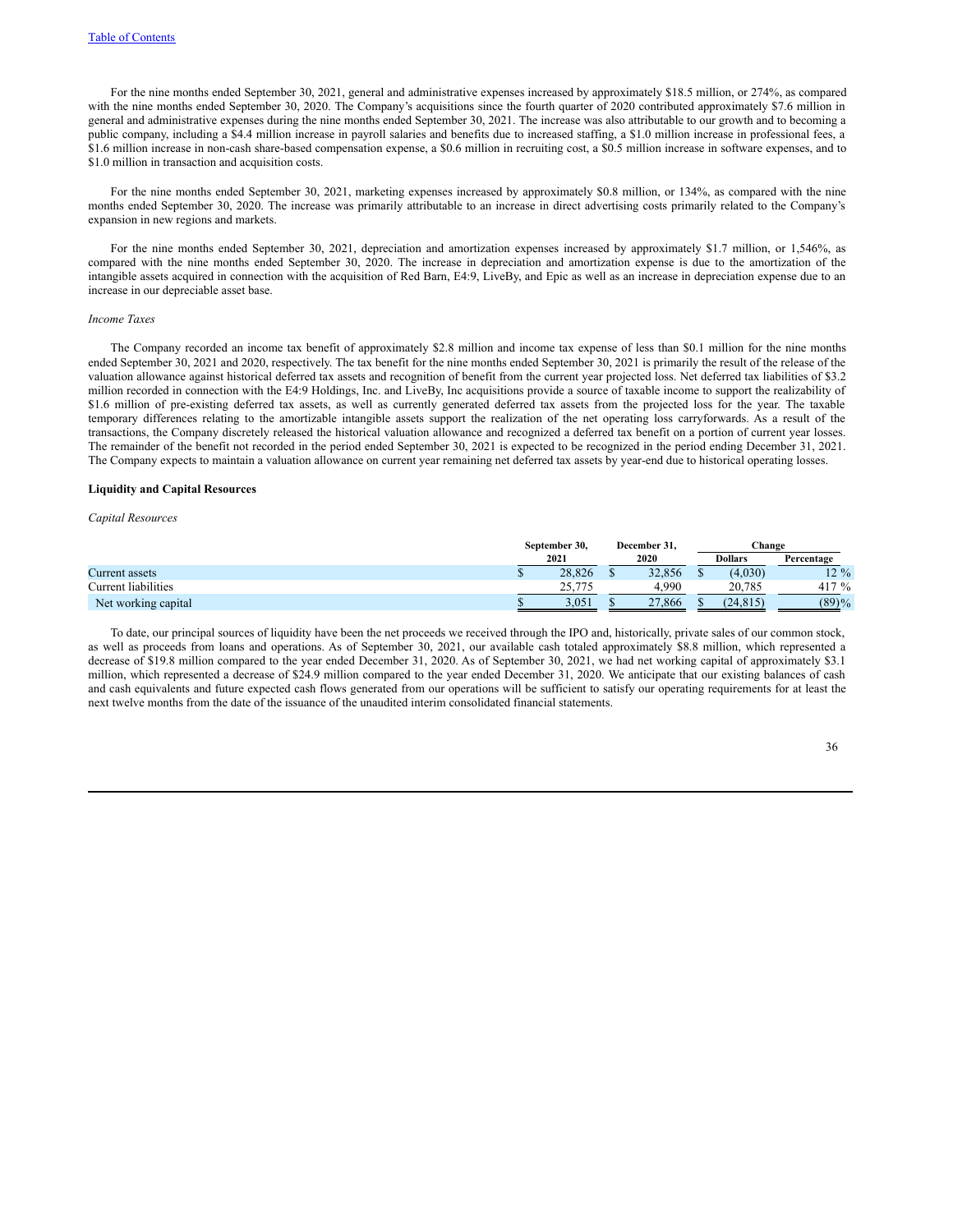Our future capital requirements depend on many factors, including potential acquisitions, our level of investment in technology, and our rate of growth into new markets as well as the rate of growth for our mortgage lending and insurance businesses. Our capital requirements might also be affected by factors which we cannot control such as the residential real estate market, interest rates, and other monetary and fiscal policy changes to those that currently exist. Additionally, as the impact of COVID-19 on the economy and operations evolves, we will continuously assess our liquidity needs. We may need or seek advantageously to obtain additional funding through equity or debt financing, which might not be available on favorable terms or at all and could hinder our business and dilute our existing shareholders.

### *Cash Flows*

#### *Comparison of the Nine Months Ended September 30, 2021 and 2020(amount in thousands)*

|                                           | Nine Months Ended September 30. |          |      |        |  | ∑hange         |             |
|-------------------------------------------|---------------------------------|----------|------|--------|--|----------------|-------------|
|                                           |                                 | 2021     | 2020 |        |  | <b>Dollars</b> | Percentage  |
| Net cash used in operating activities     |                                 | (6.570)  |      | (330)  |  | (6.239)        | $.885\%$    |
| Net cash used in investing activities     |                                 | (13.562) |      | (367)  |  | (13.195)       | $(3,595)\%$ |
| Net cash provided by financing activities |                                 | 2.893    |      | 31.111 |  | (28.218)       | $(91)\%$    |

### *Cash Flows from Operating Activities*

Net cash used in operating activities for the nine months ended September 30, 2021 consisted of a net loss of \$8.9 million, non-cash charges of \$1.4 million, including \$2.8 million of share-based compensation expense, \$0.2 million of bad debt, \$0.1 million of gain on extinguishment of debt, and \$1.8 million of depreciation and amortization, offset by \$3.3 million in gains on the sales of mortgages and \$2.9 million in deferred income taxes. Changes in assets and liabilities were primarily driven by a \$0.4 million increase in accounts payable due primarily to the increase in agent transaction volume, a \$1.8 million increase in accrued liabilities, a \$2.4 million increase in escrow liabilities, and \$0.7 million change in mortgage loans held for sale; partially offset by a \$0.9 million increase in accounts receivable and a \$0.8 million increase in prepaid and other current assets.

Net cash used in operating activities for the nine months ended September 30, 2020 consisted of a net loss of \$0.1 million, non-cash charges of \$0.5 million, including \$0.3 million of share-based compensation expense, \$0.1 million of bad debt, and \$0.1 million of depreciation and amortization. Changes in assets and liabilities were primarily driven by a \$1.4 million increase in accounts payable and accrued liabilities due primarily to the timing of payments, partially offset by a by a \$1.1 million increase in accounts receivable, and a \$0.5 million increase in agent annual fees receivable due primarily to an increase in the number of agents.

#### *Cash Flows from Investing Activities*

Net cash used in investing activities for the nine months ended September 30, 2021 consisted of \$11.0 million for the purchases of a businesses and assets, net of cash acquired, \$0.6 million for purchases of property and equipment, and \$2.0 million for purchase of intangible assets.

Net cash used in investing activities for the nine months ended September 30, 2020 consisted of primarily \$0.3 million in purchases of capitalized software as well as computers and equipment.

#### *Cash Flows from Financing Activities*

Net cash used in financing activities for the nine months ended September 30, 2021 consisted primarily of \$2.4 million in net proceeds on our warehouse line of credit and \$0.9 million in proceeds from our note payable, offset by \$0.4 million in principal payments on note payables.

Net cash provided by financing activities for the nine months ended September 30, 2020 consisted of \$34.3 million of proceeds from the issuance of common stock in connection with the IPO, \$0.5 million in proceeds from notes payable, and \$0.1 million of proceeds from issuance of common stock, which was offset by \$3.2 million in payments of offering costs in connection with issuance of common stock in connection with IPO, \$0.5 million payments on the note payable, purchase of treasury stock, and our principal payments on an outstanding loan.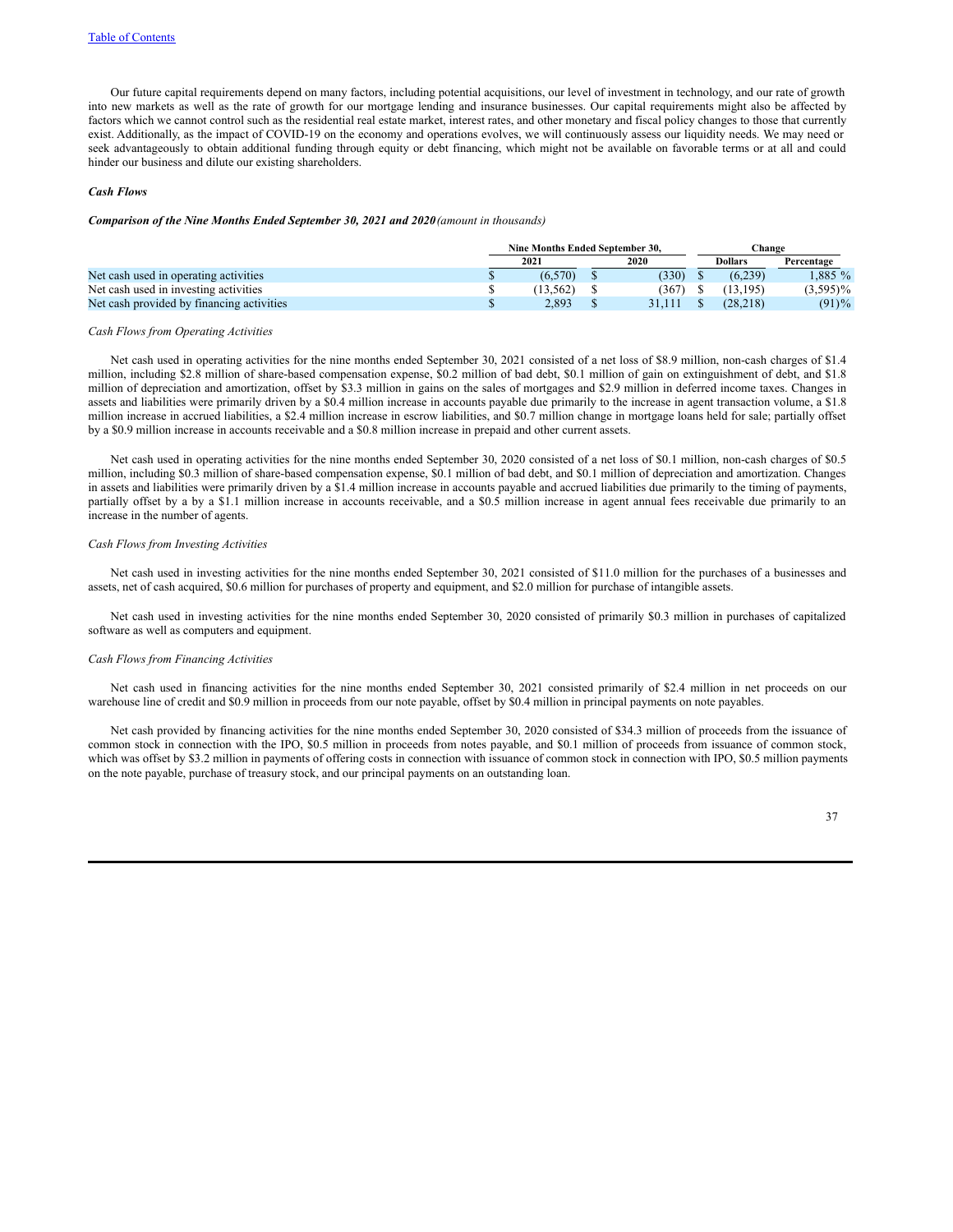# **NON-GAAP FINANCIAL MEASURE**

To supplement our unaudited interim consolidated financial statements, which are prepared and presented in accordance with U.S. Generally Accepted Accounting Principles ("GAAP"), we use Adjusted EBITDA, a non-GAAP financial measure, to understand and evaluate our core operating performance. This non-GAAP financial measure, which may be different than similarly titled measures used by other companies, is presented to enhance investors' overall understanding of our financial performance and should not be considered a substitute for, or superior to, the financial information prepared and presented in accordance with GAAP.

We define the non-GAAP financial measure of Adjusted EBITDA as net income (loss), excluding other (income) expense, income tax expense (benefit), depreciation and amortization, transaction costs and share-based compensation expense.

We believe that Adjusted EBITDA provides useful information about our financial performance, enhances the overall understanding of our past performance and future prospects, and allows for greater transparency with respect to a key metric used by our management for financial and operational decision-making. We believe that Adjusted EBITDA helps identify underlying trends in our business that otherwise could be masked by the effect of the expenses that we exclude in Adjusted EBITDA. In particular, we believe the exclusion of non-cash share-based compensation expense related to restricted stock awards and stock options and transaction-related costs provides a useful supplemental measure in evaluating the performance of our operations and provides better transparency into our results of operations.

We are presenting the non-GAAP measure of Adjusted EBITDA to assist investors in seeing our financial performance through the eyes of management, and because we believe this measure provides an additional tool for investors to use in comparing our core financial performance over multiple periods with other companies in our industry.

Adjusted EBITDA should not be considered in isolation from, or as a substitute for, financial information prepared in accordance with GAAP. There are a number of limitations related to the use of Adjusted EBITDA compared to net income (loss), the closest comparable GAAP measure. Some of these limitations are that:

- Adjusted EBITDA excludes share-based compensation expense related to restricted stock awards and stock options, which have been, and will continue to be for the foreseeable future, significant recurring expenses in our business and an important part of our compensation strategy;
- Adjusted EBITDA excludes transaction-related costs primarily consisting of professional fees and any other costs incurred directly related to acquisition activity, which is an ongoing part of our growth strategy and therefore likely to occur; and
- Adjusted EBITDA excludes certain recurring, non-cash charges such as depreciation and amortization of property and equipment and acquired and internally developed intangible assets, however, the assets being depreciated and amortized may have to be replaced in the future.

The following tables present a reconciliation of net loss to Adjusted EBITDA, the most comparable GAAP financial measure, for each of the periods presented (amount in thousands):

|                               | Three months ended<br>September 30, |          |      |       | Nine months ended<br>September 30, |          |      |      |
|-------------------------------|-------------------------------------|----------|------|-------|------------------------------------|----------|------|------|
|                               |                                     | 2021     | 2020 |       | 2021                               |          | 2020 |      |
| Net loss                      |                                     | (3,373)  |      | (184) |                                    | (8, 865) |      | (66) |
| Other (income) expense, net   |                                     | (102)    |      | 16    |                                    | (190)    |      |      |
| Income tax (benefit) expense  |                                     | (210)    |      | 32    |                                    | (2,820)  |      | 34   |
| Depreciation and amortization |                                     | 931      |      | 44    |                                    | 1.778    |      | 108  |
| Transaction-related cost      |                                     | 177      |      | _     |                                    | 1.140    |      |      |
| Stock based compensation      |                                     | 770      |      | 97    |                                    | 2,833    |      | 322  |
| <b>Adjusted EBITDA</b>        |                                     | (1, 807) |      |       |                                    | (6,124)  |      | 469  |

### **Critical Accounting Policies and Estimates**

Discussion and analysis of our financial condition and results of operations are based on our financial statements, which have been prepared in accordance with U.S. Generally Accepted Accounting Principles ("GAAP"). The preparation of these financial statements requires us to make estimates and judgments that affect the reported amounts of assets and liabilities and related disclosure of contingent assets and liabilities, revenue, and expenses at the date of the financial statements. Generally, we base our estimates on historical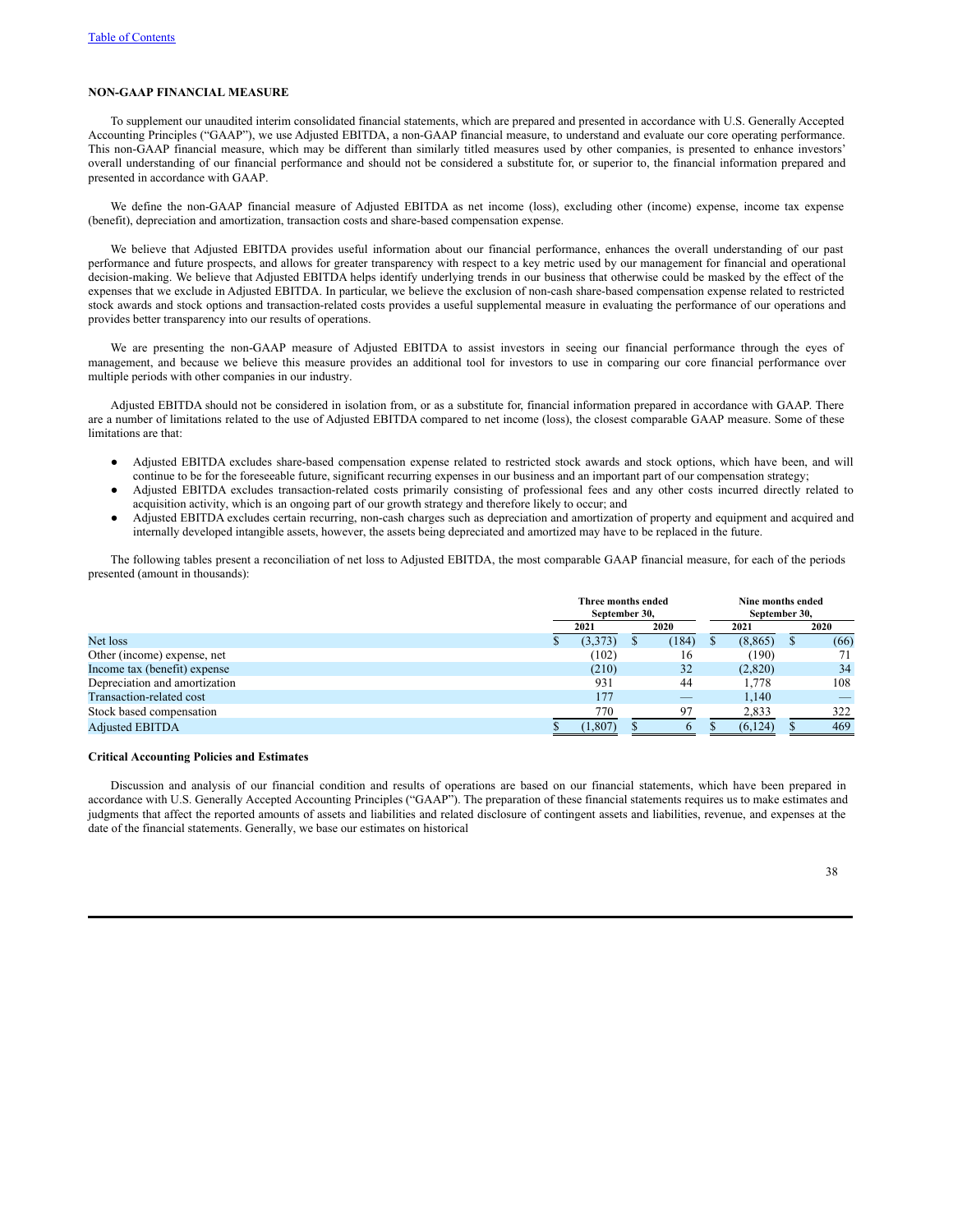experience and on various other assumptions in accordance with GAAP that we believe to be reasonable under the circumstances. Actual results may differ from these estimates under different assumptions or conditions.

Critical accounting policies and estimates are those that we consider the most important to the portrayal of our financial condition and results of operations because they require our most difficult, subjective, or complex judgments, often as a result of the need to make estimates about the effect of matters that are inherently uncertain.

#### *Revenue Recognition*

We apply the provisions of Financial Accounting Standards Board ("FASB") Accounting Standards Codification ("ASC") Topic 606, "Revenue from Contracts with Customers" ("ASC 606"), and all related appropriate guidance. We recognize revenue under the core principle to depict the transfer of control to our customers in an amount reflecting the consideration to which we expect to be entitled. In order to achieve that core principle, we apply the following five step approach: (1) identify the contract with a customer; (2) identify the performance obligations in the contract; (3) determine the transaction price; (4) allocate the transaction price to the performance obligations in the contract; and (5) recognize revenue when a performance obligation is satisfied.

Our gross commission income consists of commissions charged to individual customers (i.e., the seller or buyer of a residential property) on each real estate transaction completed, net of any closing-cost reductions. We are contractually obligated to provide for the fulfillment of transfers of real estate between buyers and sellers. We provide these services ourselves and control the services of our agents necessary to legally transfer the real estate. As such, we are defined as the principal. As principal, we satisfy our obligation upon the closing of a real estate transaction. As principal, and upon satisfaction of our obligation, we recognize revenue in the gross amount of consideration we expect we are entitled to receive. We calculate the transaction price by applying the Company's portion of the agreed upon commission rate to the property's selling price. We may provide services to the buyer, seller, or both parties to a transaction. When we provide services to the seller in a transaction, we recognize revenue for our portion of the commission, which is calculated as the sales price multiplied by the commission rate less the commission separately distributed to the buyer's agent, or the "sell" side portion of the commission. When we provide services to the buyer in a transaction, we recognize revenue in an amount equal to the sales price for the property multiplied by the commission rate for the "buy" side of the transaction. In instances in which we represent both the buyer and the seller in a transaction, we recognize the full commission on the transaction. Commissions revenue contains a single performance obligation that is satisfied upon the closing of a real estate transaction, at which point the entire transaction price is earned. We are not entitled to any commission until the performance obligation is satisfied and are not owed any commission for unsuccessful transactions, even if services have been provided.

The revenue streams for the Company's mortgage lending services business are primarily comprised of loans sold, origination and other fees. The majority of these revenue streams are exempted from ASC 606. Origination and other fees are not specifically separable from actual mortgage loans.

Gain on sale of mortgage loans represents the difference between the net sales proceeds and the carrying value of the mortgage loans sold and includes the servicing rights release premiums. Transfers of financial assets are accounted for as sales, when control over the assets has been surrendered. Control over transferred assets is deemed to be surrendered when (1) the assets have been isolated from the Company, (2) the transferee obtains the right (free of conditions that constrain it from taking advantage of that right) to pledge or exchange the transferred assets, and (3) the Company does not maintain effective control over the transferred assets through an agreement to repurchase them before maturity.

Servicing rights release premiums represent revenues earned when the risk and rewards of ownership of servicing rights are transferred to third party parties. Mortgage servicing rights represent the obligations to administer, collect the payments for the reduction of principal and application of interest, pay taxes and insurance, remit collected payments, provide foreclosure services, provide full escrow administration and any other obligations required by an owner of the mortgage loans, together with the right to receive the servicing fee income and any ancillary income arising from or connected to the mortgage loans.

Retail origination fees are principally revenues earned from loan originations. Direct loan origination costs and expenses associated with the loans are charged to expenses when the loans are sold. Interest income is interest earned on originated loans prior to the sale of the asset.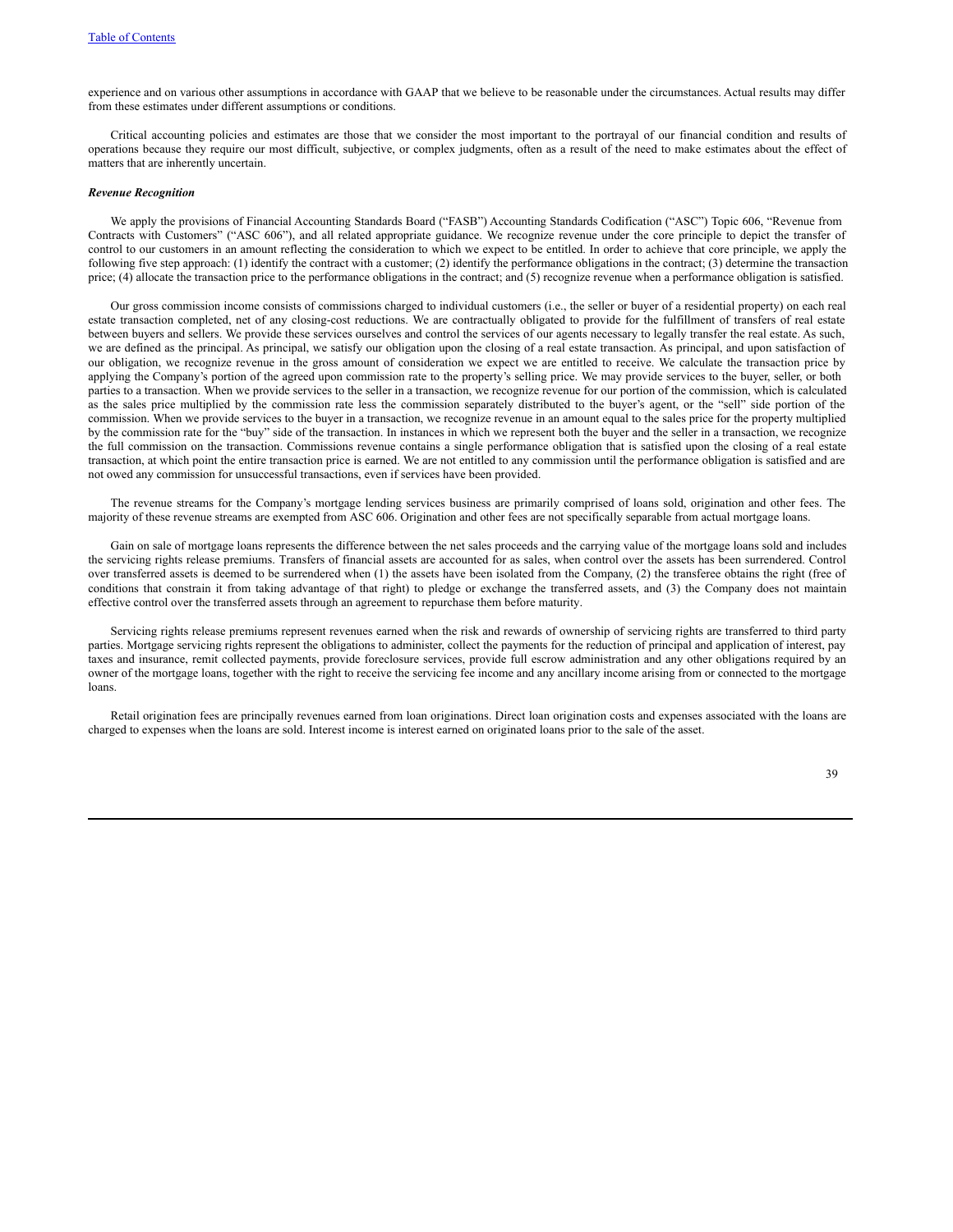### *Business Combinations*

The Company accounts for its business combinations under the provisions of Accounting Standards Codification Topic 805-10, Business Combinations ("ASC 805-10"), which requires that the acquisition method of accounting be used for all business combinations. Assets acquired and liabilities assumed are recorded at the date of acquisition at their respective fair values. For transactions that are business combinations, the Company evaluates the existence of goodwill. Goodwill represents the excess purchase price over the fair value of the tangible net assets and intangible assets acquired in a business combination. ASC 805-10 also specifies criteria that intangible assets acquired in a business combination must meet to be recognized and reported apart from goodwill. Acquisition-related expenses are recognized separately from the business combinations and are expensed as incurred.

The estimated fair value of net assets acquired, including the allocation of the fair value to identifiable assets and liabilities, was determined using established valuation techniques. A fair value measurement is determined as the price we would receive to sell an asset or pay to transfer a liability in an orderly transaction between market participants at the measurement date. In the context of purchase accounting, the determination of fair value often involves significant judgments and estimates by management, including the selection of valuation methodologies, estimates of future revenues, costs and cash flows, discount rates, and selection of comparable companies. The estimated fair values reflected in the acquisition accounting rely on management's judgment and the expertise of a third-party valuation firm engaged to assist in concluding on the fair value measurements. For the business combination completed during the nine-month period ended September 30, 2021, the estimated fair value of identifiable intangible assets, primarily consisting of agent relationships, tradenames, customer relationships and technology, was determined using the relief-from-royalty and multi-period excess earnings methods. The most significant assumptions under these methods include the estimated remaining useful life, expected future revenue, annual agent revenue attrition, costs to develop new agents, charges for contributory assets, tax rate, discount rate and tax amortization benefit. Management has developed these assumptions on the basis of historical knowledge of the business and projected financial information of the Company. These assumptions may vary based on future events, perceptions of different market participants and other factors outside the control of Management, and such variations may be significant to estimated values.

The determination and allocation of fair values to the identifiable assets acquired and liabilities assumed are based on various assumptions and valuation methodologies requiring considerable management judgment. The most significant variables in these valuations are discount rates and the number of years on which to base the cash flow projections, as well as other assumptions and estimates used to determine the cash inflows and outflows. Management determines discount rates based on the risk inherent in the acquired assets, specific risks, industry beta and capital structure of guideline companies. The valuation of an acquired business is based on available information at the acquisition date and assumptions that are believed to be reasonable. However, a change in facts and circumstances as of the acquisition date can result in subsequent adjustments during the measurement period, but no later than one year from the acquisition date.

### *Goodwill*

Goodwill, which represents the excess of purchase price over the fair value of net assets acquired, is carried at cost. Goodwill is not amortized; rather, it is subject to a periodic assessment for impairment by applying a fair value-based test. The Company is organized in one reporting unit and evaluates the goodwill for the Company as a whole. Goodwill is assessed for impairment on an annual basis or more frequently if events or changes in circumstances indicate that the asset might be impaired. Under the authoritative guidance issued by the FASB, the Company has the option to first assess the qualitative factors to determine whether it is more likely than not that the fair value of the reporting unit is less than its carrying amount as a basis for determining whether it is necessary to perform a quantitative goodwill impairment test. If the Company determines that it is more likely than not that the fair value of a reporting unit is less than its carrying amount, then the goodwill impairment test is performed. The goodwill impairment test requires the Company to estimate the fair value of the reporting unit and to compare the fair value of the reporting unit with its carrying amount. If the fair value exceeds the carrying amount, then no impairment is recognized. If the carrying amount recorded exceeds the fair value calculated, then an impairment charge is recognized for the difference. The judgments made in determining the projected cash flows used to estimate the fair value can materially impact the Company's financial condition and results of operations. There was no impairment of goodwill for the three and nine months ended September 30, 2021.

### *Mortgage Loans Held for Sale*

Mortgage loans held for sale represent loans that have forward sales commitments. Mortgage loans held for sale are carried at fair value under the fair value option with changes in fair value recorded in other service revenue on the statements of operations. Net unrealized losses, if any, are recognized through a valuation allowance by charges to income. Realized losses are charged to expense as incurred. The fair value of mortgage loans held for sale is typically calculated using observable market information including pricing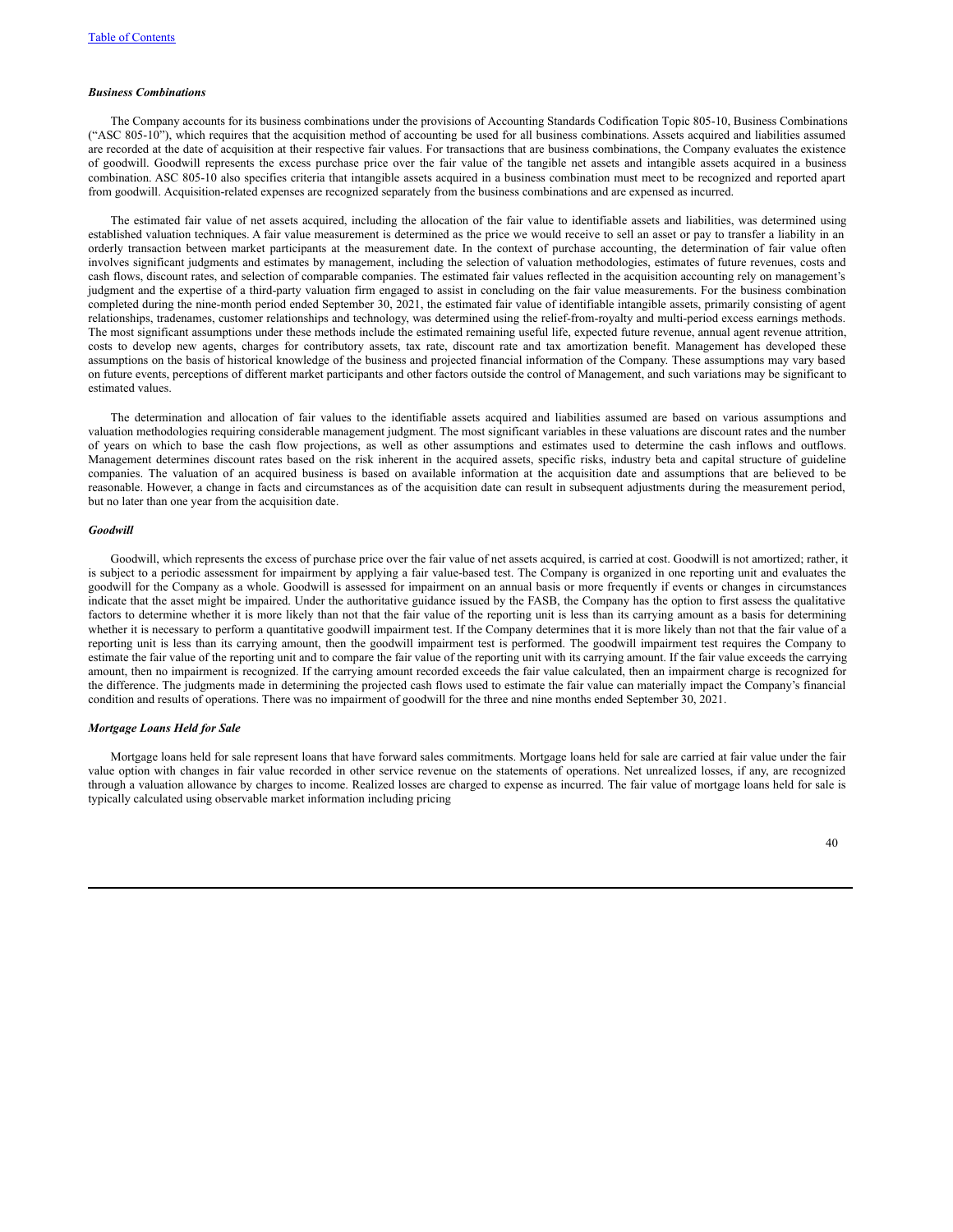from actual market transactions, purchaser commitment prices, or broker quotations. The fair value of mortgage loans held for sale covered by purchaser commitments is generally based on commitment prices. The fair value of mortgage loans held for sale not committed to a purchaser is generally based on current delivery pricing using best execution pricing.

### *Income Taxes*

Income taxes are accounted for using an asset and liability approach that requires the recognition of deferred tax assets and liabilities for the expected future tax consequences of temporary differences between the combined financial statement and tax bases of assets and liabilities at the applicable enacted tax rates. We establish a valuation allowance for deferred tax assets if it is probable that these items will expire before either we are able to realize their benefit or that future deductibility is uncertain.

In prior periods, we believed it was more likely than not that our deferred tax assets would not be realized and as such, we have historically recorded a full valuation allowance for these assets. The determination to provide a valuation allowance is dependent upon the assessment of whether it is more likely than not that sufficient taxable income will be generated to utilize the deferred tax assets. As a result of deferred tax liabilities generated from acquisitions which can be used as a source of income, we released the valuation allowance on historical deferred tax assets as a discrete item. We evaluate the likelihood of the ability to realize deferred tax assets in future periods on a quarterly basis, and when appropriate evidence indicates we will release our valuation allowance accordingly. Based on management's reassessment of the realizability of the deferred tax assets, tax benefits are being recognized as a result of the discrete release of the valuation allowance against historical deferred tax assets and to recognize a portion of the future benefit of current losses. Based on the weight of the available evidence, which includes our historical operating losses, lack of taxable income, and accumulated deficit, by year-end we expect to provide a full valuation allowance against our remaining deferred tax assets resulting from the tax losses and credits carried forward.

#### **Recent Accounting Standards**

For information on recent accounting standards, see Note 2 to our consolidated financial statements included elsewhere in this report.

#### **JOBS Act Transition Period**

In April 2012, the Jumpstart Our Business Startups Act of 2012 (the "JOBS Act") was enacted. Section 107 of the JOBS Act provides that an "emerging growth company" can take advantage of the extended transition period provided in Section 7(a)(2)(B) of the Securities Act of 1933 (the "Securities Act") for complying with new or revised accounting standards. Thus, an emerging growth company can delay the adoption of certain accounting standards until those standards would otherwise apply to private companies. We have irrevocably elected not to avail ourselves of this extended transition period and, as a result, we will adopt new or revised accounting standards on the relevant dates on which adoption of such standards is required for other public companies.

Subject to certain conditions, as an emerging growth company, we may rely on certain other exemptions and reduced reporting requirements under the JOBS Act. Certain of these exemptions are, including without limitation, from the requirements of (i) providing an auditor's attestation report on our system of internal controls over financial reporting pursuant to Section 404(b) of the Sarbanes-Oxley Act; and (ii) complying with any requirement that may be adopted by the Public Company Accounting Oversight Board regarding mandatory audit firm rotation or a supplement to the auditor's report providing additional information about the audit and the financial statements, known as the auditor discussion and analysis. We will remain an emerging growth company until the earlier to occur of (1) the last day of the fiscal year (a) following the fifth anniversary of the completion of our IPO in 2020, (b) in which we have total annual gross revenues of at least \$1.07 billion, or (c) in which we are deemed to be a "large accelerated filer" under the rules of the U.S. Securities and Exchange Commission, which means the market value of our common stock that is held by non-affiliates exceeds \$700 million as of the prior June 30th, and (2) the date on which we have issued more than \$1.0 billion in non-convertible debt during the prior three-year period.

### **Item 3. Quantitative and Qualitative Disclosures About Market Risk.**

As a smaller reporting company, we are not required to provide the information required by this Item.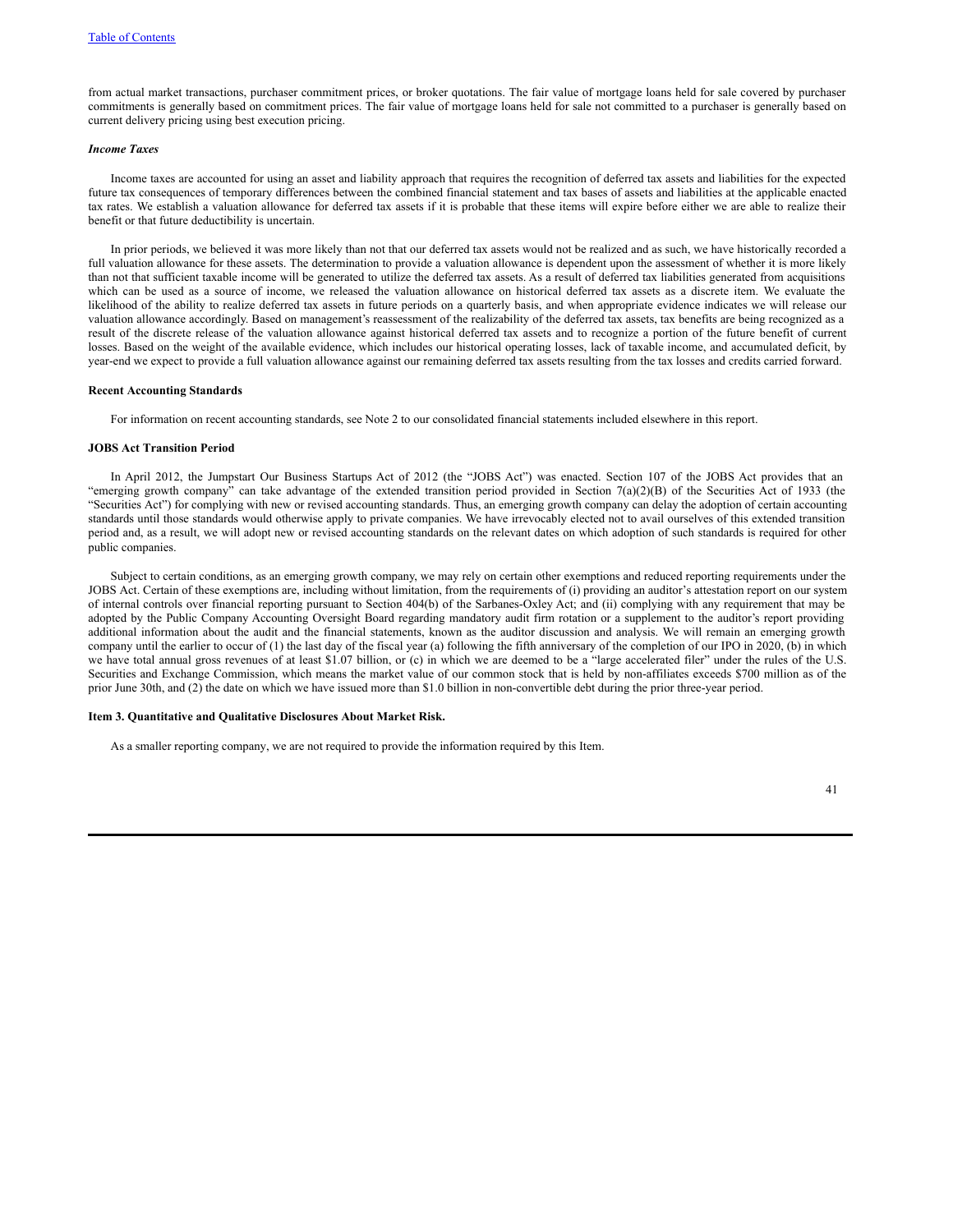### **Item 4. Controls and Procedures.**

#### **(a) Evaluation of Disclosure Controls and Procedures**

Under the supervision and with the participation of our management, including our Chief Executive Officer, and our President and Chief Financial Officer, we conducted an evaluation of the effectiveness of the design and operation of our disclosure controls and procedures, as defined in Rules 13a-15(e) and 15d-15(e) under the Exchange Act, as of the end of the period covered by this report (the "Evaluation Date"). In designing and evaluating our disclosure controls and procedures, management recognizes that any disclosure controls and procedures, no matter how well designed and operated, can provide only reasonable assurance of achieving the desired control objectives. Based on the evaluation conducted, our Chief Executive Officer and President and Chief Financial Officer concluded our disclosure controls and procedures were not effective as of September 30, 2021 due to the material weaknesses discussed below.

The closing of our initial public offering occurred on August 4, 2020. Consequently, as a newly reporting company under the Exchange Act, we are not required to evaluate the effectiveness of our internal controls over financial reporting until the end of the fiscal year after we file our first annual report on Form 10-K, which will occur on December 31, 2021. However, in connection with the audit of our financial statements for the years ended December 31, 2020 and 2019, we identified material weaknesses in our internal control over financial reporting. As of December 31, 2020 and 2019, we did not effectively apply the Internal Control - Integrated Framework (2013) issued by the Committee of Sponsoring Organizations of the Treadway Commission, or the COSO framework, due primarily to an insufficient complement of personnel possessing the appropriate accounting and financial reporting knowledge and experience. Additionally, we did not maintain effective controls relating to reconciliation of and recording of revenue.

We are continuing to implement a remediation plan to address the previously reported material weaknesses identified by hiring additional qualified accounting and financial reporting personnel, and further evolving our accounting processes and systems.

### **(b) Changes in Internal Control Over Financial Reporting**

Under the supervision and with the participation of our management, including our Chief Executive Officer, and our President and Chief Financial Officer, we conducted an evaluation of any changes in our internal control over financial reporting (as such term is defined in Rules 13a-15(f) and 15d-15(f) under the Exchange Act) that occurred during our most recently completed fiscal quarter.

As previously noted, we acquired LiveBy and E4:9 during the three months ended June 30, 2021. Management considers these transactions to be material to our consolidated financial statements and believes that the internal controls and procedures of these acquired entities have a material effect on our internal control over financial reporting. We are currently in the process of incorporating the internal controls and procedures of LiveBy and E4:9 into our internal controls over financial reporting and extending our Section 404 compliance program under the Sarbanes-Oxley Act of 2002 and the applicable rules and regulations under such Act to include LiveBy and E4:9. We will report on our assessment of the consolidated operations within the time period provided by the Act and the applicable SEC rules and regulations concerning business combinations, which is the annual management report for the fiscal year ending December 31, 2022.

There were no changes, other than described above, in our internal control over financial reporting identified in management's evaluation pursuant to Rules 13a-15(d) or 15d-15(d) of the Exchange Act during the period covered by this Quarterly Report on Form 10-Q that materially affected, or are reasonably likely to materially affect, our internal control over financial reporting.

The Company has not experienced any material impact to our internal controls over financial reporting due to the COVID-19 global pandemic. The Company will continue to monitor and assess the impact of the COVID-19 situation and our ability to maintain the design and operating effectiveness of internal controls over financial reporting.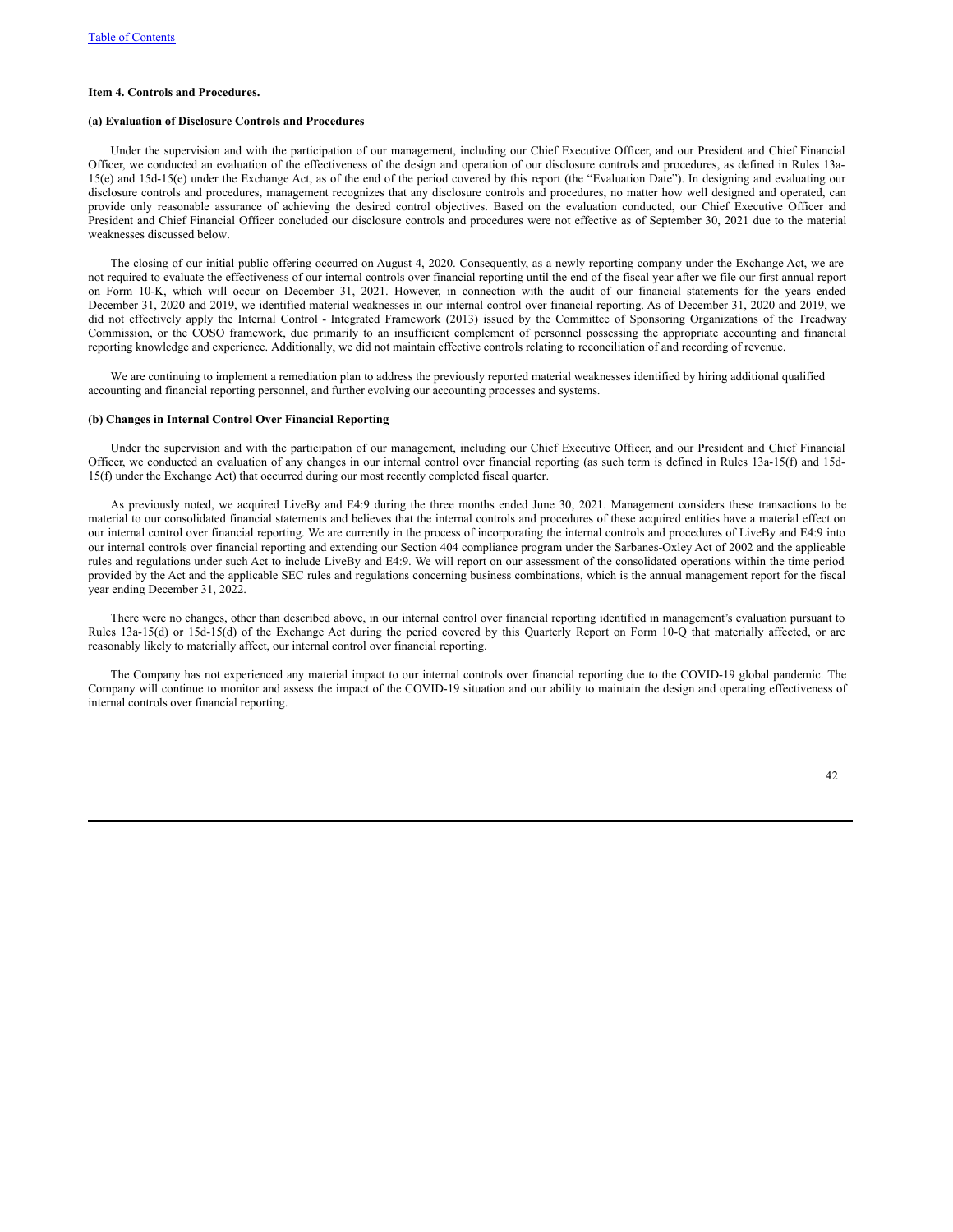# **PART II - OTHER INFORMATION**

### **Item 1. Legal Proceedings.**

We are involved in various legal actions incidental to our business. As of the date of this report, we are not involved in any legal proceedings that we believe could have a material adverse effect on our financial position or results of operations.

#### **Item 1A. Risk Factors.**

There have been no material changes to the risk factors that we have previously disclosed in our most recent Annual Report on Form 10-K, as filed with the SEC on March 24, 2021, and as amended on April 29, 2021, and as updated in our prior Quarterly Report on Form 10-Q, as filed with the SEC on August 12, 2021, although there have been recent signs of potential future increases in interest rates such as the announcement by the Federal Reserve that it intends to begin tapering off its bond purchasing program, and of potential softness in the real estate market such as Zillow Group, Inc.'s announcement of losses in and discontinuation of its home-buying program. The risks described in our Annual Report and our subsequent Quarterly Reports are not the only risks facing the Company. Additional risks and uncertainties not currently known to us or that we currently deem to be immaterial also may materially adversely affect our business, financial condition, or future results of operations and the trading price of our common stock.

### **Item 2. Unregistered Sales of Equity Securities and Use of Proceeds.**

#### *Unregistered Sales*

None.

# *Use of Proceeds*

On August 4, 2020, we completed our initial public offering ("IPO"). All shares sold were registered pursuant to a registration statement on Form S-1 (File No. 333-235972), as amended (the "Registration Statement"), declared effective by the SEC on July 30, 2020. There has been no material change in the expected use of the net proceeds from our IPO as described in our Registration Statement. The remaining net proceeds from our IPO have been invested in investment grade, interest-bearing instruments.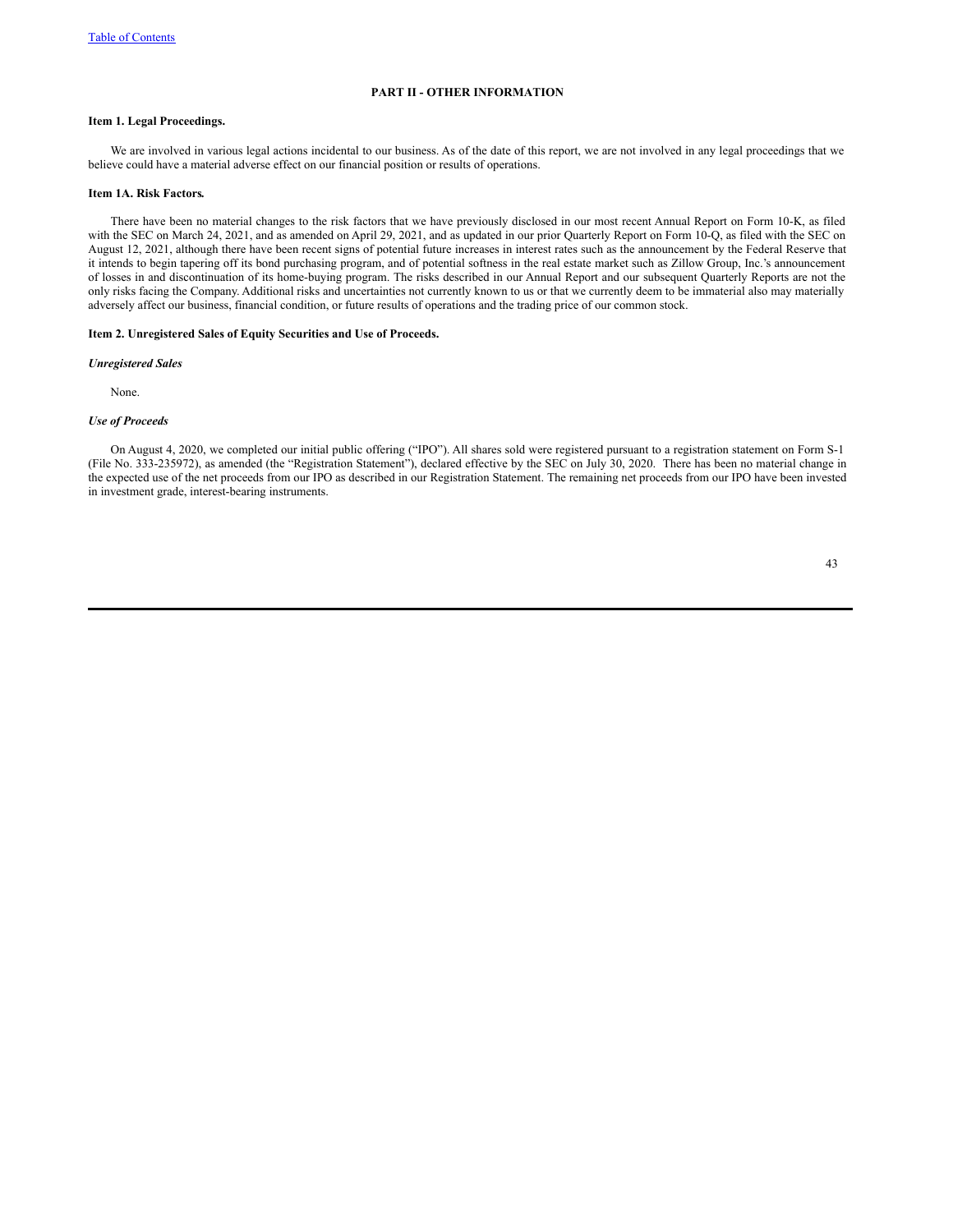# **Item 6. Exhibits**

| <b>Exhibit Number</b> | <b>Description</b>                                                                                                                                                                                                                                                                                                                                                                                                                                                                                                                                                                              |
|-----------------------|-------------------------------------------------------------------------------------------------------------------------------------------------------------------------------------------------------------------------------------------------------------------------------------------------------------------------------------------------------------------------------------------------------------------------------------------------------------------------------------------------------------------------------------------------------------------------------------------------|
| $31.1+$               | Certification of Principal Executive Officer pursuant to Section 302 of the Sarbanes-Oxley Act of 2002.                                                                                                                                                                                                                                                                                                                                                                                                                                                                                         |
| $31.2+$               | Certification of Principal Financial Officer pursuant to Section 302 of the Sarbanes-Oxley Act of 2002.                                                                                                                                                                                                                                                                                                                                                                                                                                                                                         |
| $32.1 +$ †            | Certification of Principal Executive Officer and Principal Financial Officer pursuant to Section 906 of the Sarbanes-Oxley Act of<br>2002.                                                                                                                                                                                                                                                                                                                                                                                                                                                      |
| $101**$               | Interactive data files pursuant to Rule 405 of Regulation S-T: (i) Consolidated Balance Sheets as of September 30, 2021 and<br>December 31, 2020; (ii) Consolidated Statements of Operations (Unaudited) for the Three and Nine Months Ended September<br>30, 2021 and 2020; (iii) Consolidated Statements of Cash Flows (Unaudited) for the Nine Months Ended September 30, 2021<br>and 2020; (iv) Consolidated Statements of Changes in Stockholders' Equity (Unaudited) for the Three and Nine Months Ended<br>September 30, 2021 and 2020; and (v) Notes to Unaudited Financial Statements. |
| 104                   | Cover Page Interactive Data File (formatted as Inline XBRL and contained in Exhibit 101).                                                                                                                                                                                                                                                                                                                                                                                                                                                                                                       |

+ Filed herewith.

† This certification is being furnished solely to accompany this Quarterly Report pursuant to 18 U.S.C. Section 1350, and is not being filed for purposes of Section 18 of the Securities Exchange Act of 1934, as amended, and is not to be incorporated by reference into any filing of the registrant, whether made before or after the date hereof, regardless of any general incorporation language in such filing.

\*\* In accordance with Rule 406T of Regulation S-T, the XBRL-related information in Exhibit 101 to this Quarterly Report on Form 10-Q is deemed not filed or part of a registration statement or prospectus for purposes of sections 11 or 12 of the Securities Act, is deemed not filed for purposes of section 18 of the Exchange Act, and otherwise is not subject to liability under these sections.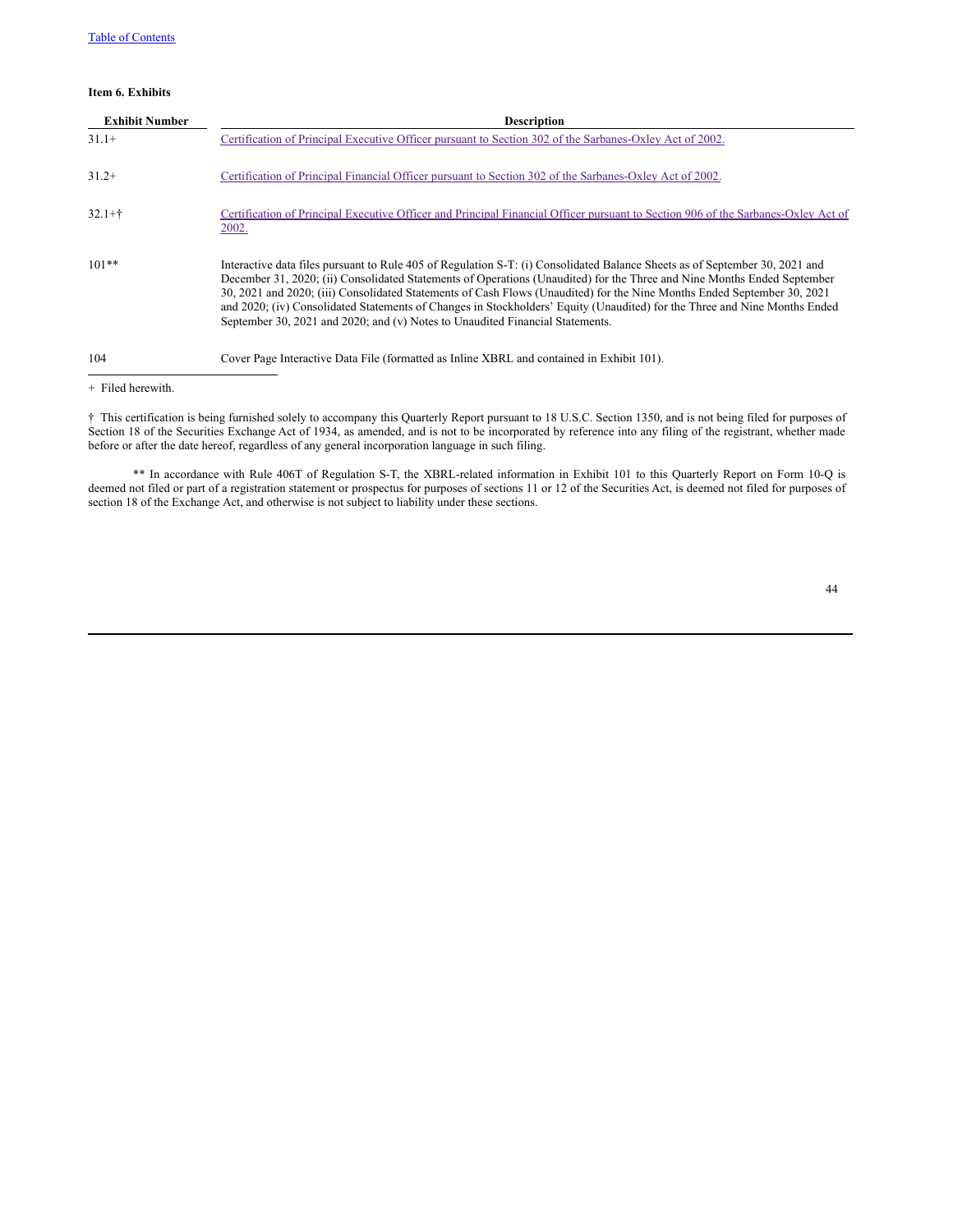# **SIGNATURES**

Pursuant to the requirements of the Securities Exchange Act of 1934, the Registrant has duly caused this report to be signed on its behalf by the undersigned, thereunto duly authorized.

# **FATHOM HOLDINGS INC.**

Date: November 10, 2021 By: /s/ Marco Fregenal

Marco Fregenal President and Chief Financial Officer (Principal Financial and Accounting Officer)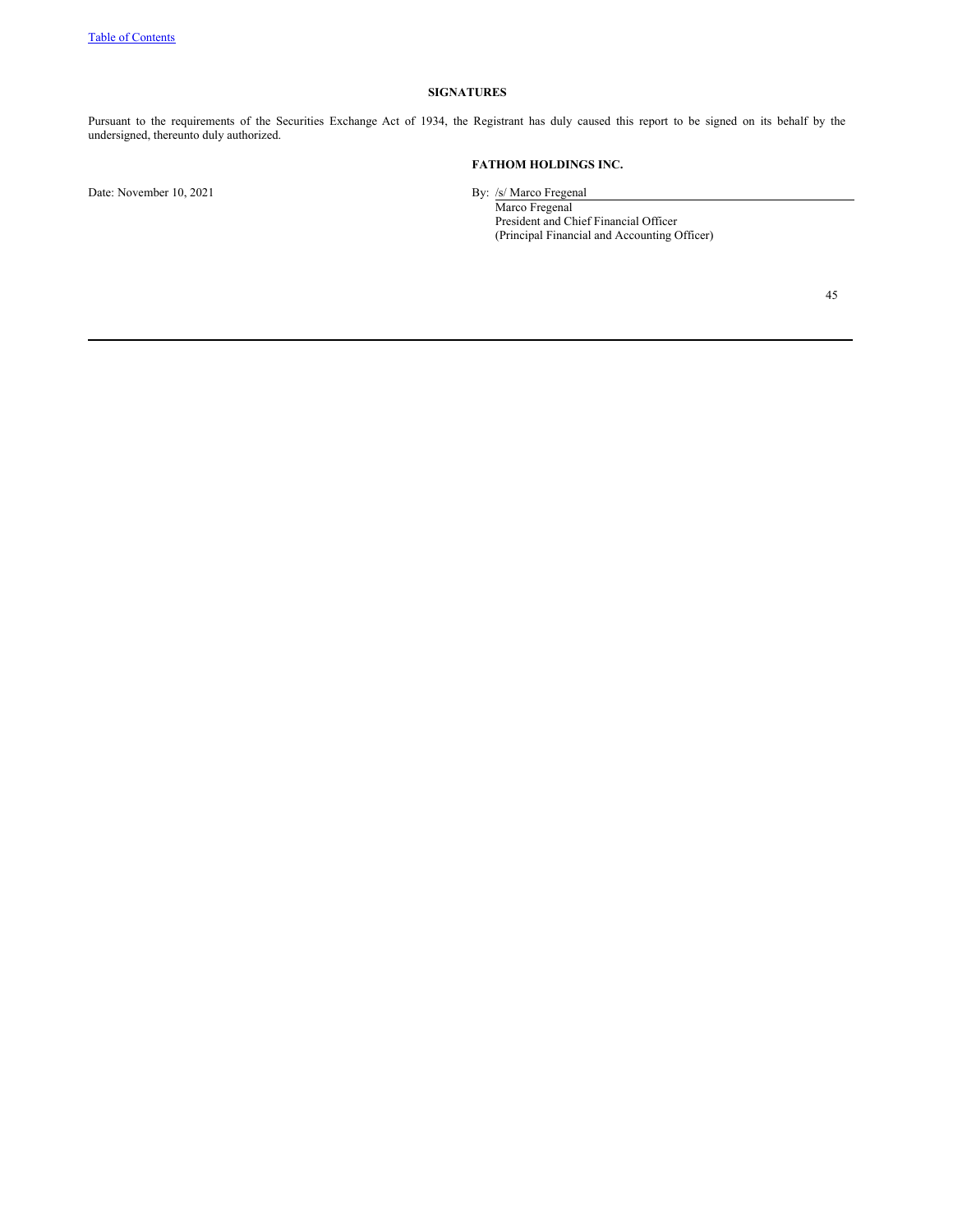# **CERTIFICATION OF PRINCIPAL EXECUTIVE OFFICER PURSUANT TO SECTION 302 OF THE SARBANES-OXLEY ACT OF 2002**

<span id="page-45-0"></span>I, Joshua Harley, certify that:

1. I have reviewed this Quarterly Report on Form 10-Q of Fathom Holdings Inc.;

2. Based on my knowledge, this report does not contain any untrue statement of a material fact or omit to state a material fact necessary to make the statements made, in light of the circumstances under which such statements were made, not misleading with respect to the period covered by this report;

3. Based on my knowledge, the financial statements, and other financial information included in this report, fairly present in all material respects the financial condition, results of operations and cash flows of the registrant as of, and for, the periods presented in this report;

4. The registrant's other certifying officer and I are responsible for establishing and maintaining disclosure controls and procedures (as defined in Exchange Act Rules 13a-15(e) and 15d-15(e)) for the registrant and have:

(a) Designed such disclosure controls and procedures, or caused such disclosure controls and procedures to be designed under our supervision, to ensure that material information relating to the registrant, including its consolidated subsidiaries, is made known to us by others within those entities, particularly during the period in which this report is being prepared;

(b) (Paragraph omitted pursuant to SEC Release Nos. 33-8238/34-47986 and 33-8392/34-49313);

(c) Evaluated the effectiveness of the registrant's disclosure controls and procedures and presented in this report our conclusions about the effectiveness of the disclosure controls and procedures, as of the end of the period covered by this report based on such evaluation; and

(d) Disclosed in this report any change in the registrant's internal control over financial reporting that occurred during the registrant's most recent fiscal quarter (the registrant's fourth fiscal quarter in the case of an annual report) that has materially affected, or is reasonably likely to materially affect, the registrant's internal control over financial reporting; and

5. The registrant's other certifying officer and I have disclosed, based on our most recent evaluation of internal control over financial reporting, to the registrant's auditors and the audit committee of the registrant's board of directors (or persons performing the equivalent functions):

(a) All significant deficiencies and material weaknesses in the design or operation of internal control over financial reporting which are reasonably likely to adversely affect the registrant's ability to record, process, summarize and report financial information; and

(b) Any fraud, whether or not material, that involves management or other employees who have a significant role in the registrant's internal control over financial reporting.

Date: November 10, 2021

/s/ Joshua Harley **Joshua Harley** Chief Executive Officer (Registrant's principal executive officer)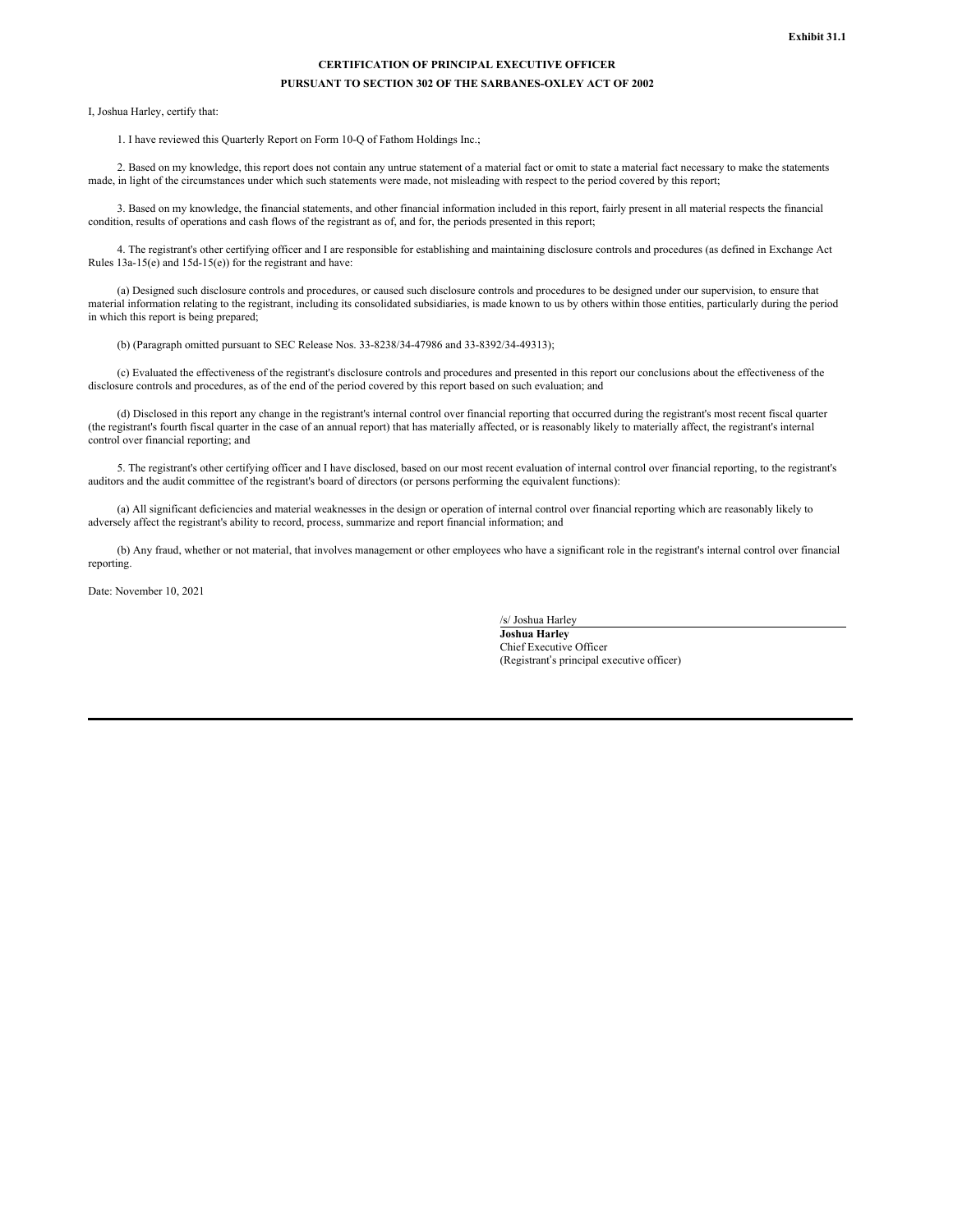# **CERTIFICATION OF PRINCIPAL FINANCIAL OFFICER PURSUANT TO SECTION 302 OF THE SARBANES-OXLEY ACT OF 2002**

<span id="page-46-0"></span>I, Marco Fregenal, certify that:

1. I have reviewed this Quarterly Report on Form 10-Q of Fathom Holdings Inc.;

2. Based on my knowledge, this report does not contain any untrue statement of a material fact or omit to state a material fact necessary to make the statements made, in light of the circumstances under which such statements were made, not misleading with respect to the period covered by this report;

3. Based on my knowledge, the financial statements, and other financial information included in this report, fairly present in all material respects the financial condition, results of operations and cash flows of the registrant as of, and for, the periods presented in this report;

4. The registrant's other certifying officer and I are responsible for establishing and maintaining disclosure controls and procedures (as defined in Exchange Act Rules 13a-15(e) and 15d-15(e)) for the registrant and have:

(a) Designed such disclosure controls and procedures, or caused such disclosure controls and procedures to be designed under our supervision, to ensure that material information relating to the registrant, including its consolidated subsidiaries, is made known to us by others within those entities, particularly during the period in which this report is being prepared;

(b) (Paragraph omitted pursuant to SEC Release Nos. 33-8238/34-47986 and 33-8392/34-49313);

(c) Evaluated the effectiveness of the registrant's disclosure controls and procedures and presented in this report our conclusions about the effectiveness of the disclosure controls and procedures, as of the end of the period covered by this report based on such evaluation; and

(d) Disclosed in this report any change in the registrant's internal control over financial reporting that occurred during the registrant's most recent fiscal quarter (the registrant's fourth fiscal quarter in the case of an annual report) that has materially affected, or is reasonably likely to materially affect, the registrant's internal control over financial reporting; and

5. The registrant's other certifying officer and I have disclosed, based on our most recent evaluation of internal control over financial reporting, to the registrant's auditors and the audit committee of the registrant's board of directors (or persons performing the equivalent functions):

(a) All significant deficiencies and material weaknesses in the design or operation of internal control over financial reporting which are reasonably likely to adversely affect the registrant's ability to record, process, summarize and report financial information; and

(b) Any fraud, whether or not material, that involves management or other employees who have a significant role in the registrant's internal control over financial reporting.

Date: November 10, 2021

/s/ Marco Fregenal

**Marco Fregenal** President and Chief Financial Officer (Registrant's principal financial officer and principal accounting officer)